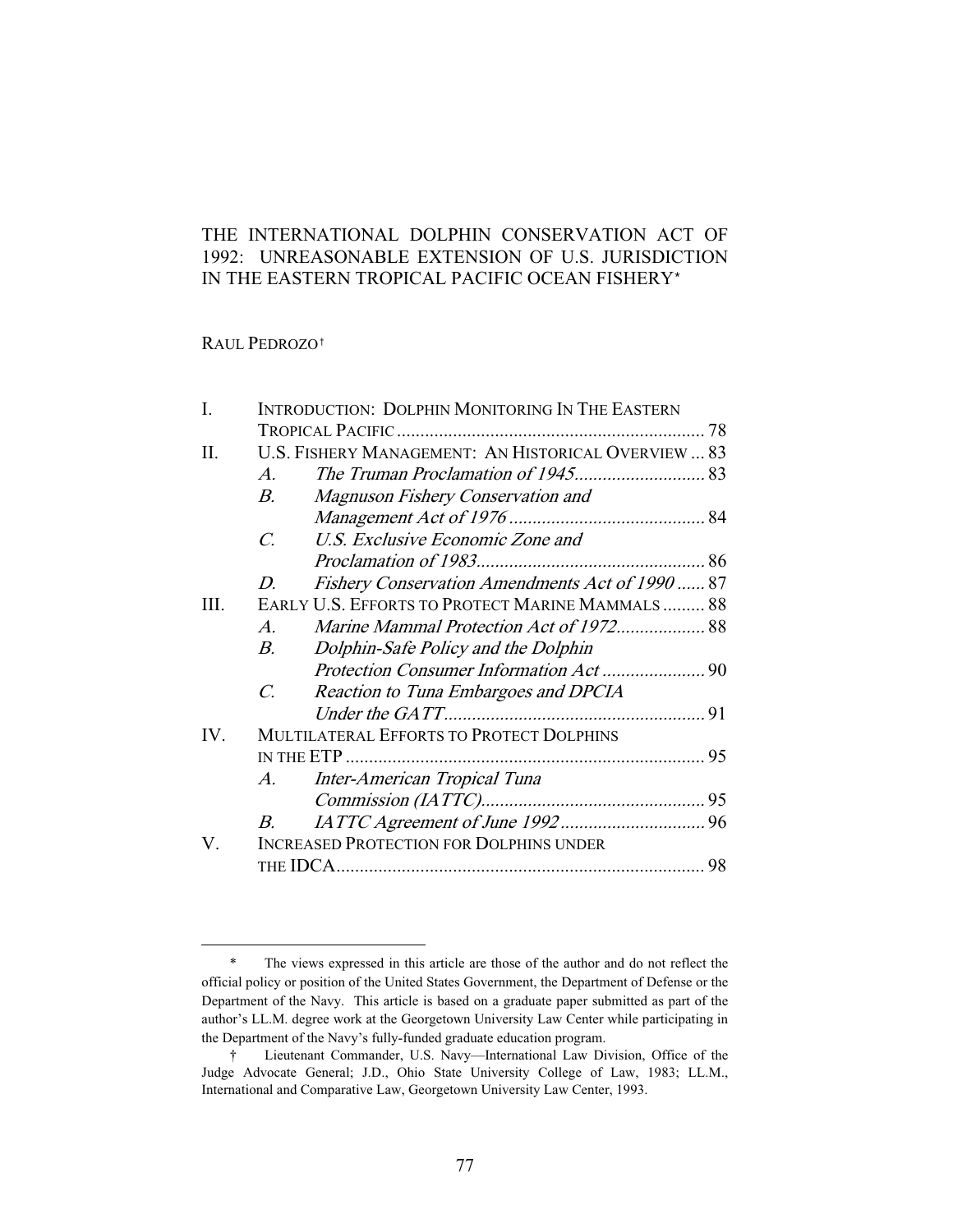| VI. | UNWARRANTED EXTENSION OF U.S. JURISDICTION 101 |                                                    |  |  |  |  |
|-----|------------------------------------------------|----------------------------------------------------|--|--|--|--|
|     | $\mathcal{A}.$                                 | Reasonableness under the Restatement (Third) of    |  |  |  |  |
|     |                                                | the Foreign Relations Law of the United States 101 |  |  |  |  |
|     | 1.                                             | Link Between Purse Seine Fishing and the           |  |  |  |  |
|     |                                                |                                                    |  |  |  |  |
|     | 2.                                             | The Connection Between the Purse                   |  |  |  |  |
|     |                                                | Seine Fleet and the United States  104             |  |  |  |  |
|     | 3.                                             | Importance and Acceptability of the IDCA. 105      |  |  |  |  |
|     | $\overline{4}$ .                               | Justified Expectations Protected or                |  |  |  |  |
|     |                                                |                                                    |  |  |  |  |
|     | 5.                                             | Importance of IDCA to the International            |  |  |  |  |
|     |                                                | Political, Legal or Economic System  113           |  |  |  |  |
|     | 6.                                             | Consistency with the International System . 121    |  |  |  |  |
|     | 7.                                             | Other States' Interests in the ETP 124             |  |  |  |  |
|     | 8.                                             |                                                    |  |  |  |  |
|     | 9.                                             |                                                    |  |  |  |  |
|     |                                                |                                                    |  |  |  |  |

# I. INTRODUCTION: DOLPHIN MORTALITY IN THE EASTERN TROPICAL PACIFIC

 Since the early 1960s, the dispute over incidental dolphin mortality<sup>1</sup> in the Eastern Tropical Pacific  $(ETP)^2$  tuna fishery has been one of the most controversial and emotional wildlife issues addressed by Congress.<sup>3</sup> For reasons that are not entirely clear, dolphins and schools of yellowfin tuna frequently associate in the

<sup>&</sup>lt;sup>1</sup>. Incidental dolphin mortality is caused primarily by the use of purse seine nets to fish for yellowfin tuna in the ETP and the use of driftnets to fish for tuna in other fisheries. U.S. INT'L TRADE COMM'N, PUB. NO. 2547, TUNA: CURRENT ISSUES AFFECTING THE U.S. INDUSTRY, REPORT TO THE SENATE COMMITTEE OF FINANCE 3-1 (1992) [hereinafter U.S. INT'L TRADE COMM'N]. This Article will discuss only dolphin mortality associated with purse seine fishing in the ETP.

<sup>2</sup>. The Eastern Tropical Pacific (ETP) is a 7 million square mile area of the Pacific Ocean "bounded by 40° N. latitude, 40° S. latitude, 160° W. longitude and the coastlines of North, Central and South America." 50 C.F.R. § 216.3 (1992).

<sup>&</sup>lt;sup>3</sup>. See id.; 138 CONG. REC. H9067 (daily ed. Sept. 22, 1992) (statement of Rep. Studds).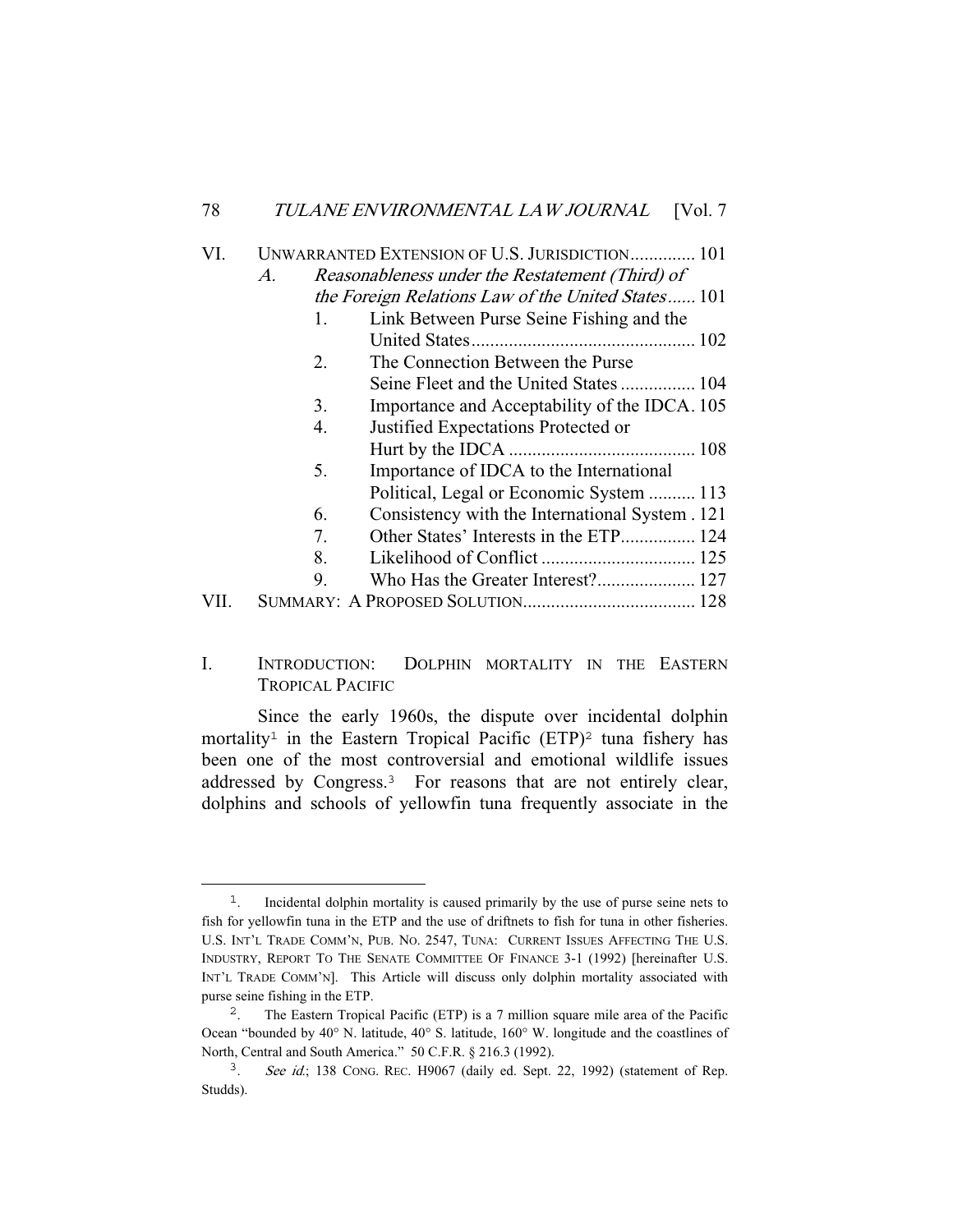ETP.<sup>4</sup> Because dolphins are easy to spot as they swim along the ocean's surface, tuna fishermen have traditionally relied on the tunadolphin bond to locate large schools of yellowfin tuna.<sup>5</sup> During the 1950s, this technique of locating tuna did not pose a serious threat to dolphins because the primary commercial method used to harvest yellowfin tuna was the "line-and-pole."<sup>6</sup> The threat to dolphins increased dramatically in the 1960s, however, with the introduction of purse seine nets to the ETP tuna fishery.<sup>7</sup> This new technology proved to be far more efficient for harvesting tuna than the "line-andpole" method.<sup>8</sup> However, it also brought with it an unwelcome and serious rise in incidental dolphin mortality.<sup>9</sup> The U.S. International Trade Commission has estimated that, since 1959, approximately 7.5

<sup>4</sup>. Because yellowfin tuna and certain species of dolphins share a similar diet, one theory suggests that the bond is related to feeding. See U.S. INT'L TRADE COMM'N, supra note 1, at 3-1 to 3-2.

<sup>&</sup>lt;sup>5</sup>. See 56 Fed. Reg. 4981 (1991).

<sup>&</sup>lt;sup>6</sup>. This method of fishing relies primarily on the use of hooks to catch tuna. After locating a school of fish, ground bait is thrown over the side to attract the tuna towards the vessel. As the tuna begin to feed on the baitfish, unbaited hooks are thrown into the water. Lacking the intelligence and built-in sonar of the dolphin, the tuna bite anything in the water, including the unbaited hooks. The dolphins, on the other hand, eat only the baitfish. See 45 Fed. Reg. 72,178 (1980); K. Patrick Conner, *The Conversion of Starkist*, S.F. CHRON., June 17, 1990, at 7/Z; Kerry L. Holland, Note, Exploitation on Porpoise: The Use of Purse Seine Nets by Commercial Tuna Fishermen in the Eastern Tropical Pacific Ocean, 17 SYRACUSE J. INT'L L. & COM. 267, 268-69 (1991).

<sup>&</sup>lt;sup>7</sup>. Purse seine fishing involves the use of deep-walled, nylon webbed nets, some of which reach depths of over 500 fathoms. After the nets are placed in the ocean, dolphins are herded into the area using helicopters, speed boats and Class C explosives. The dolphins are then intentionally encircled with the nets. The bottom of the nets are then winched closed by steel cables to prevent the tuna from escaping to deeper water. As a result, a number of dolphins are also trapped within the net. The walls of the "purse" are then tightened and a second net is used to remove the tuna from the water. However, before hauling the tuna onboard, efforts are made to release any dolphins that remain within the "purse." Notwithstanding these efforts, some animals inevitably become entangled in the nets and drown. Others are injured in the process and subsequently die from their injuries or are killed by sharks. See Holland, supra note 6, at 269-70; James Brooke, 10 Nations Reach Accord on Saving Dolphins, N.Y. TIMES, May 12, 1992, at C4; U.S. INT'L TRADE COMM'N, supra note 2, at 3-2.

<sup>&</sup>lt;sup>8</sup>. See Conner, *supra* note 6, at  $7/2$ .

<sup>&</sup>lt;sup>9</sup>. See id.; Holland, supra note 6, at 269-70; U.S. INT'L TRADE COMM'N, supra note 1,

at 3-2.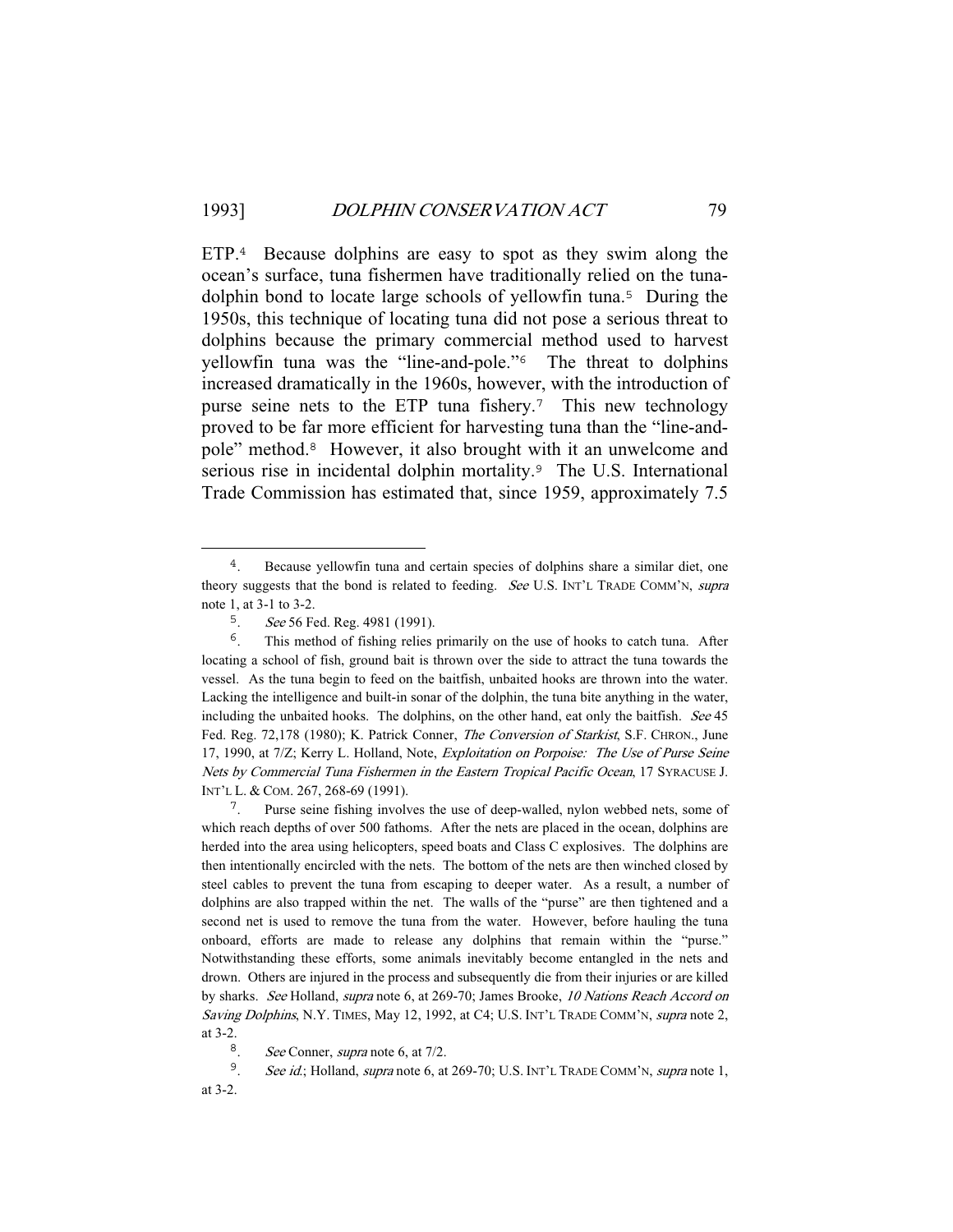million dolphins have died in purse seine-related deaths in the ETP.<sup>10</sup> The majority of those deaths, approximately 6.8 million, occurred during the 1960s and 1970s.<sup>11</sup>

 Public outrage in the U.S. over the high level of dolphin mortality in the ETP prompted a massive legislative effort to reduce the number of dolphin deaths caused by both the domestic and foreign tuna fleets. The result of this outcry was the Marine Mammal Protection Act (MMPA) of 1972.<sup>12</sup> The immediate goal of the Act was to reduce "the incidental kill or . . . serious injury of marine mammals permitted in the course of commercial fishing operations ... to insignificant levels approaching zero ... . .<sup>"13</sup> Congress' continued concern over U.S. and foreign commercial fishing practices resulted in amendments to the MMPA in 1981,<sup>14</sup> 1984<sup>15</sup> and 1988.<sup>16</sup> These amendments provide marine mammals further protections under the Act.<sup>17</sup>

 Despite the progress made under the MMPA, continued public dissatisfaction in the U.S. has resulted in consumer boycotts against canned tuna products.<sup>18</sup> In response to these boycotts, the three major U.S. tuna processors—Starkist, Van Camp/Chicken of the Sea, and Bumblebee—announced in April 1990 that they would sell only

<sup>10</sup>. U.S. INT'L TRADE COMM'N, supra note 1, at 3-3 Tbl. 3-1.

<sup>11</sup>. Id.

<sup>12</sup>. Marine Mammal Protection Act of 1972, Pub. L. No. 92-522, 86 Stat. 1027 (codified as amended at 16 U.S.C. §§ 1361-1421h (West 1985 & Supp. 1993) [hereinafter 1972 MMPA]. Note that the MMPA is not limited to the protection of dolphins, but rather protects all species of marine mammals. Id.

<sup>13</sup>. Id. at § 101(a)(2) (codified as amended at 16 U.S.C. § 1371(a)(2) (1988 & Supp. III 1991)). The 1972 MMPA and its amendments will be discussed in more detail in section III, A, infra. See infra notes 58-75 and accompanying text.

<sup>14</sup>. Act of Oct. 9, 1981, Pub. L. No. 97-58, 95 Stat. 979.

<sup>15</sup>. Act of July 17, 1984, Pub. L. No. 98-364, 98 Stat. 440.

<sup>16</sup>. Marine Mammal Protection Act Amendments of 1988, Pub. L. No. 100-74, 102 Stat. 4755 [hereinafter MMPA Amendments].

<sup>17</sup>. Some of the new protection measures include: an annual kill quota of 20,500 dolphins for the U.S. tuna fleet (1981); potential tuna embargoes against nations that do not have a comparable dolphin conservation program (1984); performance standards for tuna boat captains to reduce dolphin mortality and a 100 percent observer program on U.S. tuna boats (1988). See infra notes 63-75 and accompanying text.

<sup>18</sup>. See U.S. INT'L TRADE COMM'N, supra note 1, at 3-1 to 3-10.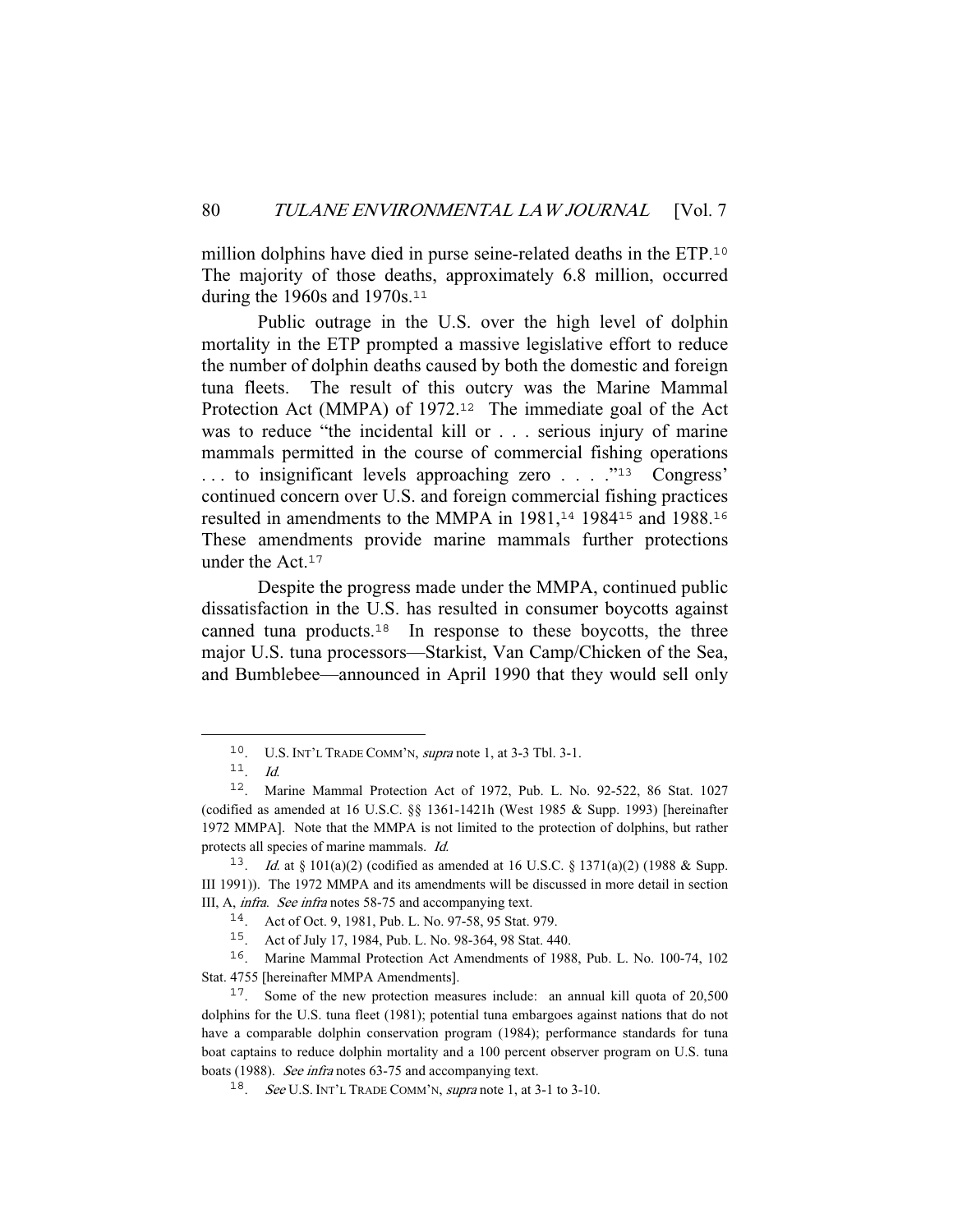dolphin-safe tuna in the U.S.<sup>19</sup> Congress supplemented this voluntary "dolphin-safe" policy by passing the Dolphin Protection Consumer Information Act (DPCIA) of 1990.<sup>20</sup> The DPCIA established national labeling standards for dolphin-safe tuna.<sup>21</sup> In addition, between 1990 and 1992, U.S. courts imposed tuna embargoes against harvesting and intermediary nations that had failed to comply with the comparability standards of the MMPA.<sup>22</sup> The net effect of the MMPA, the processors' dolphin-safe policy, the DPCIA labeling scheme and the court-ordered embargoes has been a significant reduction in dolphin mortality, as well as the elimination of almost all dolphin-unsafe tuna from the U.S. market.<sup>23</sup>

 Unfortunately, the MMPA embargoes and DPCIA labeling scheme have caused friction with some of our closest allies and trading partners. Mexico, Venezuela and the European Community (EC) have each challenged the embargoes and labeling scheme as unfair trade practices under the General Agreement on Tariffs and Trade (GATT).<sup>24</sup> Notwithstanding these disputes, a significant breakthrough occurred at the international level in April 1992. At a special meeting of the Inter-American Tropical Tuna Commission (IATTC), the ETP harvesting nations joined in a multilateral

<sup>19</sup>. See 138 CONG. REC. S17,841 (daily ed. Oct. 8, 1992) (statement of Sen. Kerry).

<sup>20</sup>. Dolphin Protection Consumer Information Act, Pub. L. No. 101-627, § 901, 104 Stat. 4465 (codified at 16 U.S.C. §§ 1371, 1385 (Supp. III 1991)) [hereinafter 1990 DPCIA]. <sup>21</sup>. Id.

<sup>22</sup>. Earth Island Institute v. Mosbacher, 746 F. Supp. 964 (N.D. Cal. 1990), aff'd, 929 F.2d 1449 (9th Cir. 1991), reh'g granted, 785 F. Supp. 826 (N.D. Cal. 1992). Comparability standards are set out in detail in 16 U.S.C. § 1371(a)(2) (1988 & Supp. III 1991); see also 50 C.F.R. § 216.24 (1992).

<sup>&</sup>lt;sup>23</sup>. Pre-MMPA dolphin mortality in the ETP peaked at  $534,000$  deaths in 1961. See 57 Fed. Reg. 27,010, 27,014 Tbl. 2 (1992). By 1991, dolphin mortality in the ETP had been reduced to approximately 25,000 deaths, only 1005 of which were caused by U.S. tuna boats. See 138 CONG. REC. H9070 (daily ed. Sept. 22, 1992) (background text of H.R. 5419, 102d Cong., 2nd Sess. (1992)).

<sup>24</sup>. In August 1991, a dispute panel reviewing the Mexican complaint found that the U.S. embargoes (but not the labeling scheme) were illegal under the General Agreement on Tariffs and Trade (GATT). United States Restrictions on Imports of Tuna, GATT Panel Report (In re Matter D521/1) submitted to parties Aug. 16, 1991, reprinted in 30 I.L.M. 1594 (1991) (not yet adopted) [hereinafter GATT Panel Report]. The European Community and Venezuelan complaints are pending review. See 138 CONG. REC. H9069 (daily ed. Sept. 22, 1992) (statement of Rep. Crane).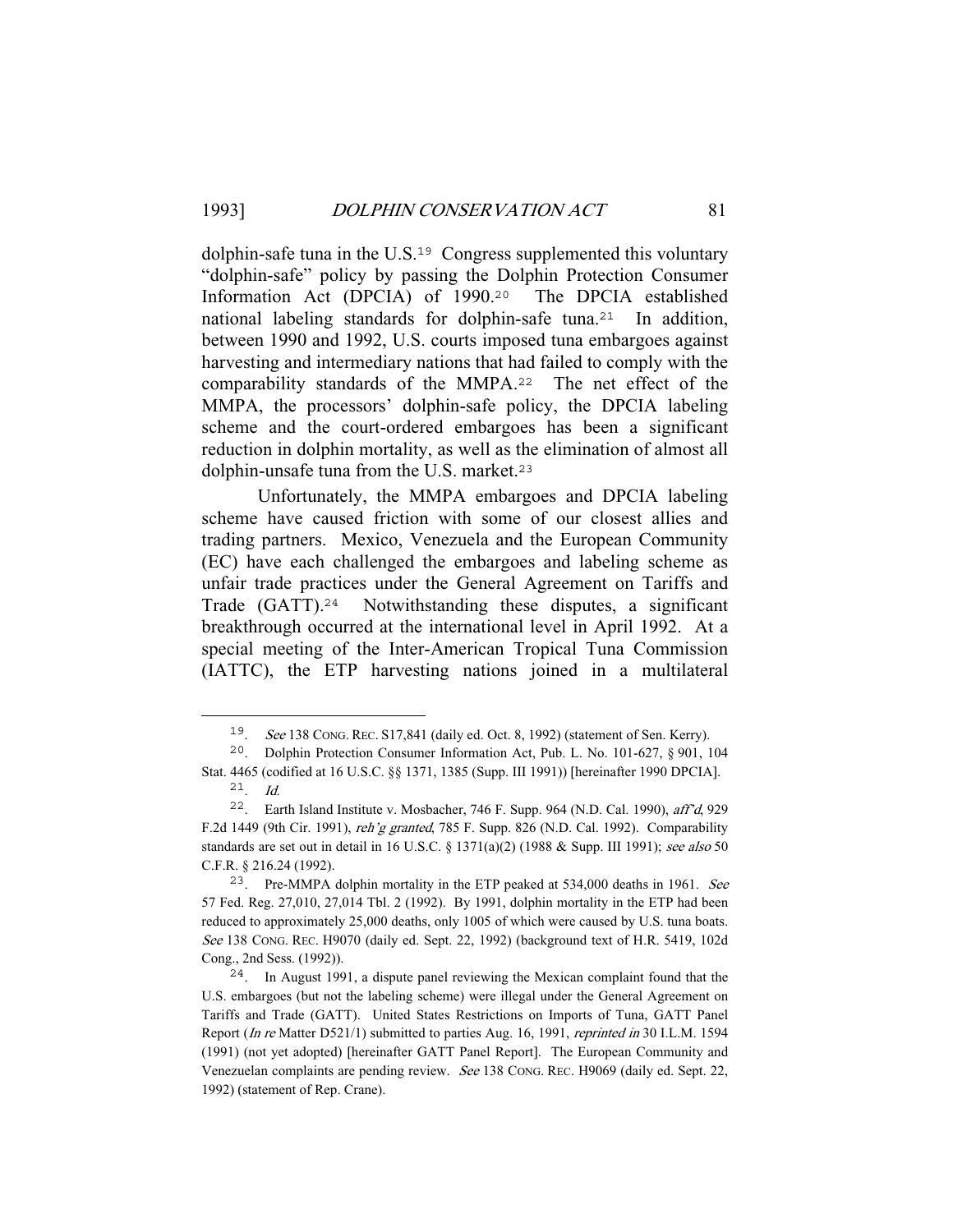agreement that will reduce dolphin mortality from 19,500 in 1993 to less than 5,000 per year by 1999.<sup>25</sup>

 Despite this noteworthy achievement by the IATTC, Congress elected to amend the MMPA and, in October 1992, the President signed into law the International Dolphin Conservation Act (IDCA) of 1992.<sup>26</sup> The IDCA establishes new standards for dolphin protection including, *inter alia*, authorization of agreements which may impose at least a five-year global moratorium on the use of purse seine nets to intentionally encircle dolphins in order to harvest tuna.<sup>27</sup> To encourage compliance with these new measures, the IDCA allows the Secretary of the Treasury to lift existing tuna embargoes for any nation agreeing to abide by the moratorium.<sup>28</sup> However, if such a nation subsequently fails to comply with its commitments under the IDCA, the Secretary can impose a more onerous embargo, not only against yellowfin tuna harvested in the ETP, but also against any fish and fish products produced by the noncomplying state.<sup>29</sup>

 This new legislative attempt to further extend U.S. dolphin conservation efforts in the ETP raises three interesting jurisdictional questions. First, does international law provide a basis for such unilateral regulation of domestic and foreign fishing activities? Second, if such a basis exists, will the exercise of extraterritorial jurisdiction to regulate foreign fishing practices in the ETP nevertheless be inconsistent with the international legal system? Finally, even if the United States is not precluded from applying its laws extraterritorially, are U.S. conservation interests outweighed by

<sup>25</sup>. Inter-American Tropical Tuna Commission Agreement, June 1992 (La Jolla, California) at 1 [hereinafter IATTC Agreement]. The parties to the agreement are: Colombia, Costa Rica, Ecuador, Mexico, Nicaragua, Panama, Spain, the United States, Vanuatu, and Venezuela. IATTC Agreement, app. I; see U.S. INT'L TRADE COMM'N, supra note 2, at 3-9, 4-3.

<sup>26</sup>. International Dolphin Conservation Act of 1992, Pub. L. No. 102-523, 106 Stat. 3425 (codified at 16 U.S.C.A. §§ 1411-18 (West Supp. 1993)) [hereinafter 1992 IDCA].

<sup>27</sup>. 16 U.S.C.A. § 1412(a) (West Supp. 1993). Other dolphin protection provisions of the IDCA include: an international research program to develop new fishing equipment and techniques that are dolphin-safe and a mandatory dolphin-safe tuna market for the United States by June 1994. Id. at §§ 1413, 1417.

<sup>28.</sup> *Id.* at  $\S$  1415(b)(3).

<sup>29</sup>. Id. at § 1415.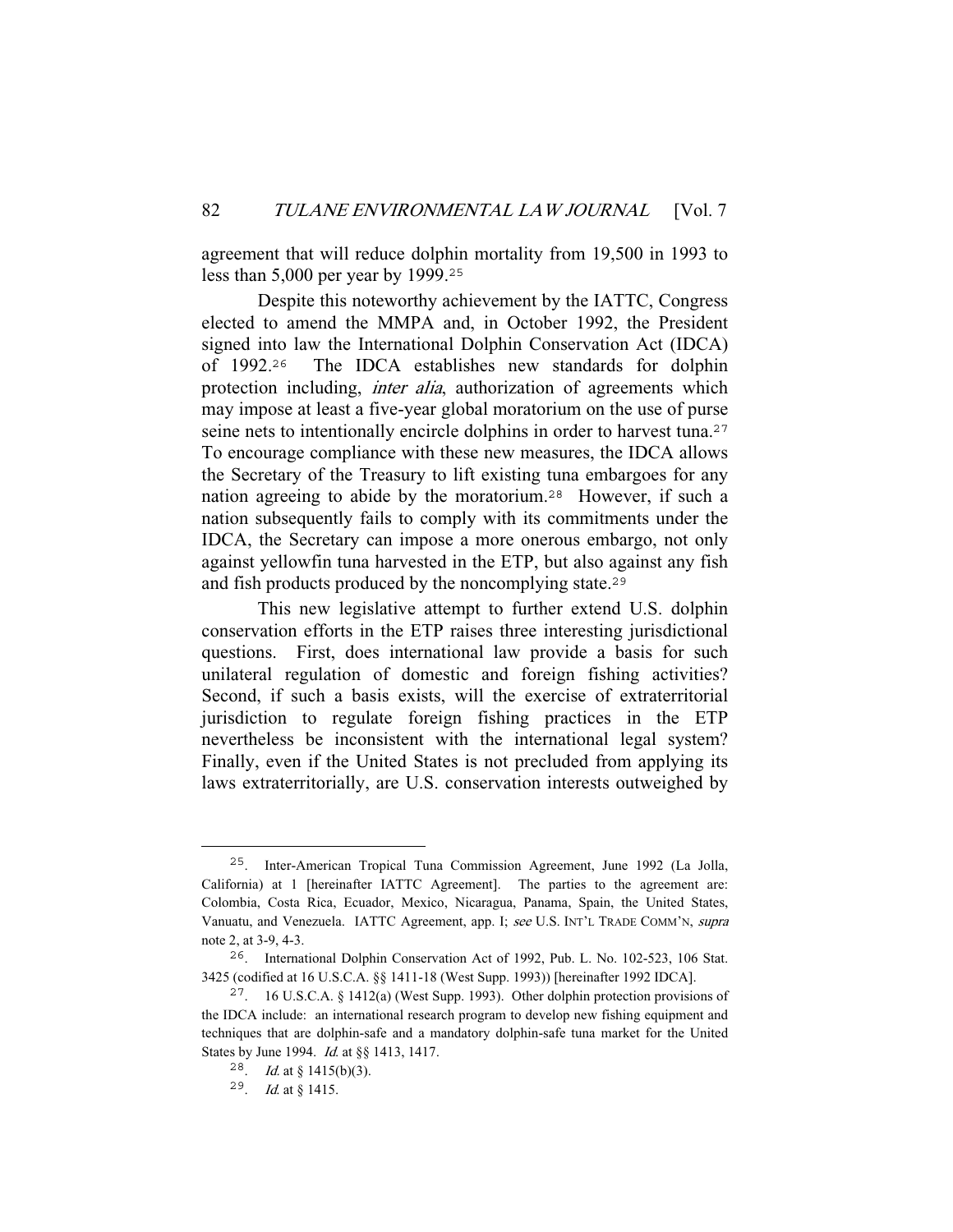the political, economic, social and sovereignty concerns of the other ETP harvesting states?

 This paper will answer these questions by examining the practical and legal implications of extending the IDCA extraterritorially. Section II will provide a brief historical overview of U.S. fishery management and ocean policy regarding highly migratory species as background information. Sections III and IV will review domestic and international efforts to manage tuna stocks and protect dolphins in the ETP. Sections V and VI will examine the extraterritorial extension of U.S. jurisdiction under the IDCA by applying the reasonableness test of the Restatement (Third) of the Foreign Relations Law of the United States Section 403. The paper will demonstrate that a balancing of the interests involved weighs heavily against unilaterally extending the IDCA beyond the U.S. exclusive economic zone (EEZ). The paper will also offer a reasonable alternative to the IDCA.

### II. U.S. FISHERY MANAGEMENT: AN HISTORICAL OVERVIEW

#### A. The Truman Proclamation of 1945

 On September 28, 1945, President Truman took the unprecedented step of unilaterally establishing fishery conservation zones over high seas areas contiguous to the U.S. coast.<sup>30</sup> In these zones, the U.S. was to exercise exclusive regulatory control over areas that had been traditionally fished by U.S. nationals alone.<sup>31</sup> Areas traditionally used by both U.S. and foreign fishermen would be regulated by bilateral agreements.<sup>32</sup> Additionally, the Truman Proclamation recognized the right of other coastal nations to establish similar conservation zones provided they were consistent with the U.S. claims.<sup>33</sup>

<sup>30</sup>. Proclamation No. 2668, 3 C.F.R. 68 (1943-1948). The proclamation was issued primarily for three reasons: (1) concern over "the inadequacy of present arrangements for the protection and perpetuation of the fishery resources contiguous" to the U.S. coast; (2) the special importance of fishery resources to coastal communities; and (3) the "urgent need to protect coastal fishery resources from destructive exploitation . . . ." Another proclamation issued on the same day extended jurisdiction over the natural resources of the U.S. continental shelf. Proclamation No. 2667, 3 C.F.R. 67 (1943-1948).

<sup>31</sup>. Proclamation No. 2668, 3 C.F.R. 68, 69 (1943-1948).

<sup>32</sup>. Id.

 $33$ . Id.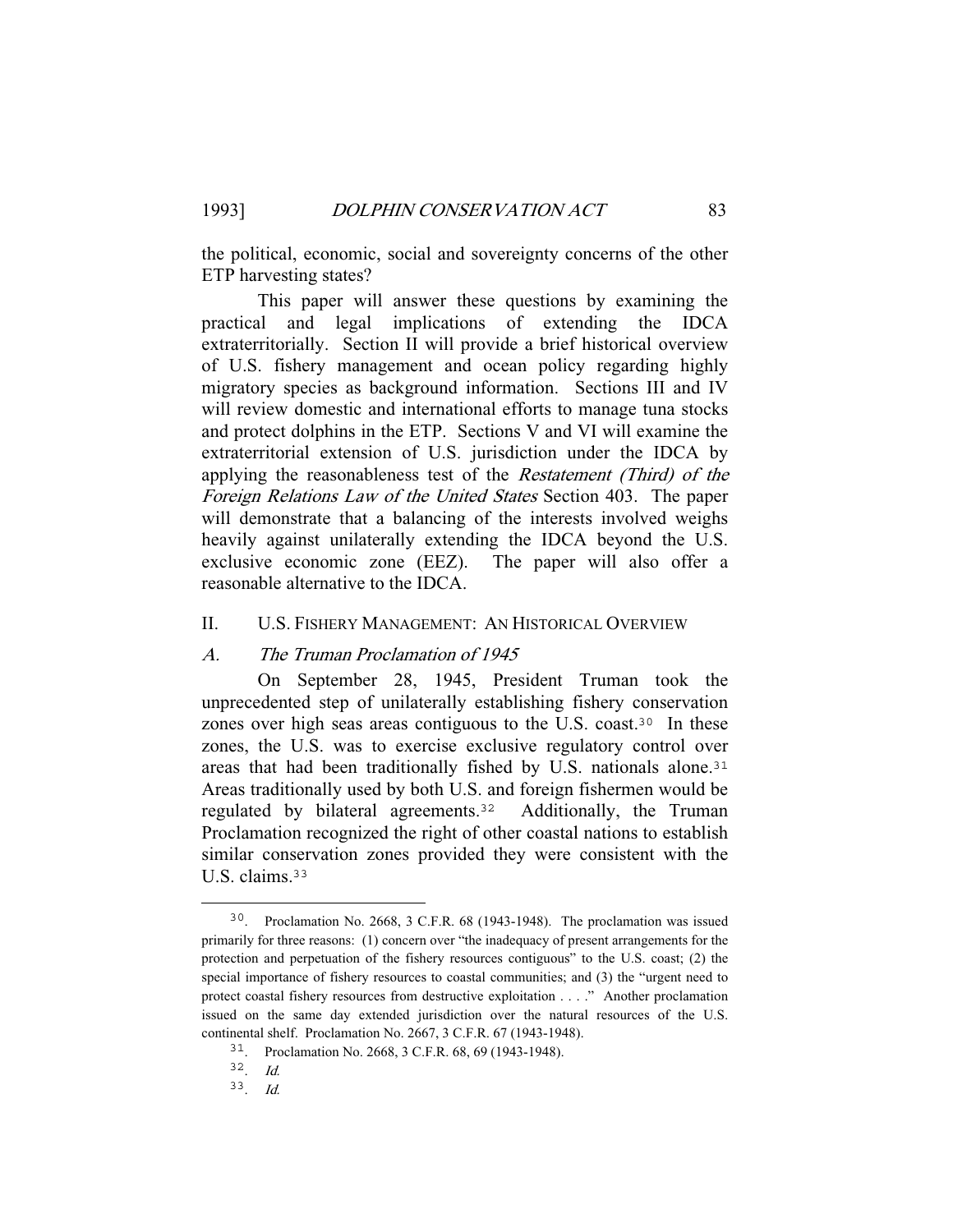Although the proclamations indicated that freedom of navigation would not be affected in the zones, the unintended result of this unilateral extension of jurisdiction was a new era of expansive maritime claims by the international community. Citing the Truman Proclamations as authority, Chile, Ecuador and Peru signed the Declaration of Santiago in 1952.<sup>34</sup> This declaration established 200 nautical mile maritime zones in which each nation claimed exclusive sovereign jurisdiction, not only over the resources in the zone, but also over the water column.<sup>35</sup> Other nations soon followed suit with similar declarations.<sup>36</sup> These claims raised a potential threat to freedom of navigation and overflight in areas that had traditionally been considered part of the high seas.<sup>37</sup>

## B. Magnuson Fishery Conservation and Management Act of 1976

 Continued concern over depletion of coastal fish stocks prompted Congress to take further unilateral action to protect U.S. fishing interests beyond the territorial sea. When it enacted the Magnuson Fishery Conservation and Management Act (MFCMA) of 1976, Congress established a broad 200-mile Fisheries Conservation Zone (FCZ) in which the U.S. claimed exclusive management authority.<sup>38</sup> This claim covered all fish stocks found in the zone,

<sup>&</sup>lt;sup>34</sup>. Declaration of Santiago, Aug. 18, 1952, in 1 NEW DIRECTIONS OF THE LAW OF THE SEA, at 231 (S. Houston Lay et al. eds., 1973).

<sup>&</sup>lt;sup>35</sup>. The "water column" includes the waters superjacent to the continental shelf. See Thomas A. Clingan, Jr., Emerging Law of the Sea: The Economic Zone Dilemma, 14 SAN DIEGO L. REV. 530, 540 (1977); Elliot L. Richardson, Power, Mobility and the Law of the Sea, 58 FOREIGN AFFAIRS 902, 903-04 (1980).

<sup>36</sup>. See DOUGLAS M. JOHNSTON, THE INTERNATIONAL LAW OF FISHERIES 334-36 (1965).

<sup>37</sup>. In effect, what these states were claiming was a 200-mile territorial sea. Such claims are significant because foreign vessels only enjoy a right of innocent passage through the territorial sea of another state. If all coastal states were to claim 200-mile territorial seas, freedom of navigation critical for U.S. military and commercial needs would be adversely affected.

<sup>38</sup>. Magnuson Fishery Conservation and Management Act of 1976, Pub. L. No. 94- 265, 90 Stat. 331 tit. I § 101 (codified as amended at 16 U.S.C.A. §§ 1801-1882, 1811 (West 1985 & Supp. 1993)) [hereinafter 1976 MFCMA].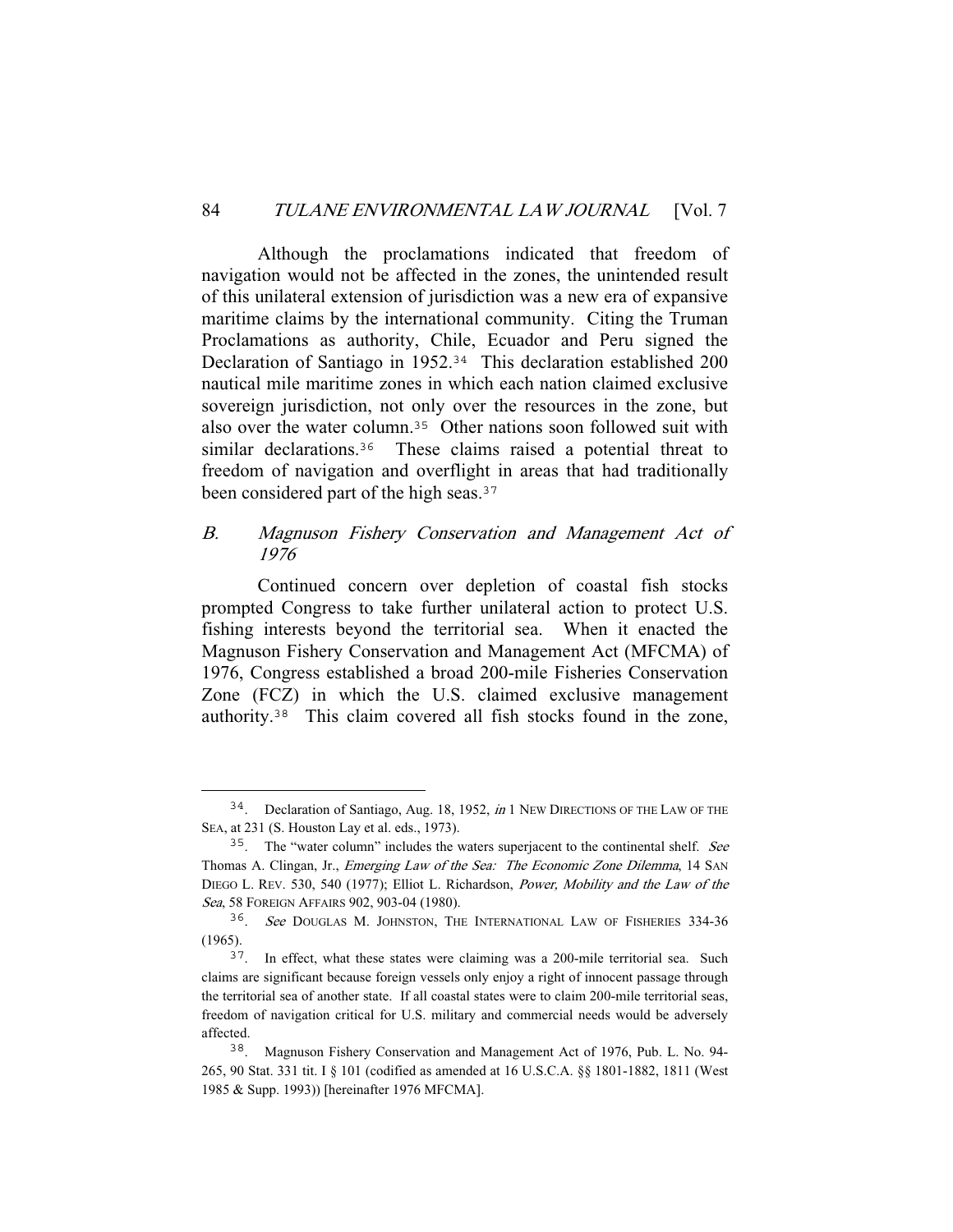except for highly migratory species such as tuna.<sup>39</sup> With regard to highly migratory species, the MFCMA authorized the Secretary of State to initiate negotiations with other nations "for the purpose of entering into international fishery agreements . . . which provide for the conservation and management" of such species throughout their range.<sup>40</sup>

 Although well-intended, the MFCMA had an adverse impact on U.S. ocean policy goals. In the short-term, the timing of the Act preempted the conclusion of a promising agreement with several Latin American states to multilaterally regulate tuna stocks in the ETP.<sup>41</sup> Moreover, the Act undercut U.S. efforts at the U.N. Conference on the Law of the Sea to obtain consensus on international standards for the conservation and management of highly migratory species.<sup>42</sup> As a result, several countries immediately extended their fishery jurisdictions to 200 miles.<sup>43</sup> Unlike the United States, however, many of these countries asserted jurisdiction over highly migratory species.<sup>44</sup> A less immediate consequence was that many nations relied upon the MFCMA to make more expansive maritime claims.<sup>45</sup> By 1990, thirteen countries claimed 200-mile territorial seas, twenty-one countries claimed 200-

<sup>&</sup>lt;sup>39</sup>. Id. at § 103 (repealed 1990). Highly migratory species, such as tuna, do not live in any defined area of water. Therefore, until 1990, the United States maintained that no state had a paramount interest in managing such stocks, even when found within a state's exclusive economic zone (EEZ) (formerly FCZ). The United States amended the MFCMA in 1990 to place tuna found within the U.S. EEZ under exclusive U.S. management jurisdiction. See infra notes 54-57 and accompanying text.

<sup>40</sup>. 16 U.S.C. § 1822 (a)(4) (1982).

<sup>&</sup>lt;sup>41</sup>. See John M. Moore, Foreign Policy and Fidelity to Law: The Anatomy of a Treaty Violation, 70 AM.J. INT'L. L. 802, 806 (1976).

<sup>&</sup>lt;sup>42</sup>. JOHN WARREN KINDT, Overall Goals for Protecting the Marine Environment, 2 MARINE POLLUTION AND THE LAW OF THE SEA 673, 675-708 (1986).

<sup>43</sup>. These states included: Norway, Mexico, Canada, and the European Economic Community. Clingan, supra note 35, at 536.

<sup>44</sup>. U.S. INT'L TRADE COMM'N, supra note 2, at 1-3.

<sup>45</sup>. KINDT, supra note 42. These claims were made despite language in the MFCMA which indicated that the traditional high seas freedoms of navigation and overflight would not be impeded in the FCZ. See 16 U.S.C.  $\S$  1801(c) (1988).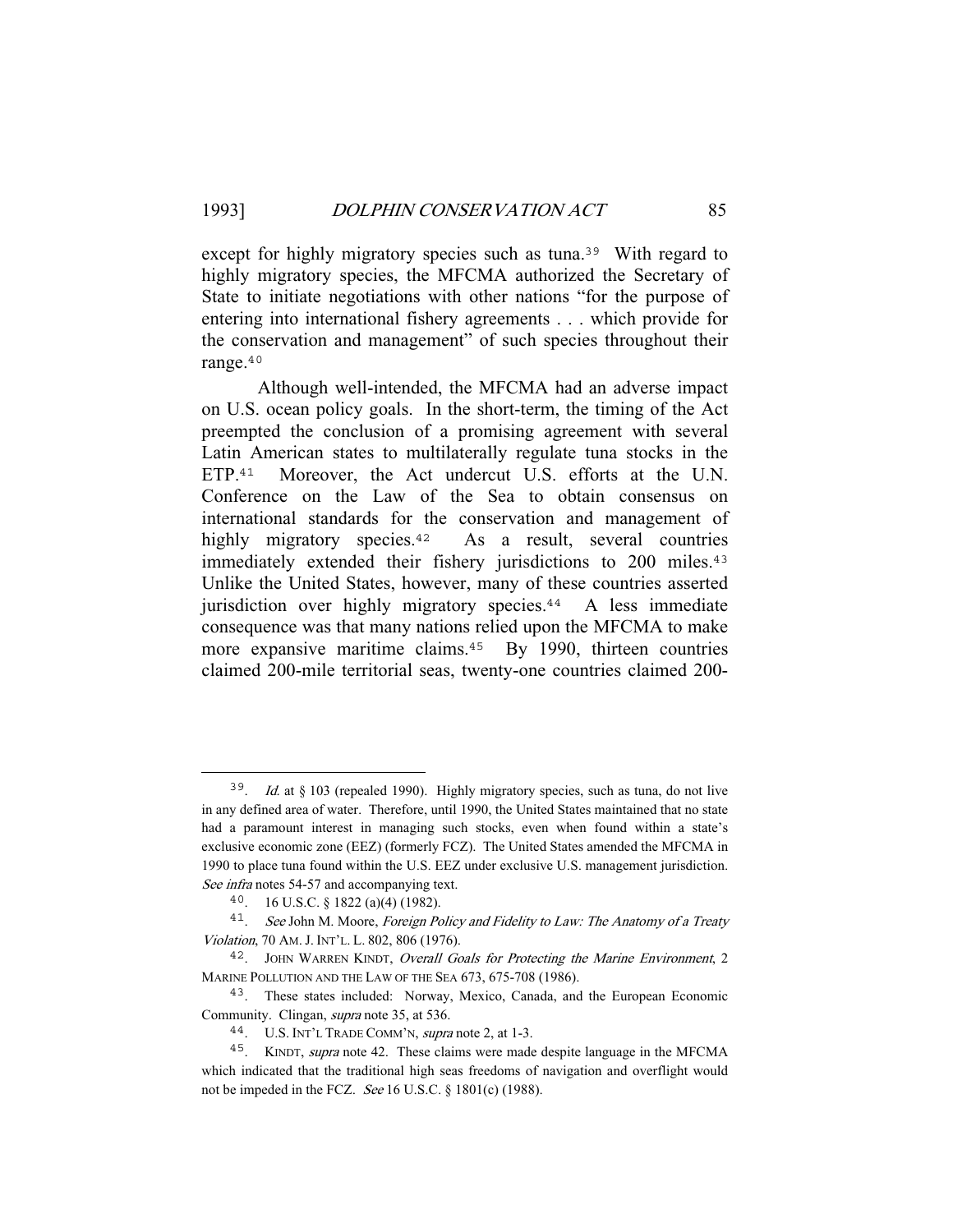mile fishery zones, and another eighty countries claimed 200-mile exclusive economic zones (EEZ).<sup>46</sup>

 The MFCMA also demonstrated U.S. willingness (repeated in the IDCA) to enact fishery legislation inconsistent with its existing international treaty obligations. The MFCMA arguably violated U.S. commitments under Articles 1, 7, and 9-12 of the 1958 Geneva Convention on Fishing and Conservation of the Living Resources of the High Seas, Articles 2, 6 and 22 of the 1958 Geneva Convention on the High Seas, and several bilateral and multilateral fishery agreements.<sup>47</sup>

## C. U.S. Exclusive Economic Zone Proclamation of 1983

 In July 1982, the U.S. eliminated any further hope of reaching international consensus on the issue of fishery management by declaring that it would not sign the 1982 U.N. Convention on the Law of the Sea (LOSC).<sup>48</sup> Less than a year later, however, President Reagan announced that the non-seabed portions of the LOSC reflected customary international law and that the United States would accordingly exercise its maritime rights and duties consistent with those provisions.<sup>49</sup> Moreover, the President concurrently declared that the United States was establishing a 200-mile EEZ consistent with international law.<sup>50</sup>

 For the most part, the U.S. EEZ Proclamation paralleled the EEZ concept established in Part V of the LOSC. Within this new zone, the U.S. claimed to exercise "sovereign rights for the purpose of . . . exploiting, conserving and managing natural resources, both living and non-living, of the seabed and subsoil and the superjacent

<sup>46</sup>. Annotated Supplement to the Commander's Handbook on the Law of Naval Operations, Naval Warfare Publication (NWP) 9 (Rev. A)/Fleet Marine Force Manual (FMFM) 1-10, of 5 October 1989, Tbl. ST1-5 [hereinafter NWP-9].

<sup>&</sup>lt;sup>47</sup>. See Convention on Fishing and Conservation of the Living Resources on the High Seas, April 29, 1958, arts. 1, 7, 9-12, 17 U.S.T. 138, 559 U.N.T.S. 285 [hereinafter Fisheries Convention]; Convention on the High Seas, April 29, 1958, arts. 2, 6, 22, 13 U.S.T. 2312, 450 U.N.T.S. 82 [hereinafter High Seas Convention]; Moore, supra note 41, at 805.

<sup>48</sup>. See statement on United States Oceans Policy, 1 PUB. PAPERS 378, 378-79 (Mar. 10, 1983). The primary justification given for this decision was that the deep seabed mining provisions of the Convention were contrary to U.S. interests. Id.

<sup>49</sup>. Id. at 378-79.

<sup>50</sup>. Proclamation No. 5030, 3 C.F.R. 22 (1984).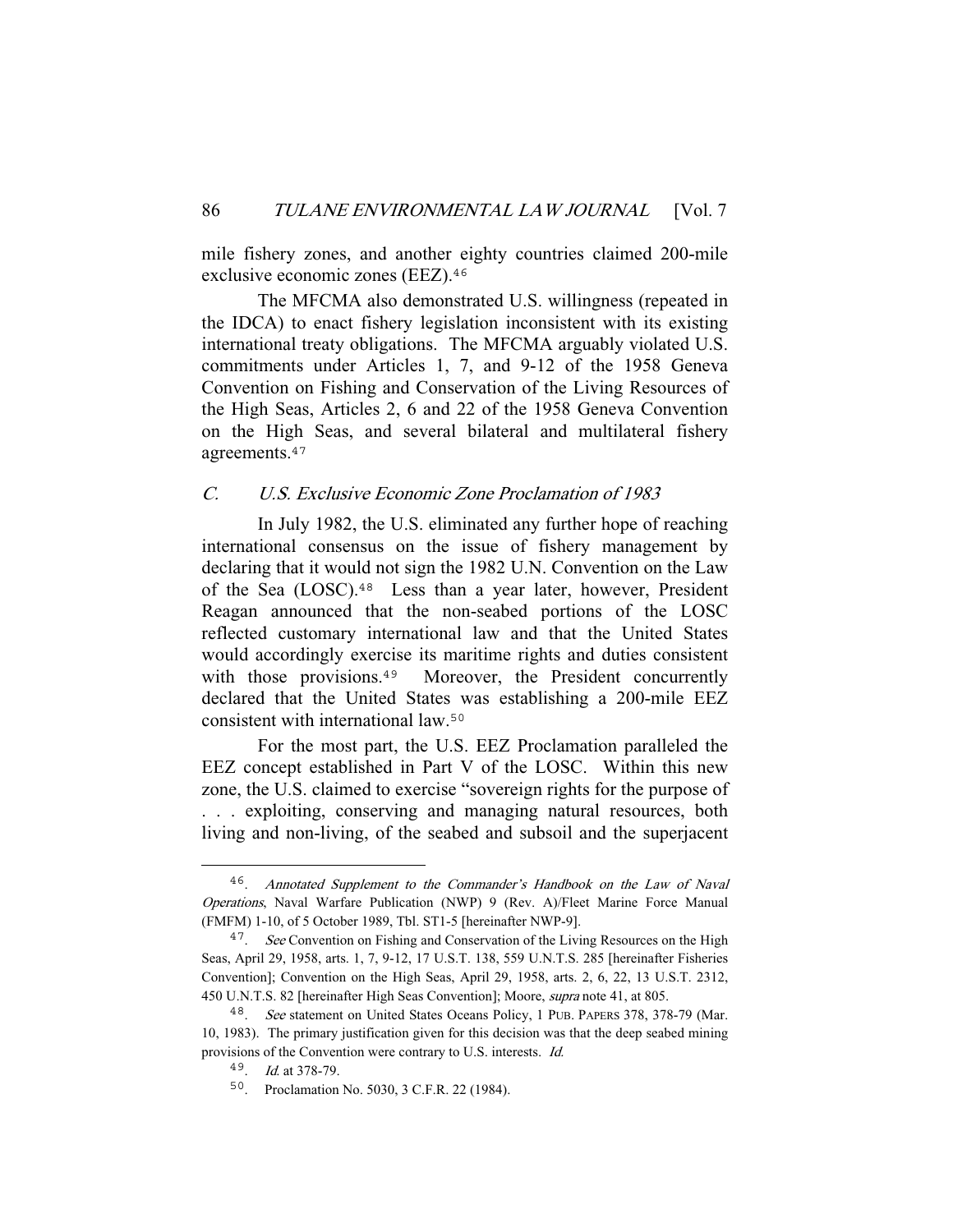waters . . . ."<sup>51</sup> In 1986, Congress amended the MFCMA accordingly to reflect the fact that the United States would exercise "sovereign rights and exclusive fishery management authority over all fish, and all Continental Shelf fishery resources," within the EEZ.<sup>52</sup> Specifically excluded from both the EEZ Proclamation and the 1986 MFCMA amendments, however, was jurisdiction over highly migratory species.<sup>53</sup>

#### D. Fishery Conservation Amendments Act of 1990

 The Fishery Conservation Amendments (FCA) of 1990 reversed U.S. fishery policy regarding highly migratory species.<sup>54</sup> Effective January 1, 1992, the FCA amended the MFCMA to claim jurisdiction over tuna stocks found within the U.S. EEZ.<sup>55</sup> More importantly, the FCA recognized for the first time the right of other coastal states to claim jurisdiction over tuna stocks found within their 200-mile EEZs or fishery zones (FZ).<sup>56</sup> Arguably, this includes the right to regulate how, and to what extent, tuna stocks will be harvested within these zones.<sup>57</sup>

<sup>51</sup>. Id. at 23. Nothing in the Proclamation, however, was intended to interfere with the traditional high seas freedoms of navigation and overflight within the zone. See id.

<sup>52</sup>. Act of Nov. 14, 1986, Pub. L. No. 99-659, § 101(a), 100 Stat. 3706 (codified as amended at 16 U.S.C.A. § 1811(a) (West Supp. 1993) [hereinafter 1986 MFCMA amendments].

<sup>53</sup>. The EEZ Proclamation explicitly rejected U.S. jurisdiction over marine mammals and tuna and recognized the need for international agreements to effectively manage these stocks. Proclamation No. 5030, *supra* note 50, at 23; see also 1986 MFCMA amendments, § 102 (repealed 1990).

<sup>54</sup>. Fishery Conservation Amendments of 1990, Pub. L. No. 101-627, 104 Stat. 4436 (codified as amended in scattered sections of 16 U.S.C.A., 15 U.S.C.A.  $\S 713(c)(3)$ , 22 U.S.C.A. § 1977 (West 1985 & Supp. 1993) [hereinafter 1990 FCA].

<sup>55</sup>. Id. at § 103 (codified at 16 U.S.C. § 1812 (Supp. III 1991).

<sup>56</sup>. Id. 16 U.S.C. § 1822 (Supp. III 1991).

<sup>&</sup>lt;sup>57</sup>. See infra notes 132-145 and accompanying text. The IDCA imposes a moratorium on the use of purse seine nets to intentionally encircle dolphins. It therefore attempts to regulate how a foreign state may harvest tuna within its own EEZ. Such extraterritorial regulation is clearly inconsistent with the FCAA's recognition of a coastal nation's sovereign rights over tuna found within its EEZ.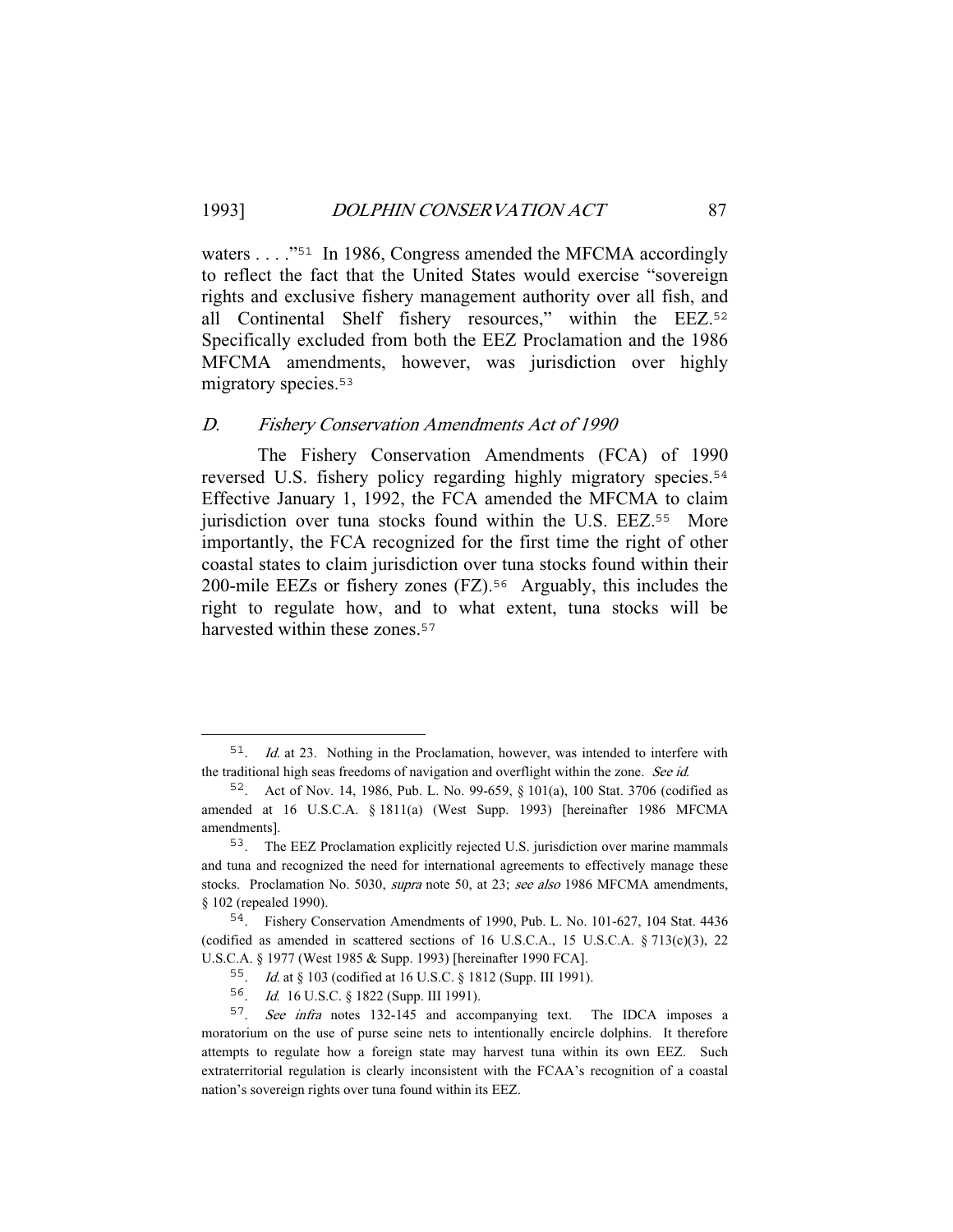#### 88 TULANE ENVIRONMENTAL LAW JOURNAL [Vol. 7

### III. EARLY U.S. EFFORTS TO PROTECT MARINE MAMMALS

#### A. Marine Mammal Protection Act of 1972

 Throughout much of the 1970s and 1980s, Congress, in addition to extending U.S. fishery jurisdiction, was also actively involved in extraterritorial efforts to reduce incidental marine mammal mortality caused by domestic and foreign commercial fishermen. Concern that certain species of marine mammals were being depleted "below their optimum sustainable population" prompted Congress to enact the Marine Mammal Protection Act (MMPA) of 1972.<sup>58</sup> The primary feature of the MMPA was "a moratorium on the taking and importation of marine mammals and marine mammal products . . . ."<sup>59</sup> There were, of course, exceptions to the moratorium. In 1981, Congress included an exception for the incidental taking of marine mammals during commercial fishing operations.<sup>60</sup> Under this exception, "the incidental taking of marine mammals in the course of purse seine fishing for yellowfin tuna . . ." was permissible as long as commercial fishermen were using "the best marine mammal safety techniques and equipment . . ." economically and technologically practicable.<sup>61</sup>

 Notwithstanding the enactment of the MMPA, more than 1.3 million dolphins died in the ETP tuna fishery between 1972 and 1980 as a direct result of intentional encirclement by purse seine nets.<sup>62</sup> Dissatisfied with these and other marine mammal mortality figures, Congress amended the MMPA in 1981. Subsequently, the U.S. tuna fleet was allotted an annual kill quota of 20,500 dolphins.<sup>63</sup> As a

<sup>58</sup>. See 1972 MMPA, supra note 12, at § 2 (codified as amended at 16 U.S.C.A. § 1361 (West 1985 & Supp. 1993)). "Optimum sustainable population" is defined as "the number of animals which will result in the maximum productivity of the population or the species keeping in mind the carrying capacity of the habitat and the health of the ecosystem of which they form a constituent element." 16 U.S.C.A. § 1362 (West Supp. 1993).

<sup>&</sup>lt;sup>59</sup>. *Id.* at § 101 (codified as amended at 16 U.S.C. § 1371 (1988)). The immediate goal of the Act was to reduce "the incidental kill or . . . serious injury of marine mammals permitted in the course of commercial fishing operations . . . to insignificant levels approaching zero . . . ." *Id.* at  $\S 1371(a)(2)$  (1988).

<sup>60</sup>. Id.

 $61$  Id.

<sup>62</sup>. See U.S. Int'l Trade Comm'n, supra note 1, at Tbl. 3-1.

<sup>63</sup>. See Caroline E. Coulston, Comment, Flipper Caught in the Net of Commerce: Reauthorization of the Marine Mammal Protection Act and Its Effect on Dolphins, 11 J.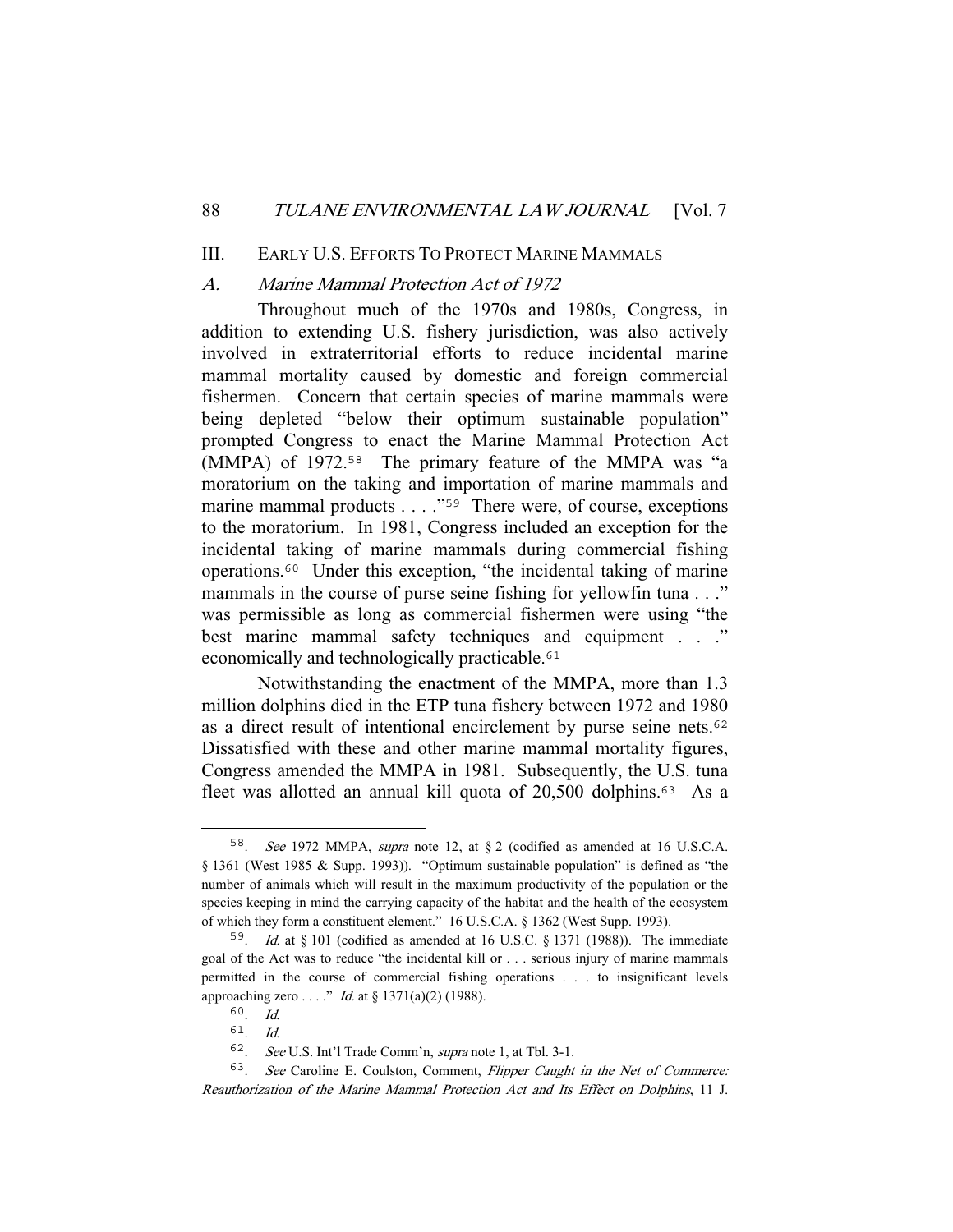result of the quota and other factors, U.S.-caused dolphin mortality dropped dramatically throughout the 1980s, reaching a record low of 1005 animals in 1991.<sup>64</sup> During this same time period, however, dolphin mortality caused by foreign tuna fleets increased.<sup>65</sup>

 Concern in Congress over lax foreign fishing practices resulted in additional amendments to the MMPA in 1984<sup>66</sup> and 1988.<sup>67</sup> These amendments included an import ban on yellowfin tuna harvested in the ETP by nations not having a dolphin conservation program comparable to that of the U.S. purse seine fleet.<sup>68</sup> Moreover, the amendments also empowered the Secretary of the Treasury to ban imports from such nations if their average dolphin mortality rates exceeded U.S. standards.<sup>69</sup> In addition to the possibility of a primary embargo, the MMPA amendments also prevented "tuna laundering" by requiring intermediary nations exporting yellowfin tuna to the U.S. "to certify and provide reasonable proof . . ." that they had taken measures "to prohibit the importation of such tuna" from harvesting nations subject to a primary embargo.<sup>70</sup> Failure to provide the required proof would result in a secondary embargo against the noncomplying intermediary nation.<sup>71</sup> If the primary and secondary embargoes failed to achieve

ENERGY NAT. RESOURCES & ENVTL. L. 97, 110-12 (1990). See also 50 C.F.R. § 216.24(d)(2)(i) (1992).

<sup>64</sup>. 138 CONG. REC. H9064, at H9070 (1992). See also 57 Fed. Reg. 47,620, 47,623 (1992).

<sup>65</sup>. See 130 CONG. REC. H9071 (daily ed. Sept. 22, 1992) (statement of Rep. Hughes). But see 57 Fed. Reg. 47,620, 47,623 (1992) (arguing that foreign fleet dolphin mortality decreased dramatically).

<sup>66</sup>. Act of July 17, 1984, supra note 15.

<sup>67</sup>. Marine Mammal Protection Act Amendments of 1988, supra note 16.

<sup>68</sup>. Act of July 17, 1984, supra note 15 at § 101(b) (codified as amended at 16 U.S.C.A. § 1371(a)(2)(B) (West 1985 & Supp. 1993)).

<sup>69</sup>. Act of July 17, 1984, Pub. L. No. 98-364, § 101, 98 Stat. 440 (codified as amended 16 U.S.C.A. § 1371(a)(2)(B) (West 1985 & Supp. 1993)) [hereinafter 1984 MMPA amendments].

<sup>70</sup>. Marine Mammal Protection Act Amendments of 1988, Pub. L. No. 100-711,  $\S$  4(a)(3), 102 Stat. 4755 (codified as amended 16 U.S.C.A.  $\S$  1371(a)(2)(C) (West 1985 & Supp. 1993)) [hereinafter 1988 MMPA amendments]. An intermediary nation is defined as "a nation that exports yellowfin tuna or yellowfin tuna products to the United States and that imports yellowfin tuna or tuna products." 50 C.F.R. § 216.3 (1992).

<sup>71</sup>. 1988 MMPA amendments, supra note 67, at 16 U.S.C.A. § 1371(a)(2)(C) (West Supp. 1993).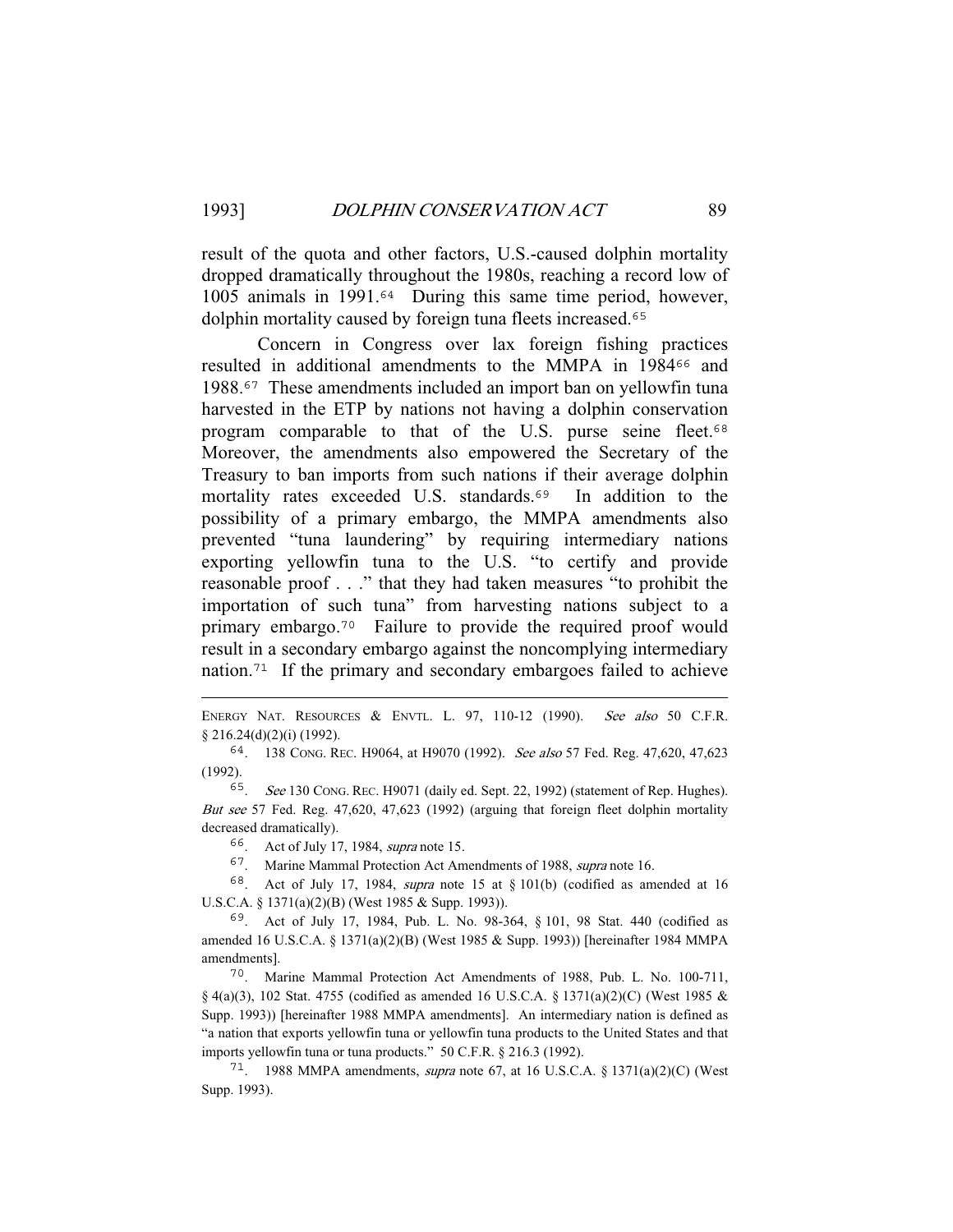their intended results, a further ban on any other fish or fish product was authorized pursuant to the Pelly Amendment to the Fisherman's Protective Act of 1967.<sup>72</sup>

 The 1988 Amendments to the MMPA additionally established performance standards for tuna boat captains and required the use of dolphin-friendly fishing technology.<sup>73</sup> To monitor compliance with these added safeguards, the amendments instituted a 100 percent observer program for the U.S. tuna fleet.<sup>74</sup> Similarly, foreign nations wishing to export yellowfin tuna harvested in the ETP to the United States had to implement an observer program to meet the MMPA comparability standards.<sup>75</sup>

## B. Dolphin-Safe Policy and the Dolphin Protection Consumer Information Act

 Dissatisfied with the results of the MMPA, environmental groups in the U.S. protested dolphin-unsafe fishing practices by organizing consumer boycotts against canned tuna.<sup>76</sup> In response to the growing public relations problem created by these boycotts, the three principal U.S. tuna processors announced in April 1990 that

<sup>74</sup>. See 1988 MMPA Amendments, supra note 16, at §§ 4(d), 114 (codified at 16 U.S.C. §§ 1374(h)(2)(B)(viii), 1383(a) (1988)). Observers for this program are provided by the National Marine Fisheries Service (NMFS) and the IATTC. The observers monitor the fishing practices and performance of the U.S. tuna fleet to ensure compliance with the MMPA. Id.; see also 134 CONG. REC. S12,946 (daily ed. Sept. 20, 1988) (statement of Sen. Kerry); 50 C.F.R. § 216.24(d)(2)(iii), (f) (1992).

<sup>75</sup>. A foreign nation had to demonstrate that its tuna fleet was being "monitor[ed] by observers from the IATTC or an equivalent international program" in which the United States participated, and that the level of observer coverage was equal to that imposed on U.S. vessels "unless an alternative observer program [was] . . . determined to provide sufficiently reliable documentary evidence of the nation's incidental take rate." 54 Fed. Reg. 20,171 (1989); 16 U.S.C. § 1374 (1992).

<sup>72</sup>. See 22 U.S.C. §§ 1978(a), (h) (1988).

<sup>73</sup>. See 1988 MMPA amendments, supra note 67, at §§ 5(d), 4(d) (codified at 16 U.S.C. § 1374 (1988)). Performance standards and vessel gear requirements are contained in 50 C.F.R. § 216.24 (1992). Some of the more important performance standards include: a ban on sundown sets; a requirement to engage in a "backdown" procedure to release dolphins trapped in the net; and a prohibition on the use of Class C explosives to herd dolphins into the net. See 50 C.F.R. § 216.24(d) (1992). Gear requirements include: porpoise safety panel (i.e., Medina Panel); porpoise apron; porpoise safety panel markers; hand holds; and corkline hangings; bunchlines; speedboats; rubber raft; facemasks and snorkels; and spotlights. Id.

<sup>76</sup>. See U.S. INT'L TRADE COMM'N, supra note 1, at 3-1 to 3-10.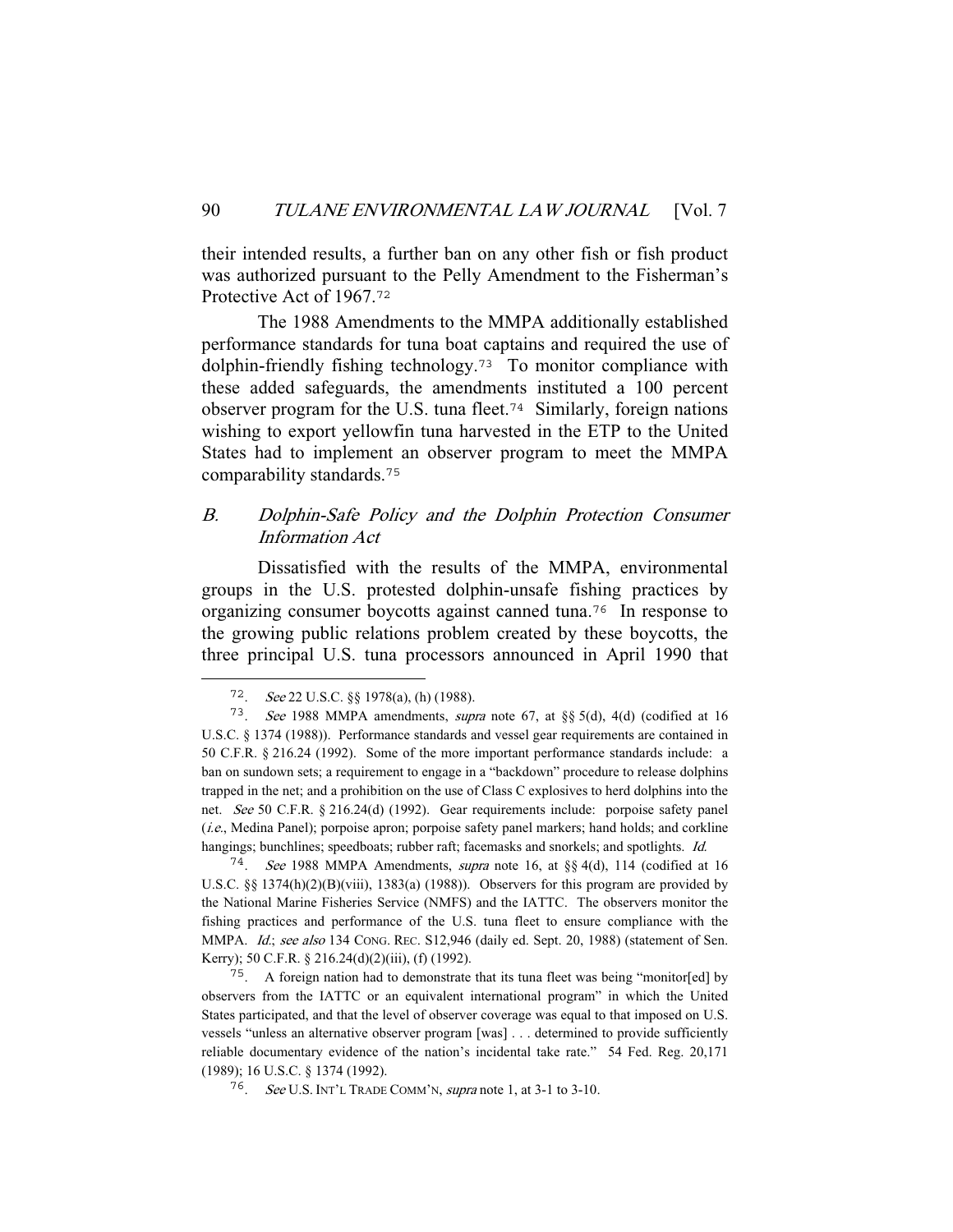they would purchase only dolphin-safe tuna for the U.S. market.<sup>77</sup> This unexpected announcement had an immediate and substantial effect on both the domestic and foreign tuna industries. To avoid losing their share of the largest canned tuna market in the world, a number of foreign tuna processors, including Mitsubishi Foods,<sup>78</sup> adopted a similar policy.<sup>79</sup> Domestically, the announcement forced the U.S. purse seine fleet to restructure and to transfer most of its fishing operations to the Western Tropical Pacific (WTP) where the tuna-dolphin bond does not occur.<sup>80</sup> Whereas the U.S. fleet had once dominated the ETP tuna fishery during the 1970s and 1980s (reaching a high of 112 vessels in 1976), by 1991 the number of U.S.-flagged purse seiners in the ETP had dropped to fourteen.<sup>81</sup>

 In addition, Congress responded to the canners' announcement by enacting the Dolphin Protection Consumer Information Act (DPCIA) of 1991.<sup>82</sup> The Act defines "dolphin safe" and makes it unlawful for a tuna producer offering to sell tuna products in the U.S. to misuse a label by falsely suggesting that a product is "dolphin safe."<sup>83</sup> The net effect of the DPCIA and the dolphin-safe policy is a U.S. canned tuna market that is virtually dolphin-safe.<sup>84</sup>

## C. Reaction to Tuna Embargoes and DPCIA Under the GATT

 Beginning in 1990, U.S. courts ordered embargoes against various harvesting nations not having dolphin conservation programs comparable to those of the United States, or which had exceeded U.S.

<sup>77</sup>. See 56 Fed. Reg. 47,418, 47,419 (1991). The three principal U.S. tuna processors are Starkist, Van Camp/Chicken of the Sea and Bumblebee. Id.

<sup>78</sup>. Mitsubishi packages Three Diamonds brand and A&Ps' and Safeways' store brands. Anita Manning, The Net Effect on Dolphins, USA TODAY, Aug. 6, 1990, at Life 1.

<sup>79</sup>. U.S. INT'L TRADE COMM'N, supra note 1, at 3-10.

<sup>80</sup>. Id. at 3-18.

<sup>81</sup>. See 57 Fed. Reg. 27,010, 27,013 Tbl. 1 (1992).

<sup>82</sup>. See 1990 DPCIA, supra note 20.

<sup>83</sup>. 16 U.S.C. § 1385(d) (Supp. III 1991). Specifically, it is a violation of Section 5 of the Federal Trade Commission Act to affix a dolphin-safe label to any tuna product harvested anywhere on the high seas by a vessel that uses driftnets, or in the ETP, if there is no accompanying documentation signed by the vessel captain, an observer, all exporters, all importers, and all processors, certifying that no purse seine nets were intentionally deployed on dolphins during the fishing trip on which the tuna were harvested. Id.

<sup>&</sup>lt;sup>84</sup>. See generally 56 Fed. Reg. 47,418 (1991) (explaining requirements for dolphinsafe tuna).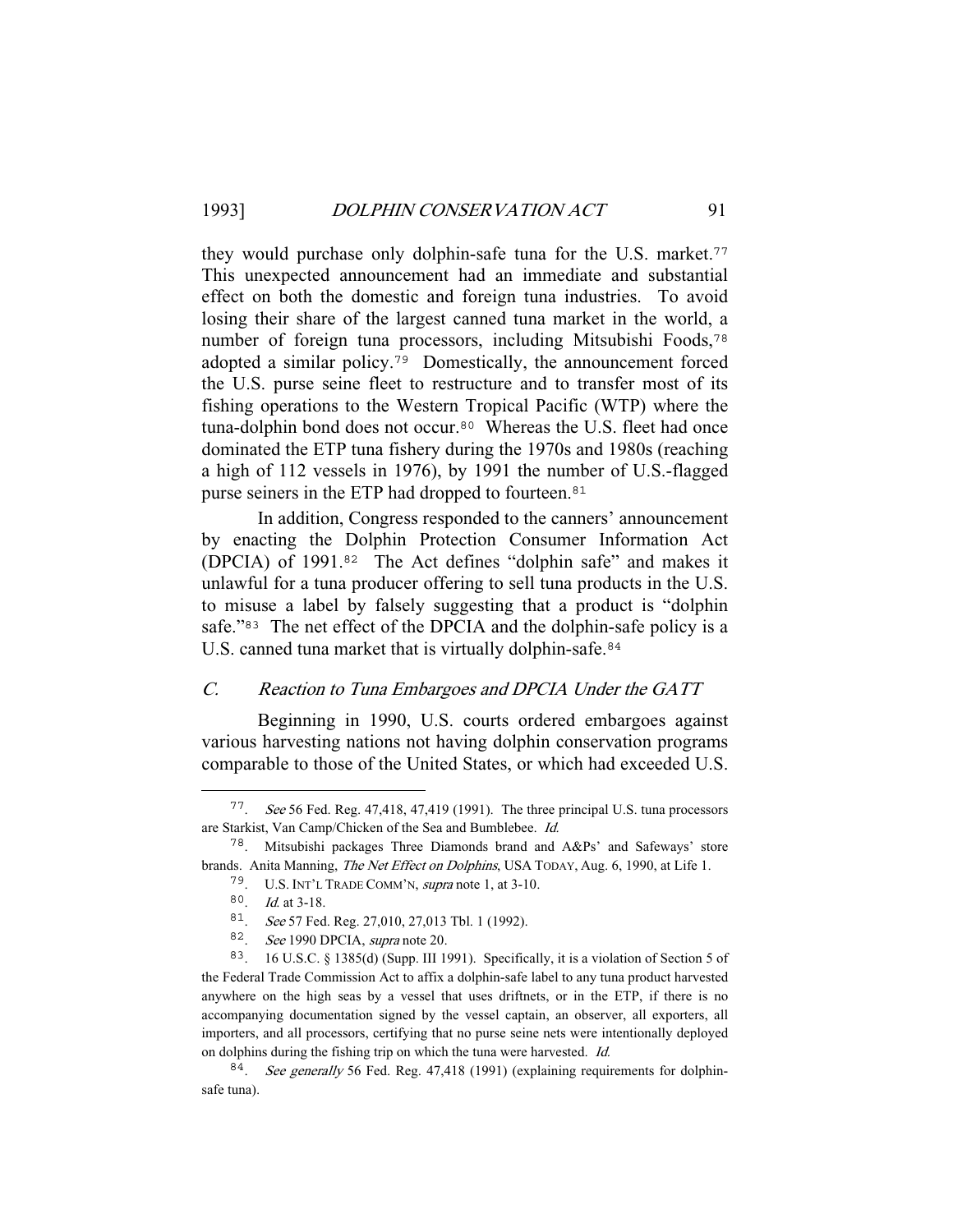standards regarding average dolphin mortality rates.<sup>85</sup> Courts also ordered embargoes against various intermediary nations that failed to demonstrate that they had banned yellowfin tuna products from nations subject to the primary embargoes.<sup>86</sup>

 In response, Mexico requested the GATT Council to establish a panel to consider whether the primary and secondary embargo provisions of the MMPA and the labeling provisions of the DPCIA were illegal under the GATT.<sup>87</sup> Mexican officials argued that the embargoes violated:

> (1) the prohibition on quantitative restrictions under GATT Article XI; (2) . . . the prohibitions on discriminatory administration of quantitative restrictions under GATT Article XIII . . .; and (3) . . . the requirement to accord national treatment to imported goods under GATT Article III.<sup>88</sup>

Additionally, Mexico challenged the application of the DPCIA labeling provisions to Mexican tuna.<sup>89</sup> U.S. officials responded that the embargo provisions were "internal regulations permitted under GATT Article III(4)" and under the Note Ad Article III.<sup>90</sup>

<sup>85</sup>. See Earth Island Institute v. Mosbacher, 746 F. Supp. 964 (N.D. Cal. 1990), aff'd, 929 F.2d 1449 (9th Cir. 1991), reh'g granted, 785 F. Supp. 826 (N.D. Cal. 1992).

<sup>&</sup>lt;sup>86</sup>. See id. Thirteen nations remain subject to these embargoes. U.S. Policy on Tuna-Dolphin Issues, Aug. 24, 1992, U.S. DEPT. ST. DISP. 667, 668 (statement by David A. Colson, Deputy Assistant Secretary for Oceans and Fisheries Affairs) [hereinafter DEP'T ST. DISP.].

<sup>87</sup>. See U.S. INT'L TRADE COMM'N, supra note 1, at 3-13.

<sup>88.</sup> Joel P. Trachtman, GATT Dispute Settlement Panel, 86 AM. J. INT'L L. 142 (1992).

 $89.$  Id. at n.1. Mexico also challenged the potential application of a Pelly Amendment embargo against other fish products from Mexico. GATT Panel Report, supra note 24, at 1601-02.

<sup>90</sup>. Trachtman, supra note 88, at 142-43. Under Article III(1) national regulations may not be applied "to imported or domestic products so as to afford protection to domestic production." General Agreement on Tariffs and Trade, October 30, 1947, art. III(1), reprinted as amended in KENNETH R. SIMMONDS & BRIAN H.W. HILL, LAW AND PRACTICE UNDER THE GATT I.A. (1988) [hereinafter GATT]. Under Article III(4), foreign products must be accorded "treatment no less favorable than that accorded to like products of national origin in respect of all laws . . . affecting their internal sale . . ., distribution or use." Id. at art. III(4). The Note Ad article III provides that "any law . . . which applies to an imported product and the like domestic product and is . . . enforced in the case of the imported product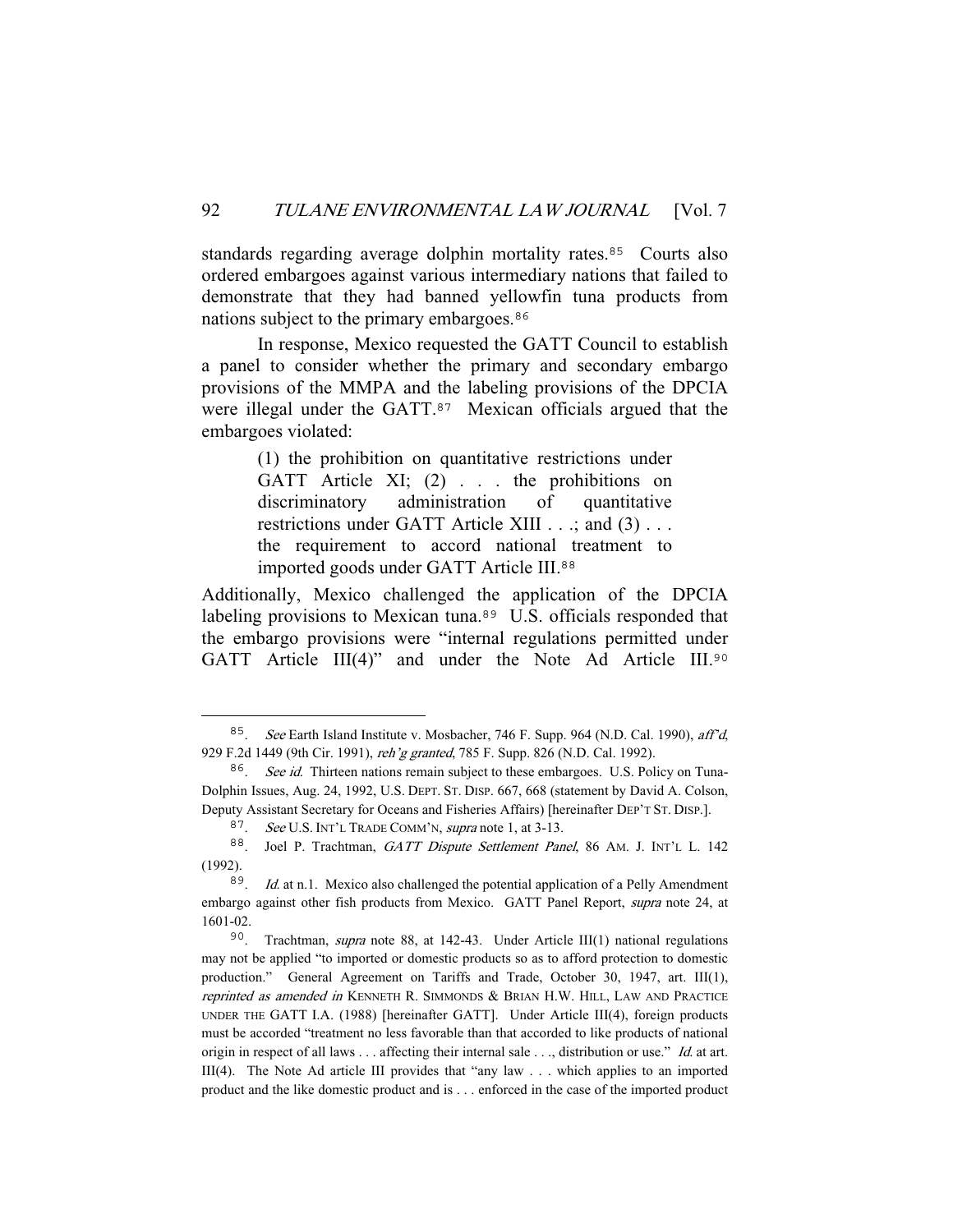Specifically, U.S. officials claimed that the Mexican embargo "constituted an enforcement at the time or point of importation of the requirements of the MMPA that yellowfin tuna in the ETP be harvested with fishing techniques designed to reduce the incidental taking of dolphins."<sup>91</sup> The U.S. therefore contended that the embargo provisions were "not subject to Article XI and XIII."<sup>92</sup> In the alternative, U.S. authorities argued that the embargoes were permitted under exceptions to Article XI, allowing for the protection of animal life and the conservation of exhaustible natural resources under Article  $XX(b)$  and  $XX(g)$ . 93

 The dispute panel found that Article III and the Note Ad Article III were limited to the regulation of products as such  $(i.e.,$  the tuna).<sup>94</sup> Therefore, since the MMPA attempted to regulate the production process of the product  $(i.e.,$  the harvesting of tuna) and not the product itself, the panel concluded that the MMPA embargoes could not be justified as internal regulations applied at the point of importation under Article III.<sup>95</sup> The dispute panel further found, with regard to Article XX(b), that the embargoes were not necessary because the U.S. had failed to exhaust "all options consistent with the GATT . . ., such as international negotiation and cooperation . . .,

at the time or point of importation, is . . . subject to the provisions of Article III." Id. at Note Ad art. III.

<sup>&</sup>lt;sup>91</sup>. GATT Panel Report, *supra* note 24, at 1617. The United States further claimed that "the MMPA did not regulate tuna products as such, and in particular did not regulate the sale of tuna or tuna products." *Id.* Additionally, the United States argued that the MMPA did not "prescribe fishing techniques that could have an effect on tuna as a product." Id.

<sup>&</sup>lt;sup>92</sup>. Trachtman, *supra* note 88, at 143. GATT Article XI(1) provides that "no prohibitions . . . shall be instituted . . . by any . . . party on the importation of any product of the territory of any other . . . party . . . ." GATT, *supra* note 90, at art. XI.

<sup>&</sup>lt;sup>93</sup>. See Trachtman, supra note 88, at 143. Article XX of the GATT provides that "subject to the requirement that such measures are not applied in a manner which would constitute means of arbitrary or unjustifiable discrimination between countries where the same conditions prevail, or a disguised restriction on international trade, nothing in this Agreement shall be construed to prevent the adoption or enforcement by any contracting party of measures . . . (b) necessary to protect human, animal or plant life or health; . . . (g) relating to the conservation of exhaustible natural resources if such measures are made effective in conjunction with restrictions on domestic production or consumption." GATT, supra note 90, at art. XX.

<sup>94</sup>. GATT Panel Report, supra note 24, at 1617.

<sup>95</sup>. Id. at 1617-18.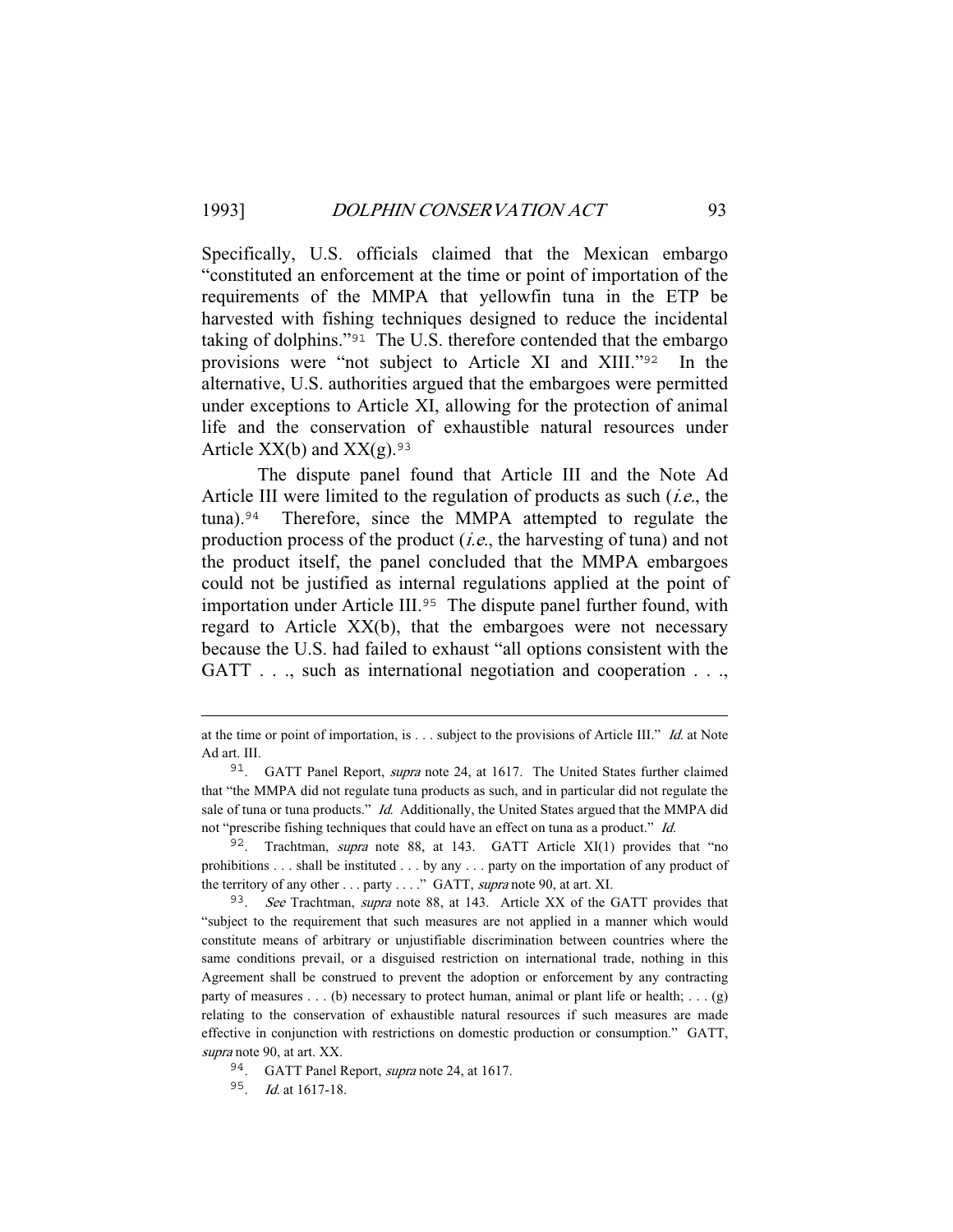before using GATT-inconsistent measures . . . . "<sup>96</sup> More importantly, the panel limited the use of Article XX(b) to domestic animal protection. The panel specifically found that Article XX(b) did not "except measures from the restriction of the GATT that are intended . . . to protect foreign animals . . . ."<sup>97</sup>

The panel similarly restricted the application of Article  $XX(g)$ by finding that conservation measures adopted pursuant to Article XX(g) were permissible only to the extent that they primarily restricted production or consumption within a nation's jurisdiction.<sup>98</sup> Therefore, having determined that the Article XX exceptions did not apply, the panel found that the primary and secondary embargoes imposed by the United States were inconsistent with Article  $XI(1)$ .<sup>99</sup> However, the panel did find that the DPCIA labeling provisions were consistent with GATT Article I(1). The panel held that, because tuna products could be sold with or without the "Dolphin Safe" label, the labeling provision did not restrict the sale of tuna.<sup>100</sup>

 Following this hearing, the dispute panel recommended that the GATT Council request the United States to bring the MMPA and its application into compliance with the GATT.<sup>101</sup> Final action on the panel report was withheld, however, after the United States and Mexico reached a tentative compromise whereby Mexico agreed not to request the GATT Council to adopt the report until after the two nations had attempted to work out a settlement.<sup>102</sup> Despite Mexico's reluctance to enforce the panel's report, two additional complaints have been filed challenging the MMPA embargo provisions under the GATT. On July 14, 1992, the EC requested that a second dispute panel be established to review the secondary import bans currently in force against Spain, France, Italy, and the United Kingdom.<sup>103</sup>

<sup>101</sup>. Id. at 1623.

<sup>96</sup>. Trachtman, supra note 88, at 148.

<sup>97</sup>. Id. at 149.

<sup>98</sup>. GATT Panel Report, supra note 24, at 1620-21.

<sup>99</sup>. Id. at 1618. In light of this ruling, the complaint was not reviewed under Article XIII. Id.

<sup>100</sup>. Id. at 1622. The challenge to the Pelly Amendment was also denied on the grounds that the U.S. law allows for the discretionary, not the mandatory, imposition of an embargo. *Id.* at 1618-19, 1621.

<sup>102</sup>. See U.S. INT'L TRADE COMM'N, supra note 1, at 3-15.

 $103$ . See DEP'T ST. DISP., supra note 86, at 668-69.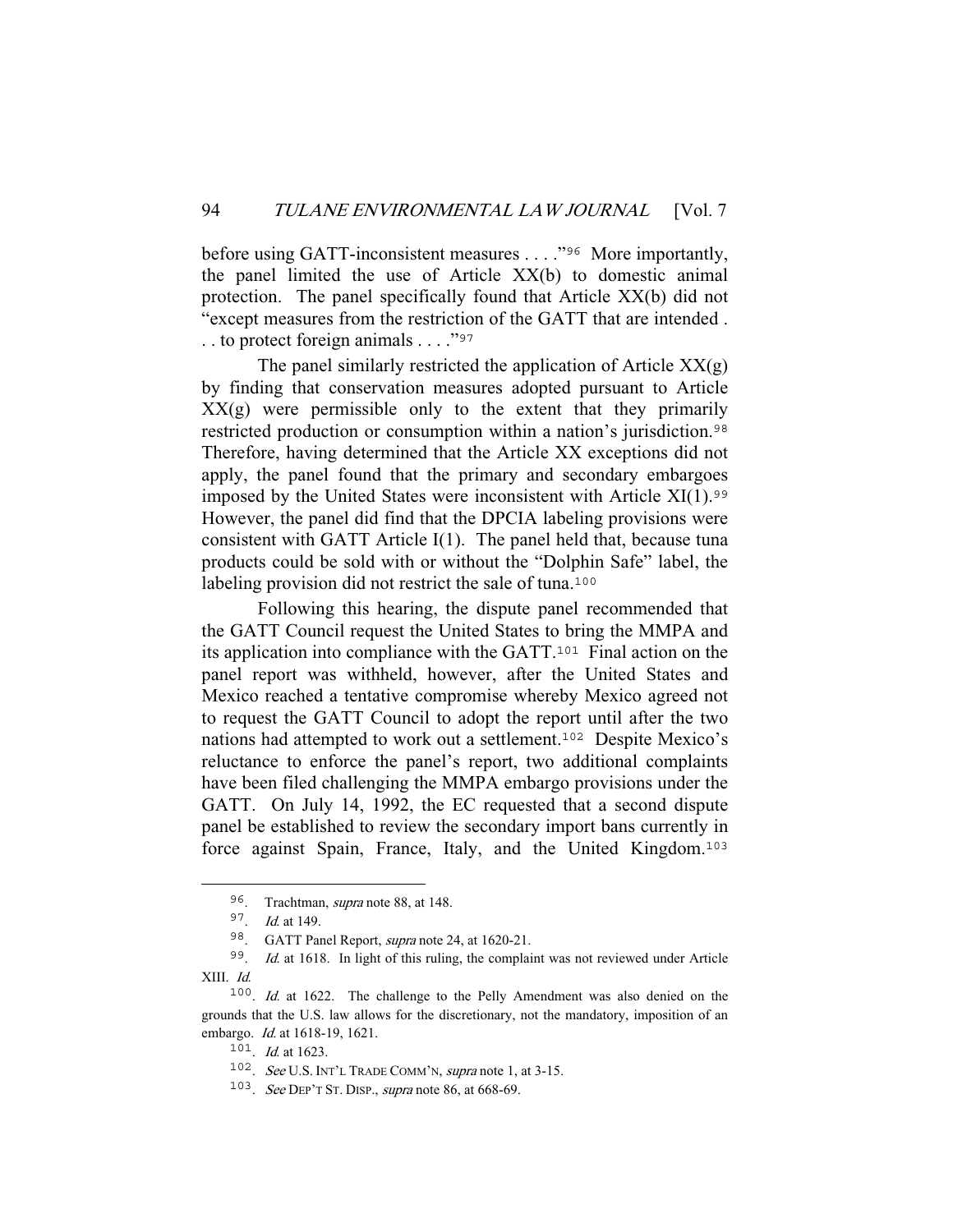Venezuela has also threatened to pursue its complaint if the MMPA embargo is not lifted.<sup>104</sup>

#### IV. MULTILATERAL EFFORTS TO PROTECT DOLPHINS IN THE ETP

## A. Inter-American Tropical Tuna Commission (IATTC)

 The Inter-American Tropical Tuna Commission (IATTC) was established in 1950 by the United States and Costa Rica pursuant to a bilateral fishing agreement.<sup>105</sup> Since its inception, the IATTC has been concerned primarily with the conservation and management of marine resources in the ETP.<sup>106</sup> Although little was accomplished during its first twenty years of existence, since the mid-1970s the IATTC has taken a leading role in evaluating and reducing dolphin mortality in the ETP tuna fishery.

 In 1976, the IATTC established the following goals to balance the competing interests of the tuna industry and dolphin conservationists:

> (1) . . . strive to maintain a high level of tuna production and (2) also to maintain porpoise stocks at or above levels that assure their survival in perpetuity, (3) with every reasonable effort being made to avoid needless or careless killing of porpoise.<sup>107</sup>

In furtherance of these goals, the IATTC implemented a voluntary observer program in 1979 to monitor the fishing practices and performance of the foreign fleets.<sup>108</sup> Dolphin mortality data collected by these observers is used by the ETP harvesting nations to show compliance with the comparability standards of the MMPA.<sup>109</sup> The data is also used to calculate annual dolphin mortality rates for each

<sup>104</sup>. See U.S INT'L TRADE COMM'N, supra note 1, at 3-6 n.35.

<sup>105</sup>. Convention for the Establishment of Inter-American Tropical Tuna Commission, May 31, 1949, U.S.-Costa Rica, 1 U.S.T. 230. Other member states now include: Panama, Ecuador, Canada, Japan, France and Nicaragua. Mexico and Costa Rica have withdrawn from the organization. See Holland, supra note 6, at 274-75 & nn. 72-73.

<sup>106</sup>. Id. at 274-75.

<sup>107</sup>. U.S. INT'L TRADE COMM'N, supra note 1, at 3-2 (quoting IATTC, 1979 Annual Report of the Inter-American Tuna Commission (1981)).

<sup>&</sup>lt;sup>108</sup>. See 54 Fed. Reg. 20,171 (1989).

<sup>109</sup>. See 56 Fed. Reg. 47,418 (1991); 53 Fed. Reg. 8910, 8913-16 (1988).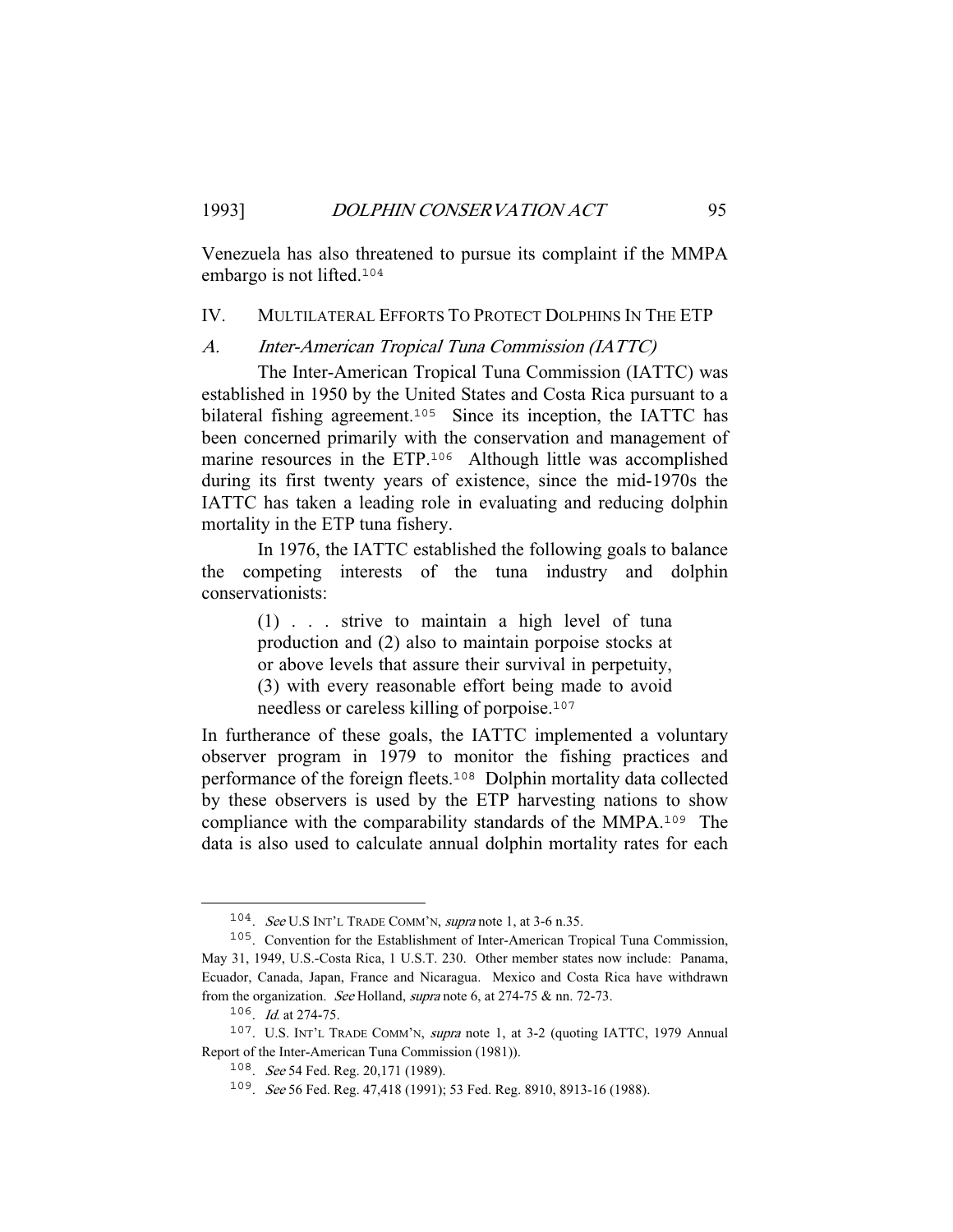major species and stock of dolphin.<sup>110</sup> Since 1988, all the ETP harvesting nations with sizeable purse seine fleets have voluntarily participated in the program.<sup>111</sup> Although observer coverage was initially set at 33 percent, in January 1991 the ETP harvesting nations committed to 100 percent coverage.<sup>112</sup>

 To complement the observer program, the IATTC issued regulations in 1987 to manage purse seine fishing in the ETP.<sup>113</sup> These regulations were refined in 1991 to implement a new goal of reducing dolphin mortality to levels approaching zero.<sup>114</sup> To achieve this new goal, the regulations implemented an aggressive research program to identify "alternative fishing methods that would not involve the encirclement of dolphins . . . ."<sup>115</sup> The member states also agreed to implement a dolphin conservation plan beginning in 1992.<sup>116</sup> The combined effect of these initiatives has been an 80 percent reduction in dolphin mortality.<sup>117</sup>

## B. IATTC Agreement of June 1992

 The most significant contribution by the IATTC occurred in April 1992. At a special meeting held in La Jolla, California, the IATTC successfully negotiated the first ever multilateral agreement to protect dolphins in the ETP.<sup>118</sup> The agreement, formally ratified in June, provides for a further 80 percent reduction in dolphin mortality between 1993 and 1999.<sup>119</sup> These reductions will be implemented through a system of individual vessel quotas based on the total

<sup>110</sup>. See 54 Fed. Reg. 20,171, 20,171 (1989).

<sup>111</sup>. These states included: Spain, Ecuador, El Salvador, Mexico, Panama, the United States, Vanuatu and Venezuela. Id. at 20, 171-72.

<sup>112</sup>. See 57 Fed. Reg. 47,620, 47,624 (1992).

<sup>113.</sup> See U.S. INT'L TRADE COMM'N, supra note 1, at 3-2.

<sup>114</sup>. See 57 Fed. Reg. 47,620, 47,625 (1992).

<sup>115</sup>. Id.

<sup>116</sup>. See id.

<sup>117</sup>. Dolphin mortality dropped from 133,000 animals in 1986 to 25,000 in 1991. See Brooke, supra note 7; 57 Fed. Reg. 27,010, 27,013-14 (1992).

<sup>118</sup>. See Brooke, supra note 7, at C4.

<sup>119</sup>. See id. The parties to the agreement are: Colombia, Costa Rica, Ecuador, Mexico, Nicaragua, Panama, Spain, the United States, Vanuatu, and Venezuela. See supra note 25, IATTC Agreement, at app. I.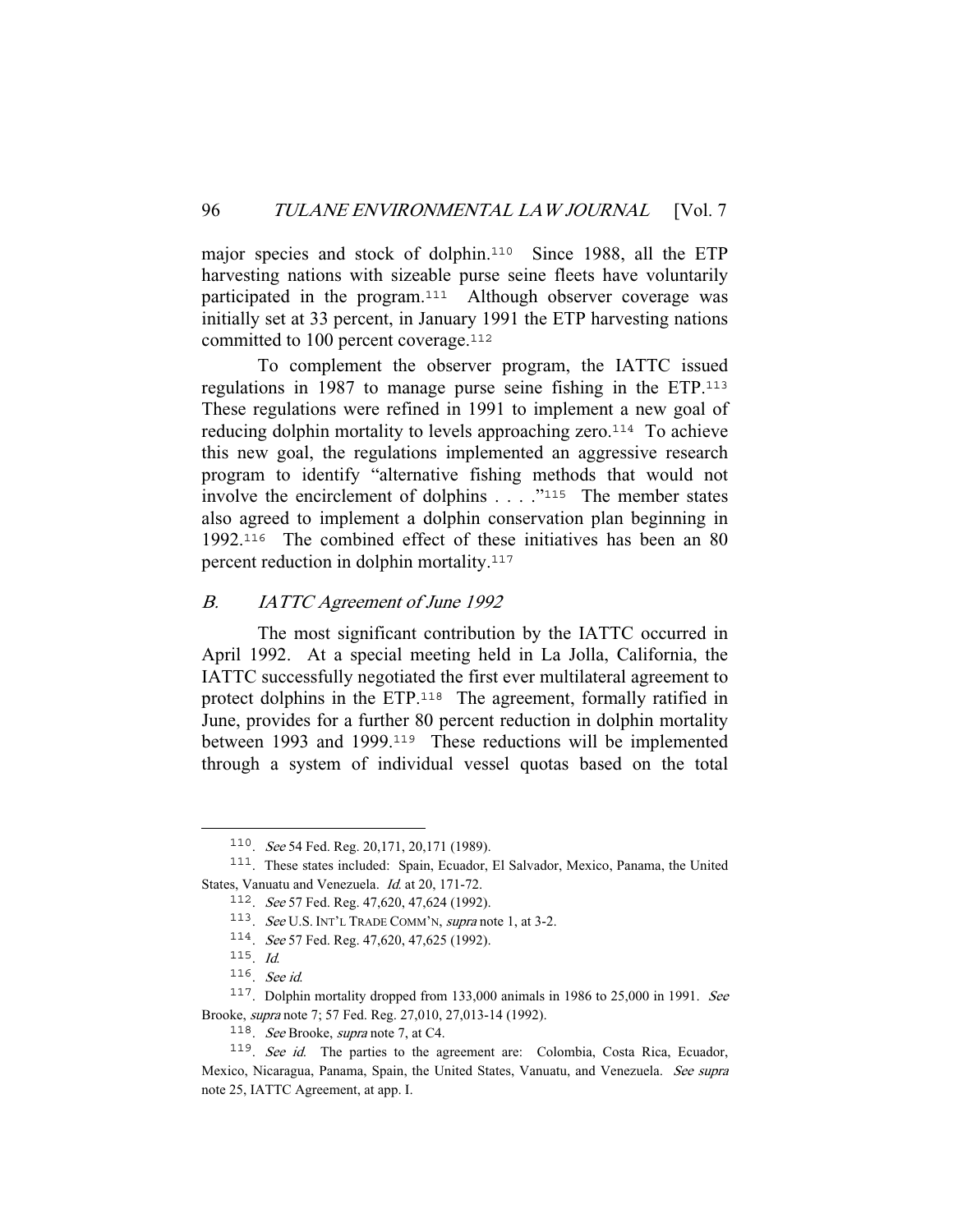| Year | Limit            | Percentage of best estimate of<br>current populations of spotted,<br>spinner, and common dolphins |
|------|------------------|---------------------------------------------------------------------------------------------------|
| 1993 |                  | 0.30                                                                                              |
| 1994 | 19,500<br>15,500 | 0.24                                                                                              |
| 1995 | 12,000           | 0.19                                                                                              |
| 1996 | 9,000            | 0.14                                                                                              |
| 1997 | 7,500            | 0.11                                                                                              |
| 1998 | 6,500            | 0.10                                                                                              |
| 1999 | < 5,000          | < 0.08                                                                                            |

number of purse seiners in the fishery and the following annual limits on total dolphin mortality:<sup>120</sup>

Additional protections are afforded for individual species and stocks of dolphins in Appendix III of the agreement.<sup>121</sup>

 A Review Panel established by the agreement will be responsible for assigning individual vessel dolphin mortality limits (DML).<sup>122</sup> The Panel will additionally review and report annually "on the compliance of the international fleet with the mortality limits" set out in the agreement.<sup>123</sup> Compliance will also be monitored by 100 percent observer coverage, 50 percent of which must be provided by the IATTC.124 The other 50 percent may be provided by the flagstate.<sup>125</sup>

 The agreement also establishes a full-time Scientific Advisory Board that will be responsible for coordinating an international

<sup>120</sup>. For example, if there are 100 purse seine vessels fishing in the ETP in 1994, each vessel would be assigned a "dolphin mortality limit" (DML) of 195 animals. An onboard IATTC observer will be responsible for informing the captain when his vessel has reached its DML. If a captain deliberately exceeds his quota, he is subject to a fine and/or license suspension. Additionally, the vessel's quota for subsequent years would be lowered accordingly. IATTC Agreement, supra note 25, at app. II; see Brooke, supra note 7, at C4.

 $121$ . *Id.* at C4.

<sup>122</sup>. Id. at C4.

<sup>123</sup>. IATTC Agreement, supra note 25, at 3.

 $124$ . *Id.* at 2.

<sup>125</sup>. See id.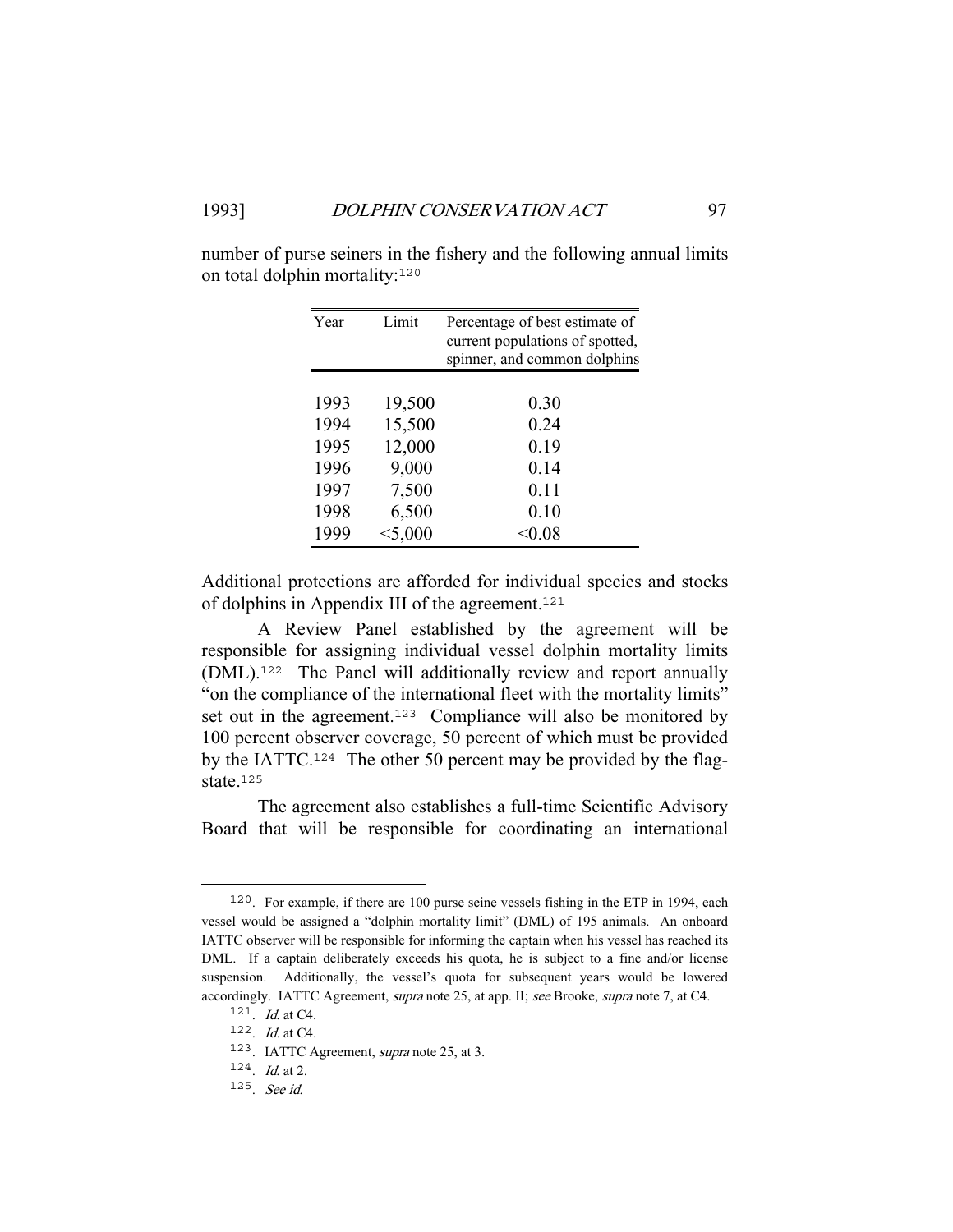research program.<sup>126</sup> The research program will initially focus on improving current purse-seine technology in order to make this method of tuna harvesting more safe to dolphins.<sup>127</sup> The program will also seek alternative methods of harvesting tuna that do not involve the encirclement of dolphins.<sup>128</sup> Although the United States, Mexico, Venezuela, and the Italian Canners Association have already pledged contributions of \$1.4, \$1.0, \$.5, and \$.4 million respectively, to initiate research in 1993, funding will be the major obstacle to this program.<sup>129</sup>

## V. INCREASED PROTECTION FOR DOLPHINS UNDER THE IDCA

 In 1992, Congress revived its efforts to resolve the issue of incidental dolphin mortality in the ETP. While the Administration was negotiating the IATTC Agreement, Congress developed an alternative plan to "eliminate," as opposed to "reduce," dolphin mortality.<sup>130</sup> The plan that emerged consisted of a moratorium on the use of purse seine nets to encircle dolphins intentionally.<sup>131</sup> The tension between the congressional plan and the administration's negotiation surfaced in July 1992 when legislation was introduced in the Senate to implement the IATTC Agreement.<sup>132</sup> Opponents of the bill simultaneously introduced the IDCA as an alternative solution arguing that the IATTC Agreement was unacceptable to the American people because it allowed for the deaths of an additional 75,000

<sup>126</sup>. Id. at 5, app. IV.

 $127.$  *Id.* 

<sup>128</sup>. Id. Some proposals in this regard include: "separating tunas and dolphins prior to encirclement using acoustic stimuli, prey, or other stimuli. . . . Using paired-trawls to capture tunas associated with dolphin without encirclement. . . . Initiat[ing] tracking and other behavioral studies of tunas and dolphins. . . . Locating large yellowfin tuna with [Fish Aggregation Devices] FADs, light detecting and ranging devices (LIDAR) or other optical sensors, and aggregating tunas with bait [and] . . . predicting the spatial distribution and catchability of large yellowfin tuna with oceanographic data." 57 Fed. Reg. 21,081 (1992).

<sup>129</sup>. See id.

<sup>130</sup>. See 1992 IDCA, supra note 26, at § 301(b) (codified at 16 U.S.C.A. § 1411 (West Supp. 1993)).

<sup>131.</sup> See id. at § 302 (codified at 16 U.S.C.A. § 1412 (West Supp. 1993)).

<sup>132</sup>. See S. 2995, 102d Cong., 2d Sess. (1992).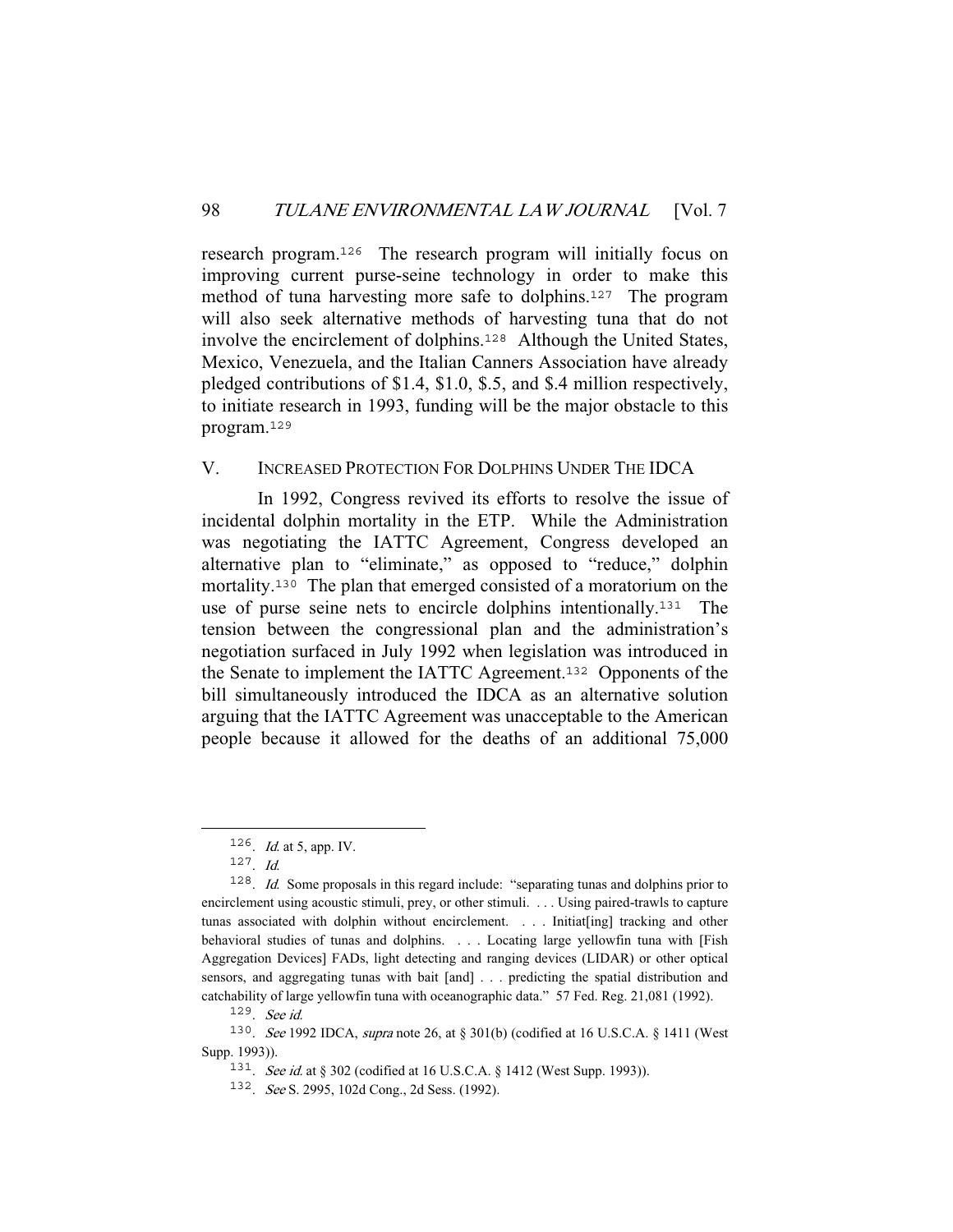dolphins by the year 2000.<sup>133</sup> The opponents further argued that the continued use of purse seine nets was inimical to the original MMPA goal of reducing dolphin mortality to levels approaching zero.<sup>134</sup> The result was an overwhelming rejection of the IATTC Agreement in favor of the more rigid moratorium scheme of the IDCA.<sup>135</sup>

 On October 26, 1992, the IDCA became the latest in a long line of unilateral U.S. efforts to protect dolphins in the ETP. It differs, however, from previous efforts in that it changes U.S. policy from one of "reducing" incidental dolphin mortality to one of "eliminating" such mortality.<sup>136</sup> To facilitate this change in policy, the Act amends the MMPA by adding Subchapter IV. Subchapter IV authorizes the Secretary of State to enter into agreements to establish a 5-year moratorium on the use of purse seine nets to encircle dolphins intentionally in the tuna fisheries.<sup>137</sup> As an incentive for compliance, the IDCA provides that the United States will immediately lift any tuna embargo currently in effect for any nation agreeing to observe the moratorium.<sup>138</sup> To take advantage of this provision, however, a foreign state must commit in writing to comply with section 1415(a). This provision requires that the foreign state: (1) implement the moratorium by March 1, 1994; (2) allow observers onboard its purse seiners (50% of which must be from a competent regional organization like the IATTC); (3) reduce its 1992 level of

<sup>133</sup>. See S. 3003, 102d Cong. 2d Sess. (1992); H.R. 5419, 102d Cong., 2nd Sess. (1992); 138 CONG. REC. S10,135 (daily ed. July 22, 1992) (statement of Sen. Kerry); 138 CONG. REC. H9067 (daily ed. Sept. 22, 1992) (statement of Rep. Studds).

<sup>134</sup>. See id.

<sup>135</sup>. The IDCA passed by a vote of 389 to 15 in the House of Representatives. 138 CONG. REC. H9365 (daily ed. Sept. 24, 1992).

<sup>136</sup>. See 1992 IDCA, supra note 26, at § 301(b) (codified at 16 U.S.C.A. § 1411(b) (West Supp. 1993)).

<sup>137</sup>. 16 U.S.C.A. § 1412(a) (West Supp. 1993). A limited exception to the moratorium is permitted for research purposes. Id. at  $\S$  1413. The required terms for any agreement entered into pursuant to  $\S 1412(a)$  are set out in  $\S 1412(b)(1)-(5)$  [general terms];  $\S 1413(a)$ [research program]; § 1413(b) [limits on dolphin mortality under research program]; and § 1413(c) [funding for research program]. In addition to the moratorium, the Act also establishes a dolphin-safe tuna market in the United States by June 1994, provides for a research program, and reauthorizes the South Pacific Tuna Act which implements "the treaty which assures access for U.S. vessels to productive" tuna fisheries in the WTP through the year 2002. See id. at §§ 1413, 1417; 1992 IDCA, supra note 26, at § 3 (not codified).

<sup>138</sup>. 16 U.S.C.A. § 1415(a) (West Supp. 1993).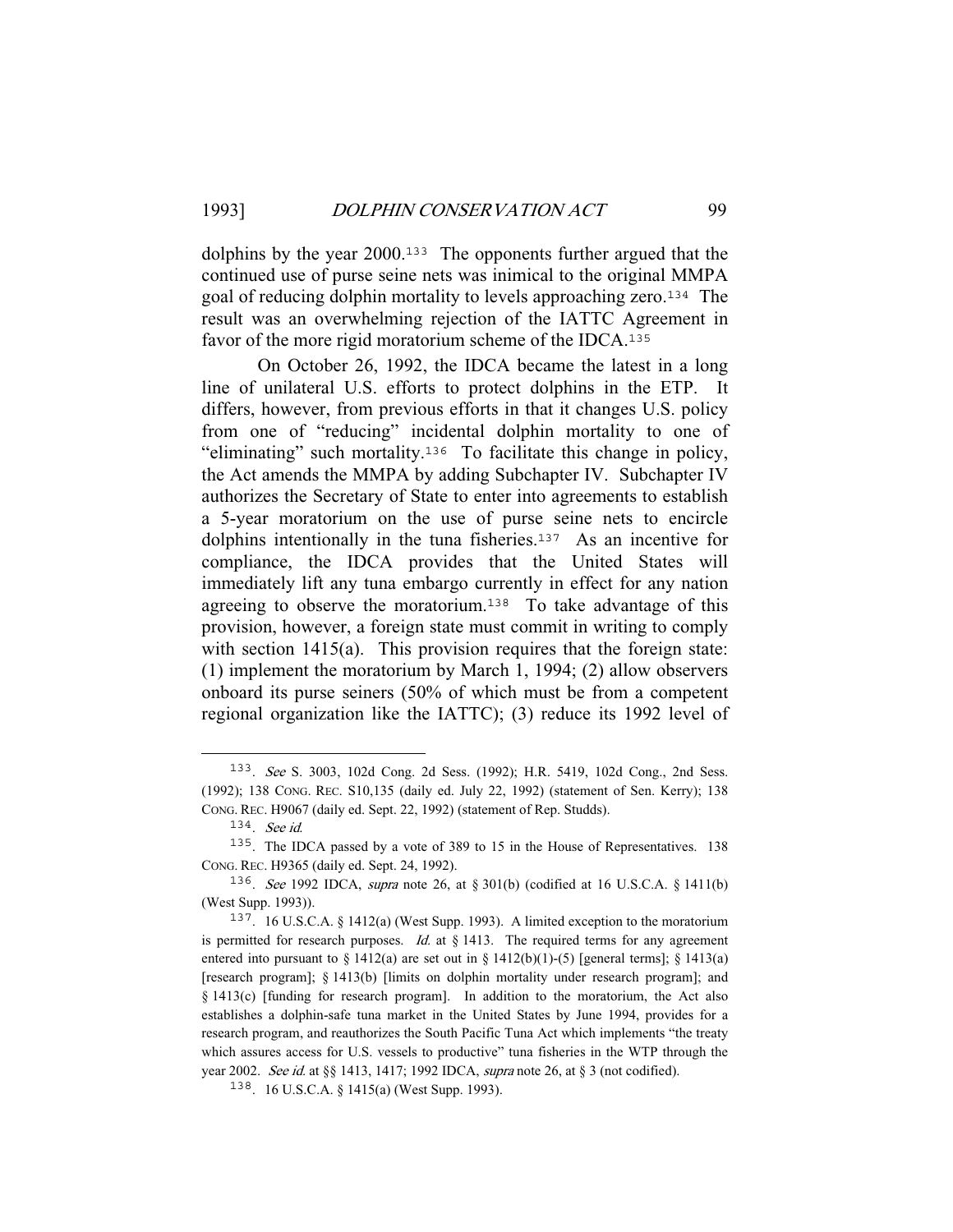dolphin mortality "to a level that is lower than such mortality in 1991 by a statistically significant margin;" and (4) reduce its January 1993 to February 1994 level of dolphin mortality "to a level that is lower than such mortality in 1992 by a statistically significant margin."<sup>139</sup> If a state agrees to abide by the moratorium but subsequently fails to comply with its commitments under  $\S$  1415(a), the IDCA requires the Secretary of the Treasury to re-impose a tuna embargo against that nation.<sup>140</sup> The noncomplying state then has 60 days to certify and provide reasonable proof that it has fully implemented its prior commitment to comply with § 1415(a).<sup>141</sup> If the required evidence is not provided within 60 days, an additional embargo against other fish and fish products will be imposed.<sup>142</sup>

 If an agreement to abide by the moratorium cannot be reached with any of the major purse seine fishing nations by March 1, 1994, U.S. purse seiners are permitted to continue fishing in the ETP until the end of 1999.<sup>143</sup> However, the total number of dolphin mortalities caused by the U.S. fleet during this period must "continue to be reduced by statistically significant amounts each year to levels approaching zero."<sup>144</sup> This provision is significant because the embargoes under the MMPA are based, in part, on a foreign nations failure to achieve dolphin mortality rates comparable to U.S. standards.<sup>145</sup> As a result, it will become increasingly difficult for the foreign fleet to meet these comparability standards as U.S. dolphin mortality rates are phased down to zero by the end of 1999.

 $139.$  Id.

<sup>140.</sup> *Id.* at § 1415(b)(1).

<sup>141.</sup> *Id.* at § 1415(b)(2).

<sup>142</sup>. Id. This embargo is limited to fish and fish products which have "an aggregate customs valuation equal to 40 percent of the aggregate customs valuation . . ." of all fish and fish products imported from that country during the base year. Id.

<sup>&</sup>lt;sup>143</sup>. *Id.* at § 1416(a)(4).

<sup>144</sup>. Id.

<sup>&</sup>lt;sup>145</sup>. See supra notes 66-69 and accompanying text.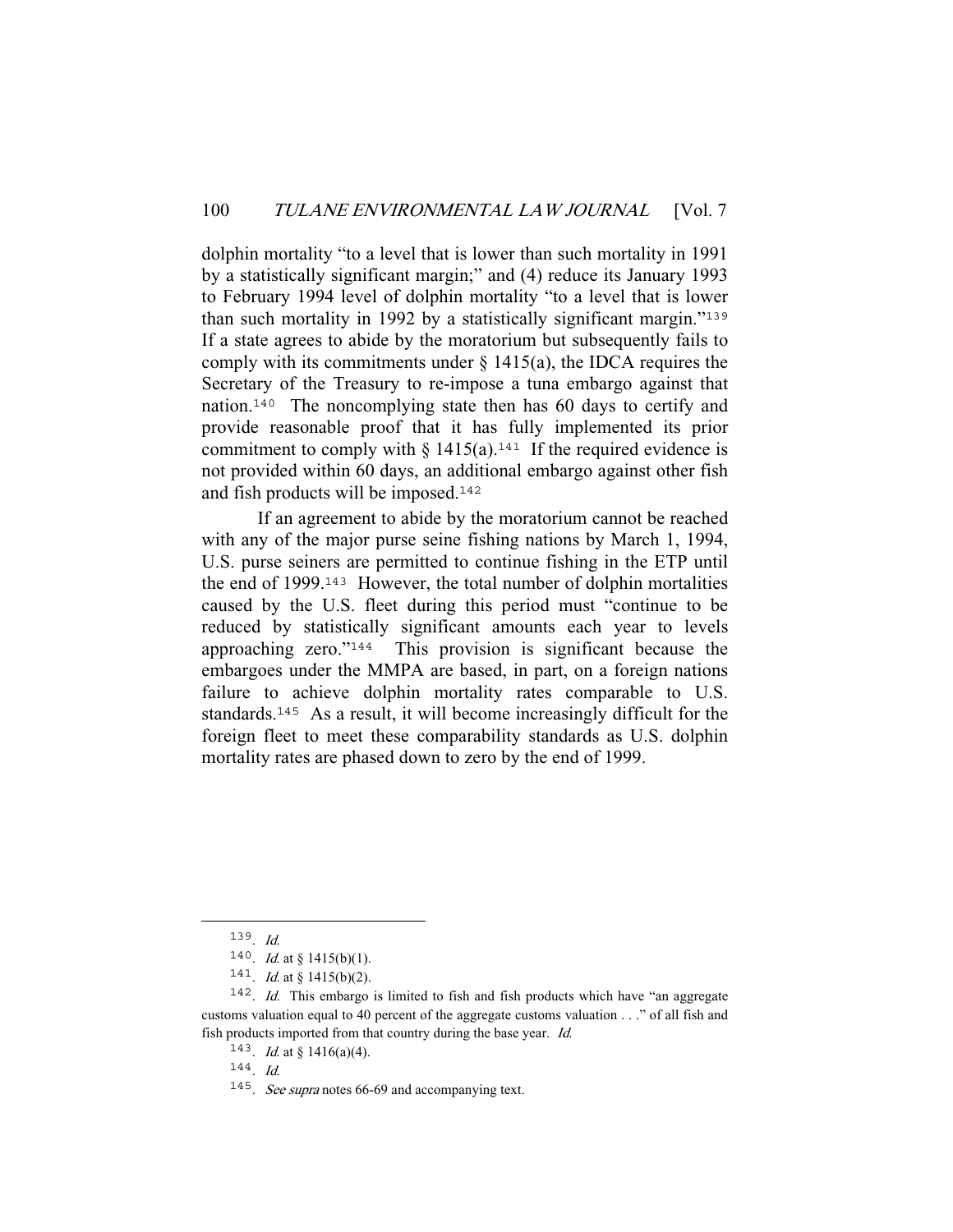### VI. UNWARRANTED EXTENSION OF U.S. JURISDICTION

## A. Reasonableness Under the Restatement (Third) of the Foreign Relations Law of the United States

 The assertion of extraterritorial jurisdiction under the IDCA is based on the effects principle reflected in  $\S 402(1)(c)$  of the Restatement (Third) of the Foreign Relations Law of the United States (hereinafter *Restatement*).<sup>146</sup> This commonly recognized principle of international law allows a nation to exercise jurisdiction over conduct occurring outside its territory when the effect or intended effect of such conduct within the state is substantial.<sup>147</sup> However, even though a basis for jurisdiction may exist under  $\S$  402, a state is precluded from exercising jurisdiction over "a person or activity having connections with another state . . ." if it would be unreasonable to do so.<sup>148</sup> Whether an exercise of extraterritorial jurisdiction is reasonable is determined by evaluating all relevant factors, including the factors listed in  $\S$  403(2) of the *Restatement*.<sup>149</sup> These factors include:

> (a) the extent to which the activity takes place within the regulating state, or has substantial, direct, and foreseeable effect upon or in the regulating state;

16 U.S.C. § 1361 (1988).

<sup>146</sup>. Jurisdiction under the IDCA is derived from the MMPA which provides that:

<sup>(5)</sup> marine mammals and marine mammal products either—

<sup>(</sup>A) move in interstate commerce, or

<sup>(</sup>B) affect the balance of marine ecosystems in a manner which is important to other animals and animal products which move in interstate commerce, and that the protection and conservation of marine mammals is therefore necessary to insure the continuing availability of those products which move in interstate commerce; and

<sup>(6)</sup> marine mammals have proven themselves to be resources of great international significance, esthetics and recreational as well as economic, and it is the sense of Congress that they should be protected and encouraged to develop to the greatest extent feasible commensurate with sound policies of resource management and that the primary objective of their management should be to maintain the health and stability of the marine ecosystem . . . .

<sup>&</sup>lt;sup>147</sup>. RESTATEMENT (THIRD) OF THE FOREIGN RELATIONS LAW OF THE UNITED STATES, § 402(1)(c) (1986).

<sup>&</sup>lt;sup>148</sup>. *Id.* at § 403(1).

 $149$ . *Id.* at § 403.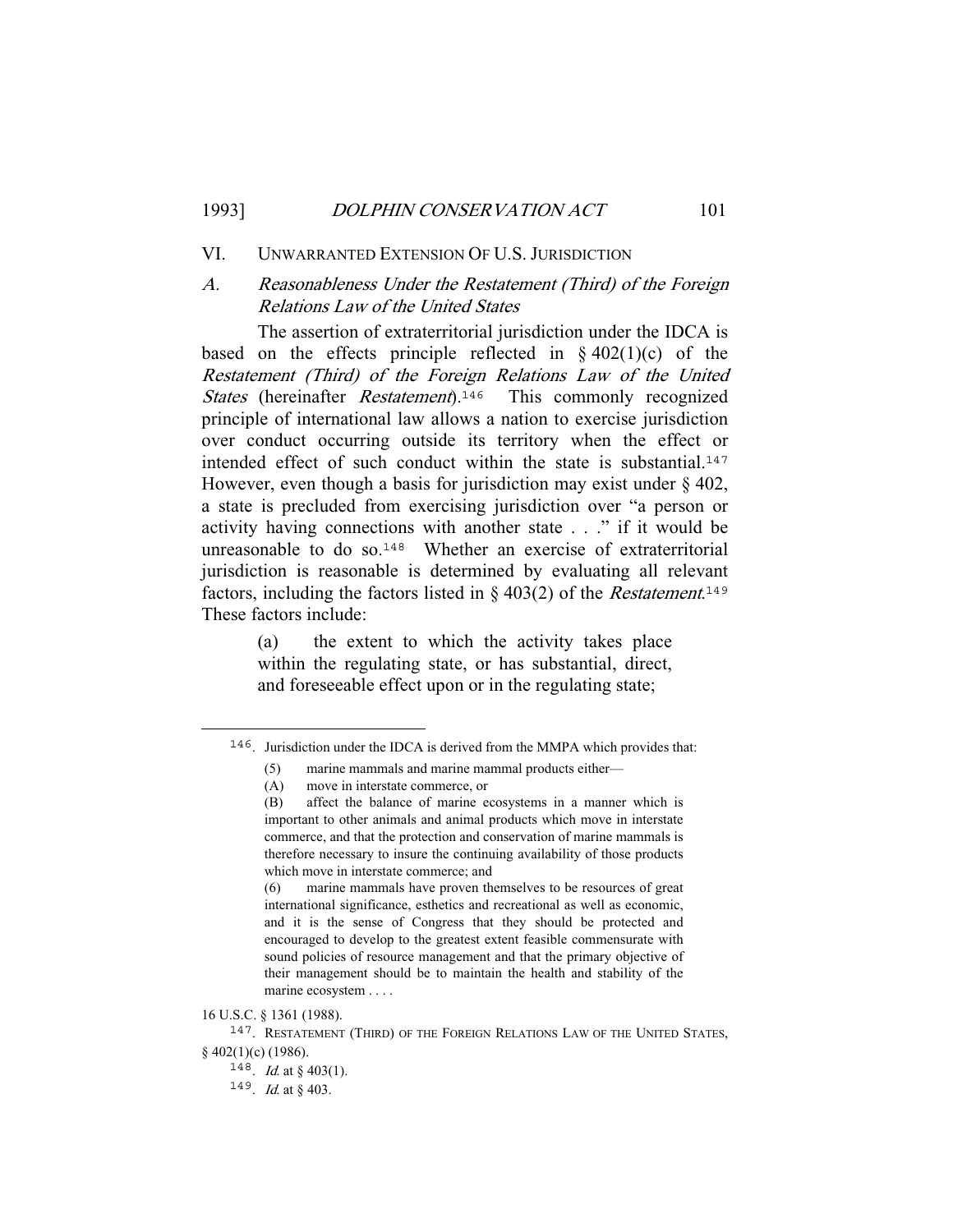(b) the connections, such as nationality, residence, or economic activity, between the regulating state and the persons principally responsible for the activity to be regulated, or between that state and those whom the law or regulation is designed to protect;

(c) the character of the activity to be regulated, the importance of regulation to the regulating state, the extent to which other states regulate such activities, and the degree to which the desirability of such regulation is generally accepted;

(d) the existence of justified expectation that might be protected or hurt by the regulation in question;

(e) the importance of the regulation in question to the international political, legal or economic system;

(f) the extent to which such regulation is consistent with the traditions of the international system;

(g) the extent to which another state may have an interest in regulating the activity; and

(h) the likelihood of conflict with regulation by other states 150

 This paper evaluates these factors and concludes that the IDCA is an unreasonable extension of U.S. jurisdiction. Any interest the United States may have in regulating dolphin mortality outside the U.S. EEZ is clearly outweighed by the adverse effects such regulations will have on the international community.

1. Link Between Purse Seine Fishing and the United States

 The first factor to consider is "the link of the activity to the territory of the regulating state, i.e., the extent to which the activity takes place within the territory, or has substantial, direct, and foreseeable effect upon or in the territory."<sup>151</sup> Reasonableness under the Restatement initially turns on the extent to which the activity to be regulated occurs "within," or has a direct and substantial effect "upon," the regulating state.<sup>152</sup> Since the great majority of purse

 $150.$  *Id.* 

<sup>&</sup>lt;sup>151</sup>. *Id.* at § 403(2)(a).

 $152$ . *Id.*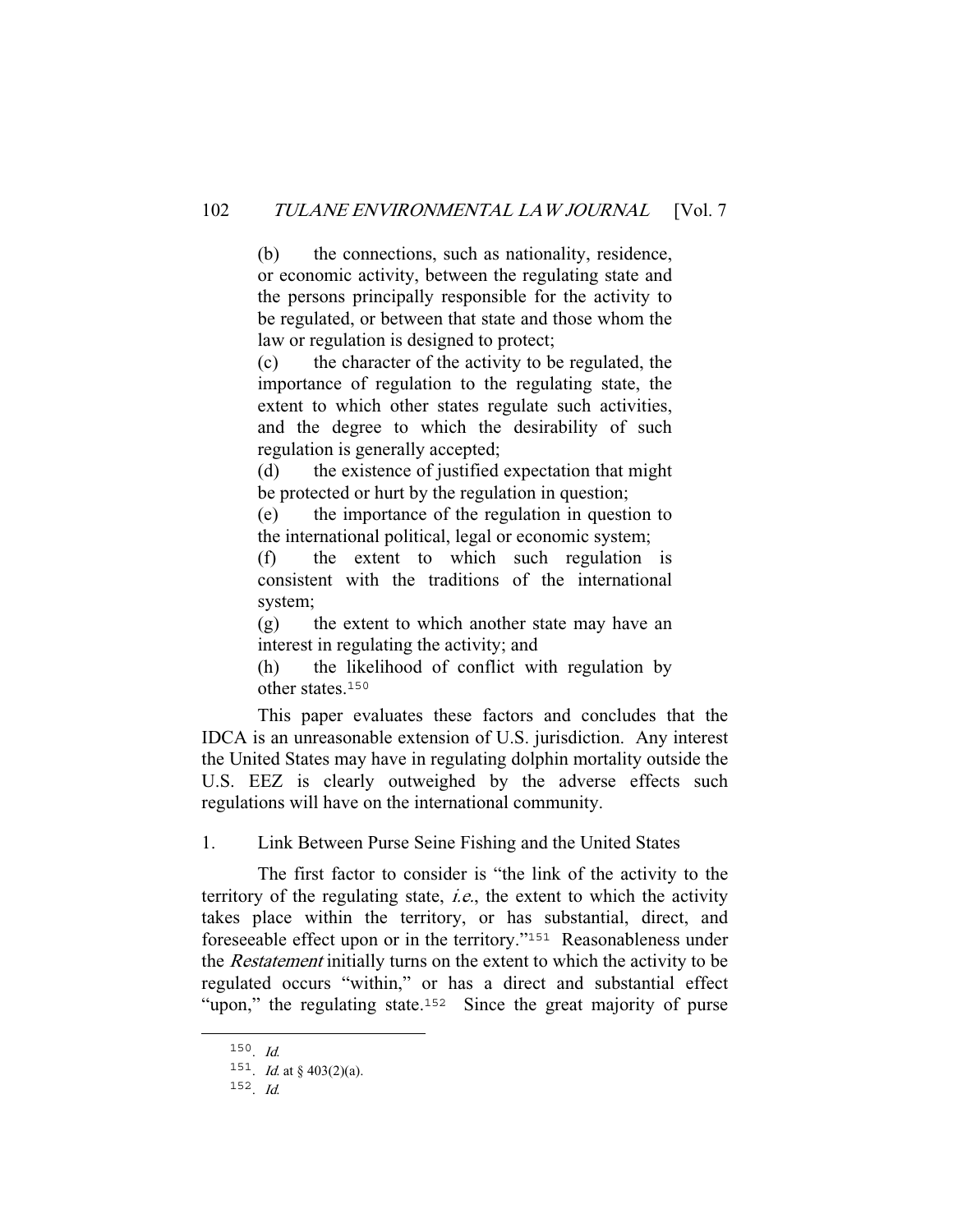seine fishing occurs "outside" the U.S. EEZ, the extraterritorial application of the IDCA will only be reasonable under  $\S 403(2)(a)$  if purse seining has a direct and substantial effect "upon" the United States.<sup>153</sup> There are arguably two bases under which the United States can claim that purse seine fishing has an effect "upon" the United States. Neither of these bases, however, satisfy the "substantial and direct effect" requirement of  $\S 402$  or  $\S 403$  of the Restatement.

First, as the largest canned tuna market in the world,<sup>154</sup> the United States may argue that it has a substantial interest in maintaining a dolphin-safe tuna market for American consumers.<sup>155</sup> Thus the IDCA is necessary to achieve this goal because more than one-third of all canned tuna consumed in the United States is imported.<sup>156</sup> The trouble with such an argument is that this interest can be achieved without implementing the IDCA. Dolphin-unsafe tuna is already effectively precluded from sale in the United States by the dolphin-safe policy and the DPCIA labeling provisions.<sup>157</sup> Therefore, the IDCA is unnecessary and cannot be justified on this basis.

 Second, Congress has indicated that "marine mammals play an important role in marine ecosystems and that they are significant recreational and esthetic resources" for the United States.<sup>158</sup> Since dolphins are highly migratory species that move freely between the various EEZs encompassed by the ETP, this interest could be affected if substantial depletions of dolphin stocks occur outside the U.S. EEZ. Therefore, the United States arguably has an interest in maintaining an "optimum sustainable population" of dolphins in the ETP.<sup>159</sup> The difficulty with this argument, however, is that current scientific evidence does not support the conclusion that dolphin stocks or species are currently endangered or threatened in the ETP. On the contrary, scientific studies indicate that dolphin stocks and species in

<sup>&</sup>lt;sup>153</sup>. See RESTATEMENT (THIRD), supra note 147, at  $\S$  403(2)(a).

<sup>154</sup>. See U.S. Int'l Trade Comm'n, supra note 1, at 1-1.

<sup>155</sup>. See id., at 3-1.

<sup>156</sup>. Id.

<sup>157</sup>. See supra note 84 and accompanying text.

<sup>158</sup>. 134 CONG. REC. S16,342 (daily ed. Oct. 14, 1988) (statement of Sen. Hollings); see also 16 U.S.C. § 1361(6) (1988).

<sup>159</sup>. See 50 C.F.R. § 216.3 (1992) (defining "optimum sustainable population").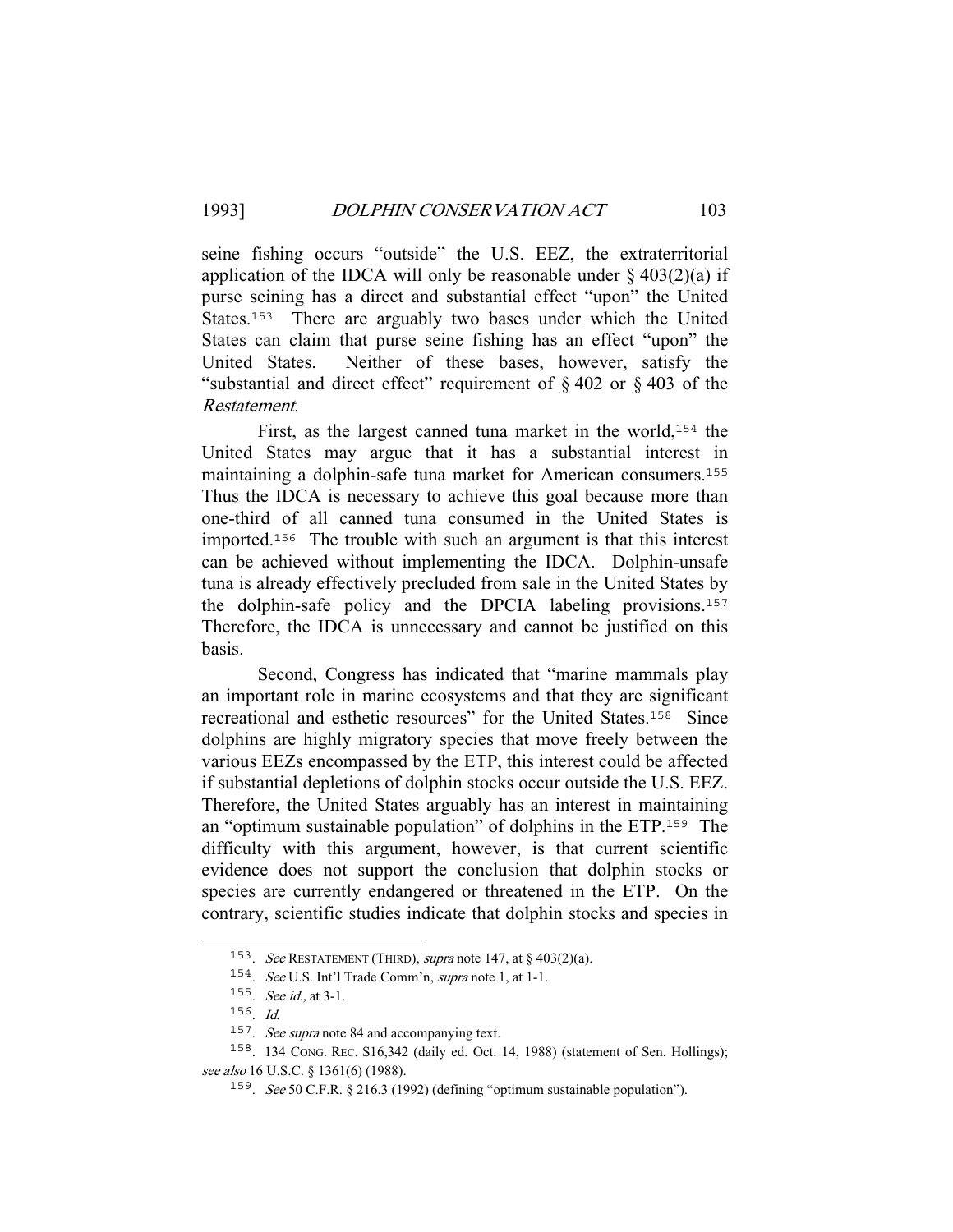the ETP are healthy and can sustain the current level of incidental mortality in perpetuity.<sup>160</sup> These scientific findings become even more significant when one considers the reductions in dolphin mortality required by the IATTC Agreement.<sup>161</sup> Hence, the IDCA cannot be supported on this basis.

 It appears, therefore, that the continued use of purse seine nets proscribed by the IDCA does not have a "substantial and direct" effect "upon" the United States. Consequently, it would be unreasonable to extend the IDCA extraterritorially based on this factor alone. Moreover, since the United States cannot demonstrate that purse seine fishing will have a "substantial effect" within its territory, the United States fails to satisfy the basic requirement for jurisdiction under the effects doctrine. As a result, any extraterritorial extension of the IDCA would not only be unreasonable, but would also have no basis under customary international law. However, even if the IDCA can overcome this initial obstacle, an evaluation of the remaining seven factors clearly demonstrates the unreasonableness of extending the law beyond the U.S. EEZ.

2. The Connection Between the Purse Seine Fleet and the United States

 An additional factor to consider is "the connections, such as nationality, residence, or economic activity, between the regulating state and the person principally responsible for the activity to be regulated, or between that state and those whom the regulation is designed to protect."<sup>162</sup> Although the U.S. purse seine fleet was once dominant in the ETP, it has declined significantly since the enactment of the 1981 amendments to the MMPA.<sup>163</sup> The stringent performance standards and vessel gear requirements imposed by the MMPA have made it financially unattractive for U.S. purse seiners to fish in the ETP.<sup>164</sup> The dolphin-safe policy and the DPCIA have

<sup>160</sup>. See U.S. INT'L TRADE COMM'N, supra note 1, at 3-2; 55 Fed. Reg. 11,921, 11,922 (1990). These studies will be discussed in more detail in the  $\S$  403(2)(c) analysis, *infra*, notes 143-158 and accompanying text.

<sup>&</sup>lt;sup>161</sup>. See IATTC Agreement, supra note 25, at 1.

<sup>&</sup>lt;sup>162</sup>. RESTATEMENT (THIRD), *supra* note 147, at  $\S$  403(2)(b).

<sup>163</sup>. See 57 Fed. Reg. 47,620, 47,623 (1992).

<sup>164</sup>. 138 CONG. REC. H9091 (1992).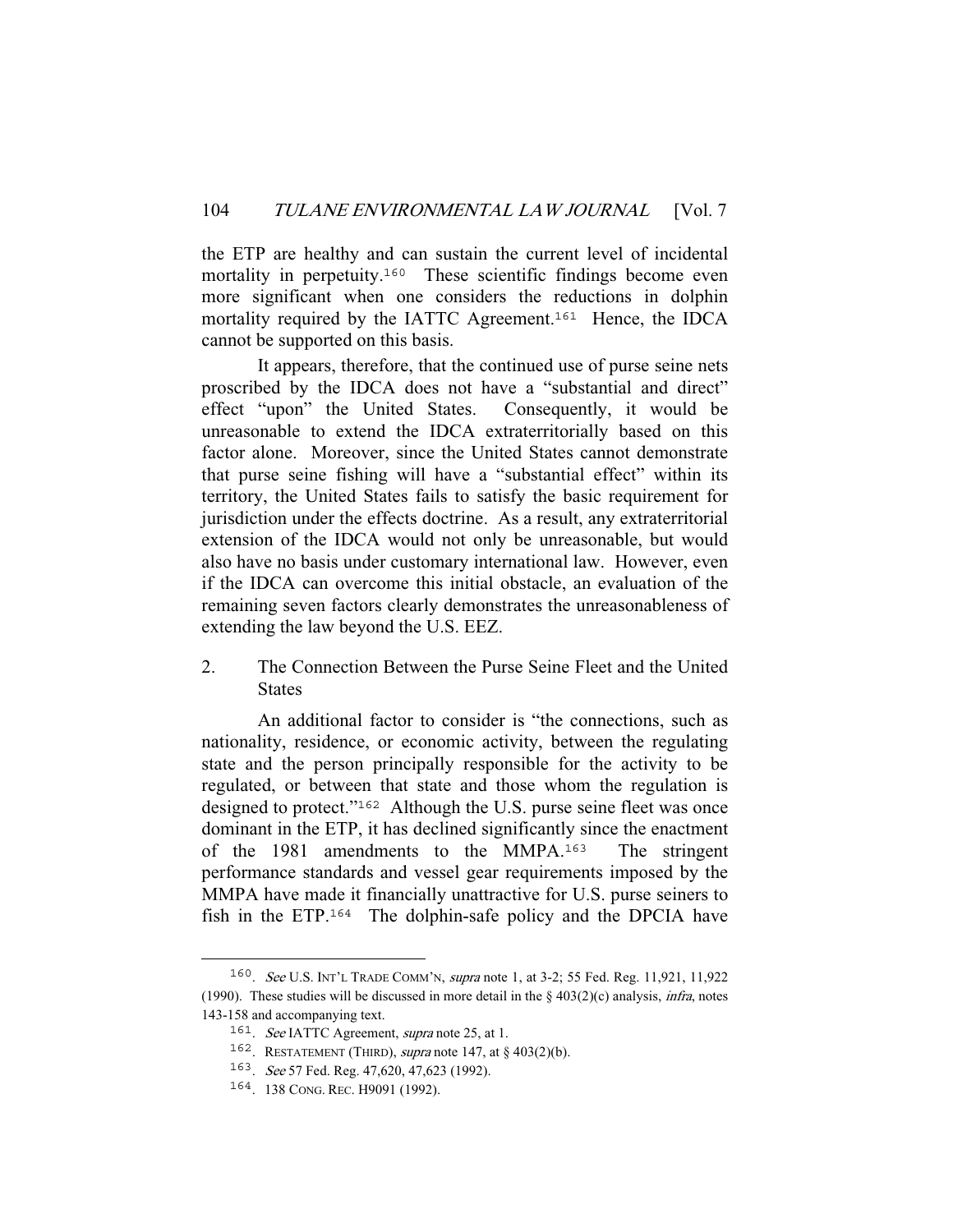likewise had an impact on further reducing U.S. participation in the ETP tuna fishery.<sup>165</sup> And under the IDCA, even if the proposed moratorium does not take effect, the remaining U.S. purse seiners will be forced out of the ETP by 1999.<sup>166</sup>

 Foreign presence, on the other hand, has grown appreciably since the 1980s. Whereas in 1971, there were only thirteen foreignflagged purse seiners operating in the ETP, by 1991 there were ninety such vessels.<sup>167</sup> Over 80 percent of these vessels fly the Mexican or Venezuelan flag.<sup>168</sup>

 Based on the level of participation alone, it is obvious that it is the foreign nations with a significant presence in the ETP, and not the United States that have a greater interest in regulating fishing activities in the tuna fishery. Thus the continued assertion of U.S. jurisdiction over foreign fishing practices in the ETP, despite a conscious decision by the U.S. Congress to abandon the region, is clearly unreasonable and seriously infringes on the sovereignty of the ETP harvesting nations to regulate their respective tuna fleets.

3. Importance and Acceptability of the IDCA

 The third factor to consider is "the character of the activity to be regulated, the importance of regulation to the regulating state, the extent to which other states regulate such activities, and the degree to which the desirability of such regulation is generally accepted."<sup>169</sup> The next question that must be addressed under the *Restatement*'s test is whether the international community will accept the level of importance that the United States has placed on the elimination of dolphin mortality in the ETP.<sup>170</sup>

<sup>165</sup>. See 57 Fed. Reg. 27,010, 27,013 Tbl. 1 (1992).

<sup>166</sup>. Regardless of whether the IDCA moratorium takes effect or not, all purse seine fishing operations by U.S. tuna boats must cease in 1999. See 16 U.S.C. § 1416(a)(4) (West Supp. 1993).

<sup>167</sup>. See 57 Fed. Reg. 27,010, 27,013 Tbl. 1 (1992).

<sup>168</sup>. Countries currently fishing in the ETP include: Ecuador, Costa Rica, France, Japan, Nicaragua, Mexico, Panama, Spain, the United States, Venezuela, and Vanuatu. Only the United States, Panama, Mexico and Venezuela continue to use purse seine nets to intentionally encircle dolphins. Mexico maintains over 50 purse seine boats; Venezuela maintains over 25. See U.S. INT'L TRADE COMM'N, supra note 1.

<sup>&</sup>lt;sup>169</sup>. RESTATEMENT (THIRD), *supra* note 147, at  $\S$  403(2)(c).

<sup>170</sup>. See id.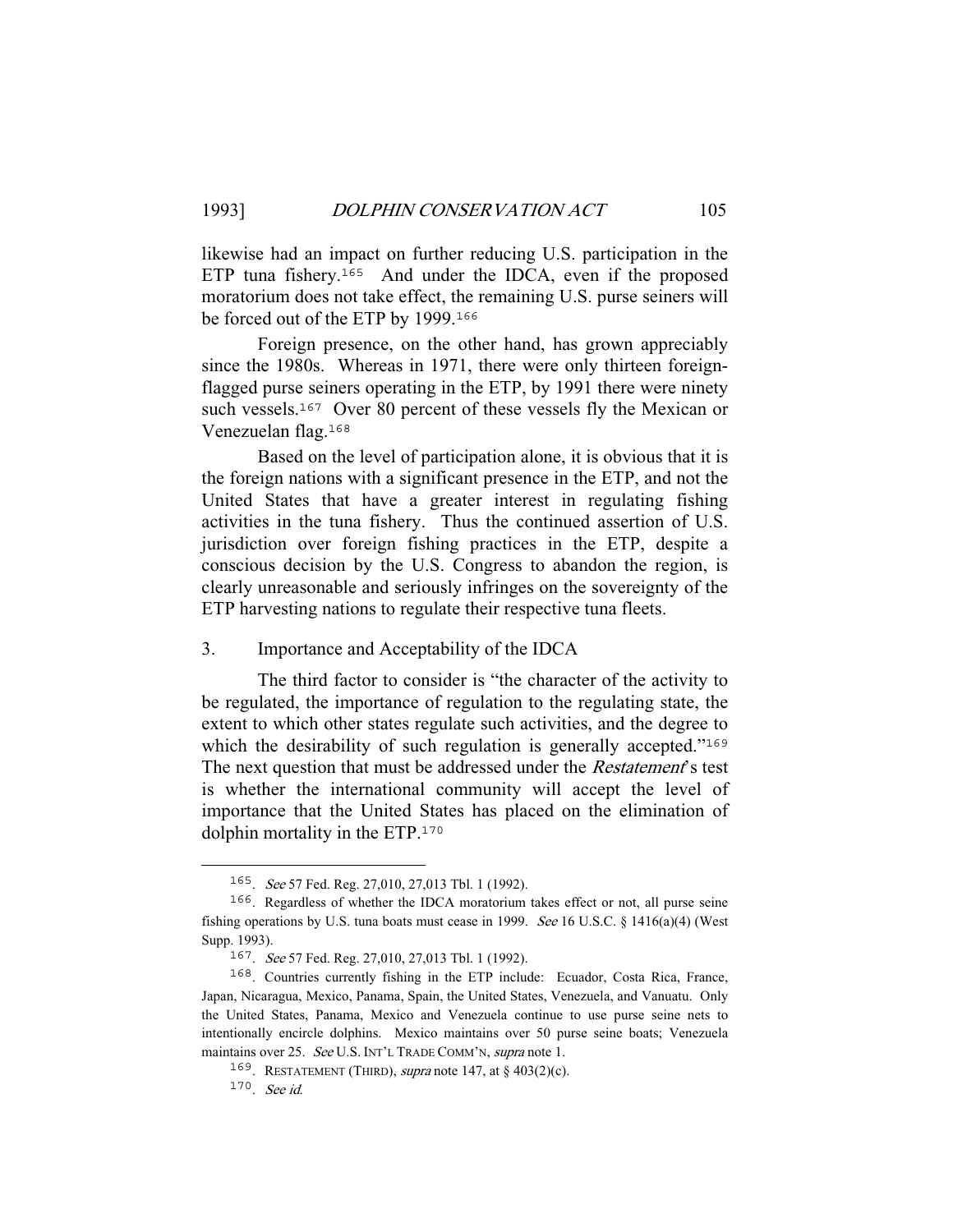Since 1972, one of the primary goals of the MMPA has been to reduce dolphin mortality in the purse seine fisheries to levels approaching zero in order to maintain the overall viability of the dolphin populations.<sup>171</sup> The proponents of the IDCA argue that this goal cannot be achieved unless a moratorium on the use of purse seine nets to encircle dolphins intentionally is implemented.<sup>172</sup> Proponents additionally argue that the continued killing of dolphins in the ETP is unacceptable to the American people.<sup>173</sup> Thus, in the opinion of Congress, the IDCA is necessary to ensure the viability of dolphin stocks in the ETP and to allay the concerns of the American people that dolphins are being slaughtered in the ETP.<sup>174</sup> However, based on available scientific evidence and National Marine Fishery Service (NMFS)/IATTC observer data, the importance placed by the United States on the elimination of dolphin mortality is simply untenable.<sup>175</sup> Moreover, the U.S. position completely ignores the social and economic impact that the elimination of purse seine fishing will have on lesser developed countries like Mexico and Venezuela.<sup>176</sup> It is not surprising, then, that the U.S. position is not supported by most of the ETP harvesting nations.

 Although there is growing international support for enhanced dolphin protection, much of the international community disagrees with the manner in which the United States has attempted to impose its dolphin conservation standards on the rest of the world.<sup>177</sup>

 $171.$  See, e.g., supra notes 12-17 and accompanying text.

<sup>172</sup>. See 138 CONG. REC. S10,135 (daily ed. July 22, 1992) (statement of Sen. Kerry); 138 CONG. REC. H9067 (daily ed. Sept. 22, 1992) (statement of Rep. Studds).

<sup>173.</sup> See id.; see also 16 U.S.C.A. § 1411(b)(1) (West Supp. 1993).

<sup>174</sup>. The proponents of the IDCA additionally argued that, even if dolphin stocks are not endangered, the intentional encirclement of dolphins with purse seine nets should still be prohibited because such activities place the animals under stress. This argument was justified on the ground that dolphins are entitled to special protection because "human beings have always felt a special sense of kinship and wonder toward the dolphin, because of its beauty, its grace, and its proven intelligence." 138 CONG. REC. S10,136 (daily ed. July 22, 1992) (statement of Sen. Kerry). While laudable, there is no scientific evidence to support this view. Cf. 138 CONG. REC. H9068 (daily ed. Sept. 22, 1992) (statement of Rep. Cunningham).

<sup>&</sup>lt;sup>175</sup>. See infra notes 180-185 and accompanying text.

<sup>&</sup>lt;sup>176</sup>. See infra notes 209-231 and accompanying text.

<sup>177</sup>. However, in support of the U.S. position, the French Tuna Canners Association and two Italian tuna processors have indicated that they will not buy dolphin-unsafe tuna from the ETP. See Conner, supra note 6, at 72. Additionally, the Fisheries Committee of the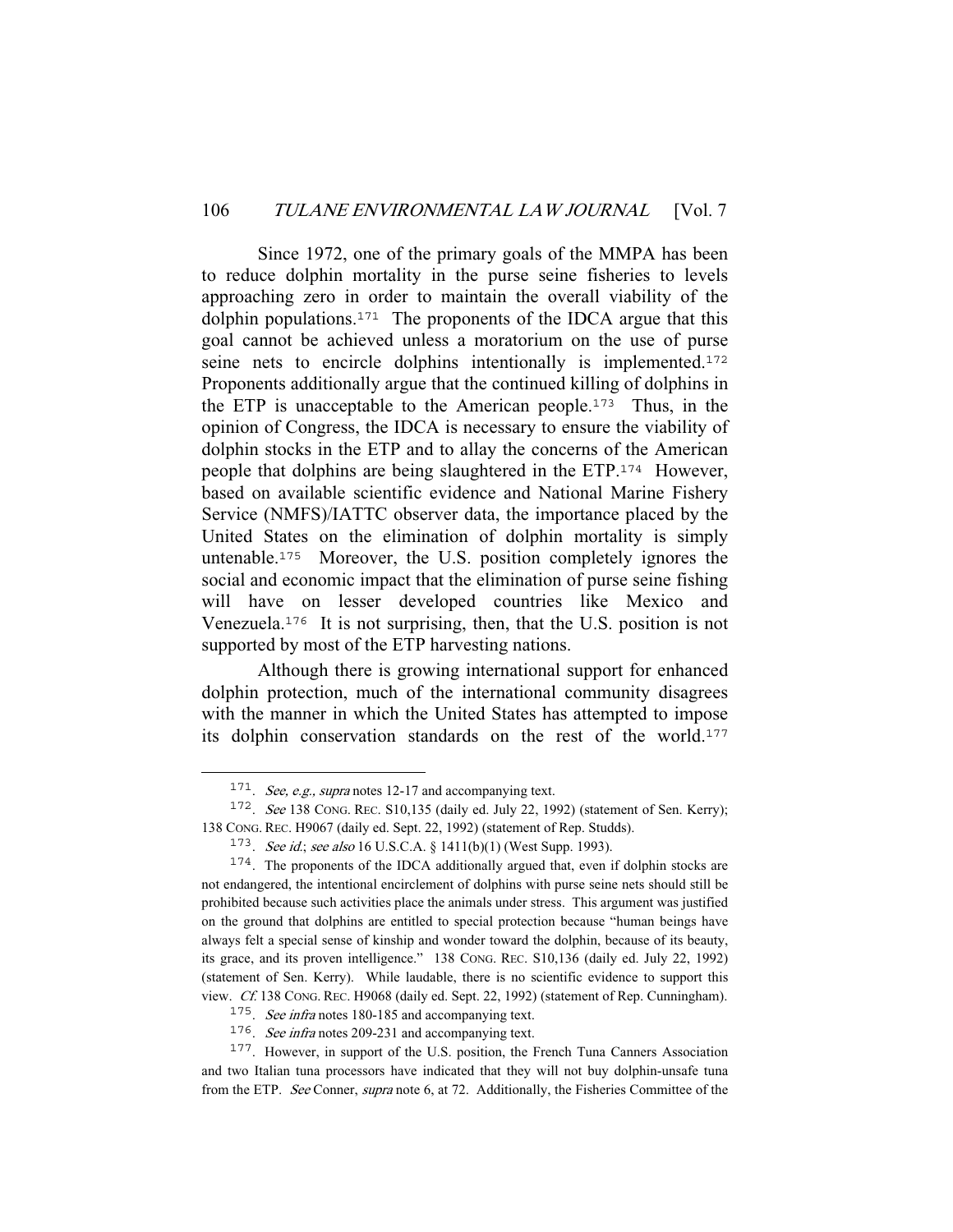Mexico and Venezuela, in particular, have expressed their strong opposition to the IDCA. Government officials in both nations have publicly denounced the IDCA, calling it U.S. unilateral measures to save dolphins, and claiming that the measures infringe on their sovereignty and could have devastating effects on their tuna industry and economy.<sup>178</sup> Columbia and Vanuatu have also indicated that they will not support the IDCA for many of the same reasons.<sup>179</sup> In light of these statements and the recently concluded IATTC Agreement, it would appear that the ETP harvesting nations believe that the best way to guarantee the long-term sustainability of dolphin stocks is "not by the imposition of unilateral measures or embargoes" by the United States, but rather through multilateral efforts at the IATTC.<sup>180</sup>

 Opposition to the IDCA and U.S. dolphin policies is not only based on sovereignty and economic/social concerns, but also on scientific evidence which concluded that a moratorium on purse seine fishing in the ETP would be unwise.<sup>181</sup> The evidence suggests that dolphin mortality can be reduced "to acceptable levels through a careful conservation program and the gradual development of new [fishing] methods . . . ."<sup>182</sup> The study further recommends that the best way to protect dolphins in the ETP is through better training of tuna boat captains and crews regarding dolphin-friendly fishing

European Parliament passed a resolution in September 1991 recommending a ban on the importation of dolphin-unsafe tuna to the 12 member EC. Edward Epstein, Conservationists Bash Salinas' Dolphin Plan, S.F. CHRON., Sept. 27, 1991, at A14. Nonetheless, the EC has filed a GATT complaint to challenge the secondary embargo provisions of the MMPA. See supra note 103.

<sup>178</sup>. See Alejandro Kirk, Venezuela: Offensive on All Fronts Against U.S. Tuna Embargo, Inter Press Service, Jan. 29, 1992, available in LEXIS, Nexis Library, Omni File; Carlos M. Martinez, Mexico Tuna Fishing Policy Defended, L.A. TIMES, Nov. 22, 1992, at D5 (letter to the editor).

<sup>179</sup>. See 138 CONG. REC. H9068 (daily ed. Sept. 22, 1992) (statement of Rep. Cunningham). The fact that Vanuatu has not endorsed the IDCA is significant since it is the only nation subject to a primary MMPA embargo that has taken the steps necessary to have the import ban lifted.

<sup>180</sup>. Martinez, supra note 178, at D5.

<sup>&</sup>lt;sup>181</sup>. See id. Evidence was obtained from a study conducted by the National Academy of Sciences, 138 CONG. REC. H9068 (daily ed. Sept. 22, 1992) (statement of Rep. Cunningham).

<sup>&</sup>lt;sup>182</sup>. See Martinez, supra note 178, at D5.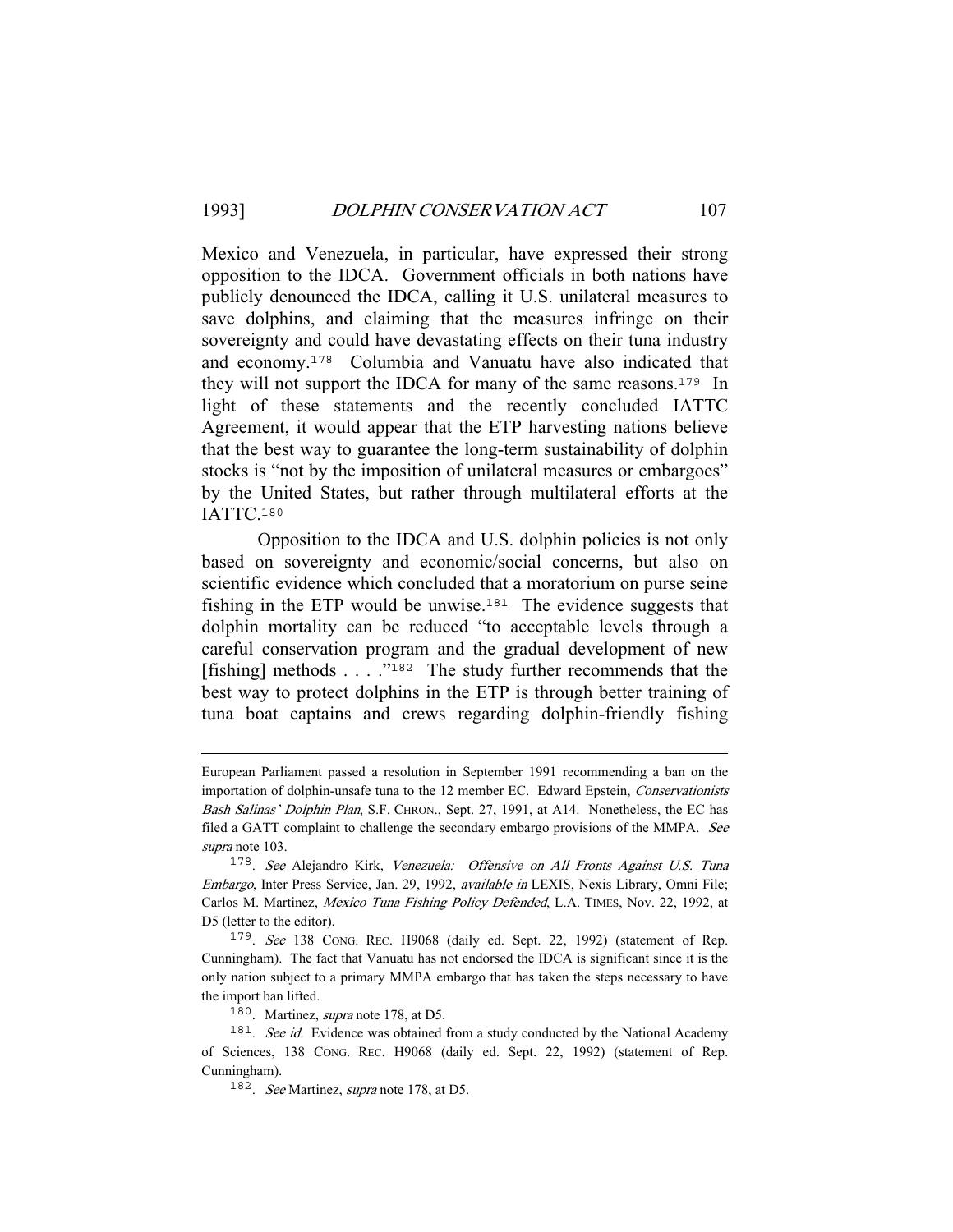techniques.<sup>183</sup> Moreover, a four-year study released by the National Research Council in February 1992 indicated that "no practical alternative" to purse seine fishing exists to protect dolphins in the ETP.<sup>184</sup> The director of the study stated that purse seine fishing was "the only commercially viable way of harvesting" large yellowfin tuna in the ETP.<sup>185</sup> The Council's report further supported the ETP harvesting nations' position that international cooperation is necessary if dolphin conservation efforts are to succeed and specifically recommended that the United States bring its goals in line with the objectives of other nations, *i.e.*, a reduction strategy as opposed to an elimination strategy.<sup>186</sup>

 It appears therefore that the importance of eliminating dolphin mortality in the ETP is neither shared by most of the ETP harvesting nations, nor is it supported by the overwhelming weight of scientific evidence. Rather, this evidence suggests that the best way to protect dolphins in the ETP is through multilateral efforts. The unilateral extension of U.S. jurisdiction is therefore clearly unnecessary and unreasonable.

### 4. Justified Expectations Protected or Hurt by the IDCA

 The fourth factor to consider is "the existence of justified expectations that might be protected or hurt by the regulation."<sup>187</sup> The IDCA restates the United States' previously articulated expectations under the DPCIA and MMPA of achieving a dolphinsafe tuna market in the United States, and of maintaining an optimum sustainable dolphin population in the ETP.<sup>188</sup> The legislative history also makes clear that proponents of the IDCA expect that the new law will provide a solution to the current tuna ban disputes before the GATT.<sup>189</sup> The first two expectations have already been achieved

<sup>183</sup>. See 138 CONG. REC. H9068 (daily ed. Sept. 22, 1992).

<sup>&</sup>lt;sup>184</sup>. Michael Parrish, Study Says Ban on Nets Can't Save Dolphins, L.A. TIMES, Feb. 28, 1992, at Al.

 $185$ . Id.

<sup>&</sup>lt;sup>186</sup>. See id. Similar recommendations have been made by the NMFS and IATTC. See generally 57 Fed. Reg. 21,081 (1992); IATTC Agreement, supra note 25, at 1.

<sup>&</sup>lt;sup>187</sup>. RESTATEMENT (THIRD), *supra* note 147, at § 403(2)(d).

<sup>&</sup>lt;sup>188</sup>. See generally 1992 IDCA, supra note 26.

<sup>189</sup>. See 138 CONG. REC. H9071 (daily ed. Sept. 22, 1992) (statements of Reps. Facell, Hughes, and Morella).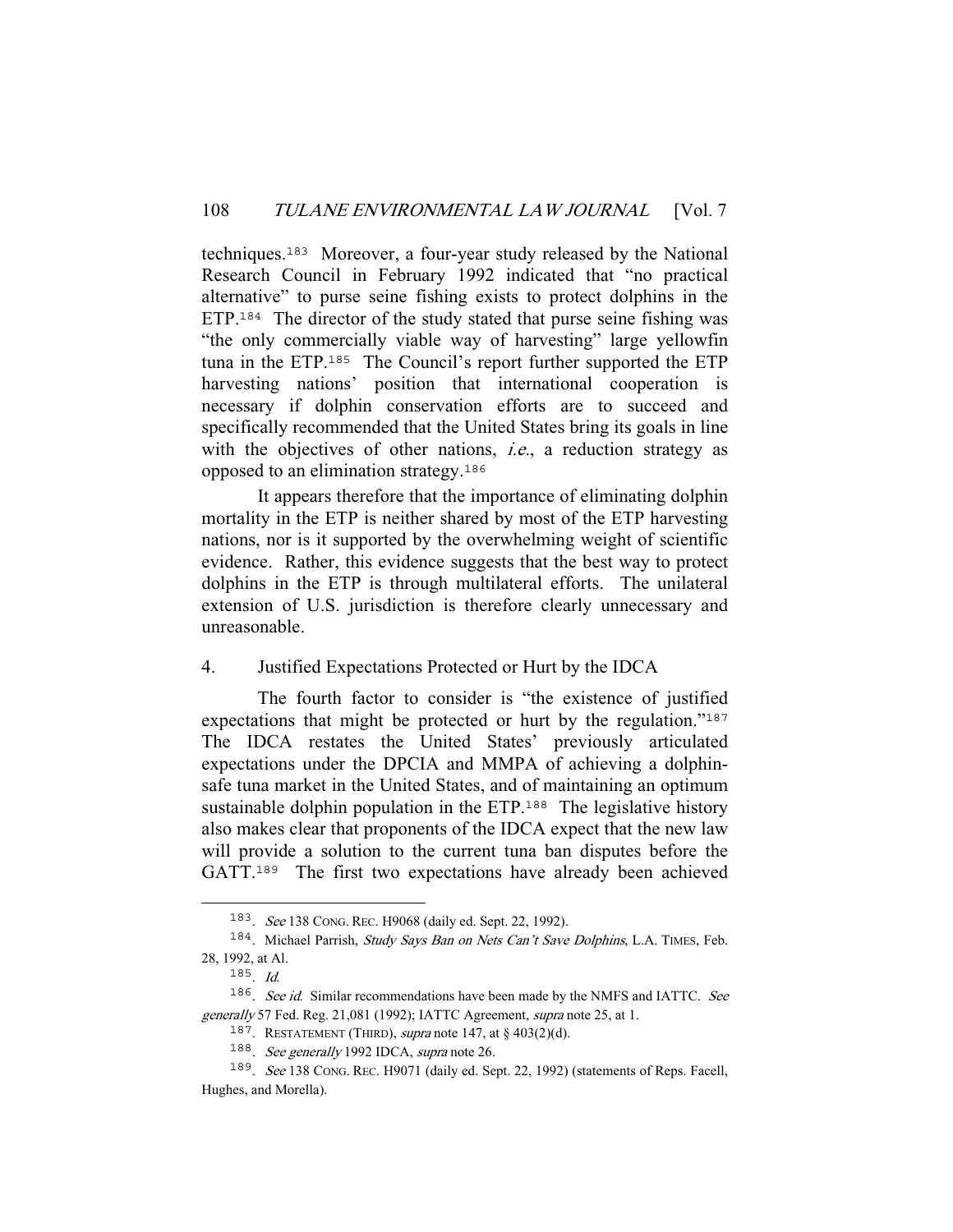under preexisting legislation.<sup>190</sup> The latter cannot be achieved by imposing a moratorium on the use of purse seine nets.<sup>191</sup> Consequently, further extraterritorial regulation in the ETP by the United States is unnecessary.

 The distinct preference for dolphin-safe tuna by American consumers can be guaranteed by continued application of the dolphinsafe policy and the DPCIA labeling requirements. Further unilateral regulations which force the U.S. standard onto foreign consumers go well beyond the expectation of achieving a dolphin-safe tuna market in the United States and are clearly unreasonable.

 Similarly, the IDCA is not necessary to ensure the viability of dolphin stocks in the ETP. Based on the current number of dolphins in the ETP, scientists have concluded that the current levels of incidental mortality caused by the use of purse seine nets are sustainable by the ETP dolphin populations.<sup>192</sup> IATTC data collected in 1991 showed that incidental dolphin mortalities in the ETP were as

<sup>190</sup>. See generally 1990 DPCIA, supra note 20; 1972 MMPA, supra note 12.

<sup>&</sup>lt;sup>191</sup>. See infra notes 212-35 and accompanying text (outlining other countries' objections to the purse seine ban).

<sup>192</sup>. The National Academy of Sciences estimates the number of dolphins to be at eight million. See 138 CONG. REC. H9068 (Sept. 22, 1992) (statement of Rep. Cunningham). The IATTC puts the number at over 9.5 million. IATTC Agreement, supra note 25, at 5, app. III; see U.S. INT'L TRADE COMM'N, supra note 2, at 3-2.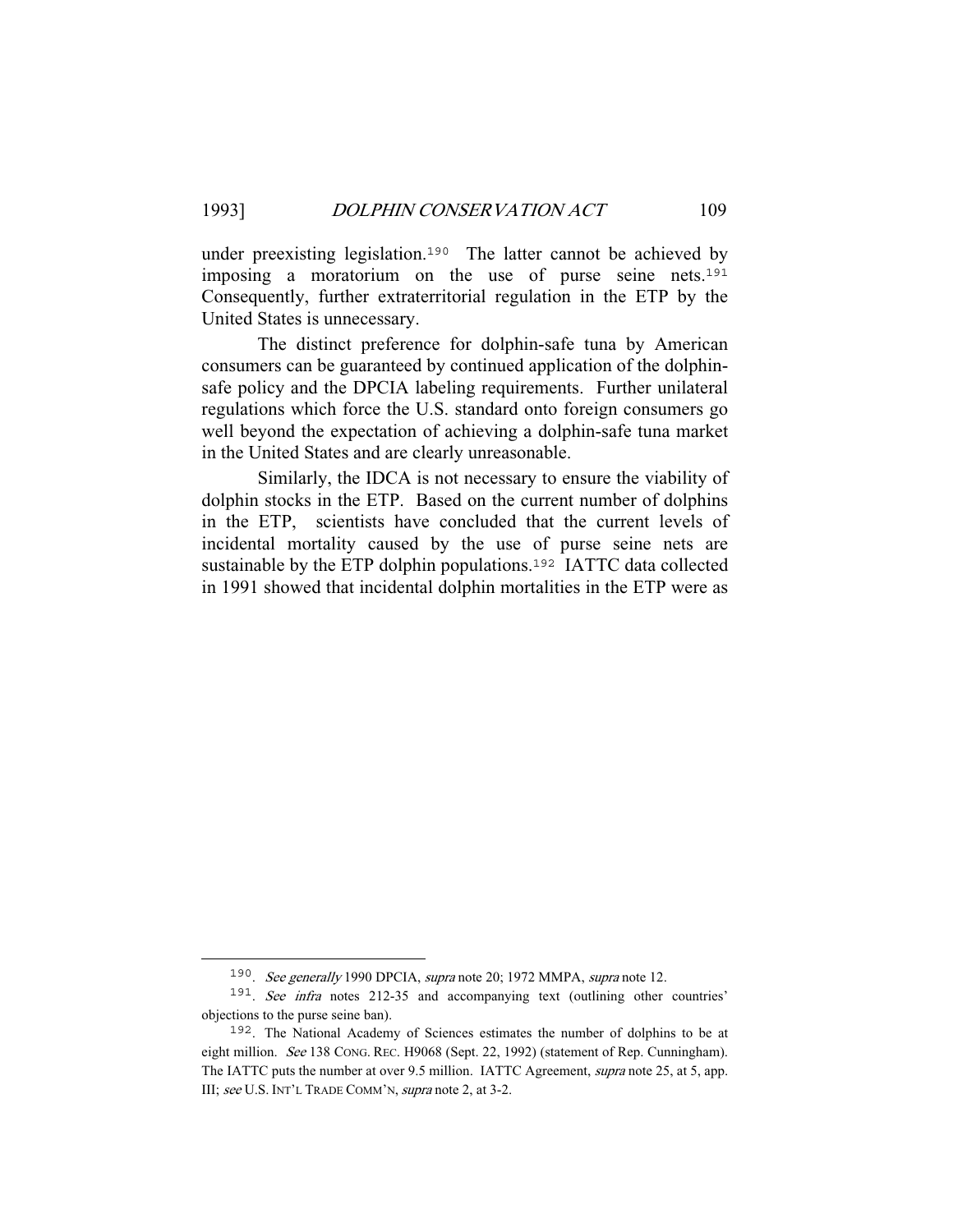#### follows:

| <b>Stock</b>                                         | Population<br>abundance         | Incidental<br>mortality | Percent<br>mortality |
|------------------------------------------------------|---------------------------------|-------------------------|----------------------|
| Northeastern spotted<br>Western and/or               | 738,100                         |                         |                      |
| southern spotted<br>All spotted (except<br>coastal)  | 1,299,300<br>2,037,400          | 13,991                  | .69                  |
| Eastern spinner<br>Whitebelly spinner                | 632,700<br>1,020,100            | 5,879<br>2,974          | .93<br>.29           |
| Northern common<br>Central common<br>Southern common | 477,000<br>415,600<br>2,211,500 | 161<br>3,182<br>115     | .03<br>.77<br>.01    |
| Other dolphins                                       | 2,729,100                       | 990                     | .04                  |
| A11                                                  | 9,523,400                       | 27,292                  | .29                  |

<u>1933 - Johann Stein, amerikan basal di Santa Barat dan Bandara di Santa Barat dan Bandara di Santa Barat dan </u> These numbers are significant because scientific analysis has shown that incidental mortality rates below two percent do not jeopardize the recovery of dolphin stocks.<sup>194</sup> This data demonstrates that dolphin populations in the ETP are not endangered by current purse seine fishing practices.<sup>195</sup> Additionally, since incidental dolphin mortalities will decline under the IATTC Agreement, dolphin stocks in the ETP will increase thereby further ensuring the population's viability in perpetuity.<sup>196</sup>

<sup>193</sup>. IATTC Agreement, supra note 25, at 5, app. III.

<sup>194</sup>. See id.

<sup>195</sup>. It should be noted that the NMFS determined in 1992 that the eastern spinner dolphin and northern offshore spotted dolphin were "depleted" as that term is defined in 16 U.S.C. §1362. 57 Fed. Reg. 27,010 (1992). However, neither stock was designated as a "threatened" species under the Endangered Species Act [16 U.S.C. § 1532(2)]. See 57 Fed. Reg. 47,620, 47,624 (1992). Moreover, scientific studies indicate that the population size of both stocks has been progressively increasing or has remained stable for the past 15 years. Id. at 47,621.

<sup>196</sup>. Id. at 47,625.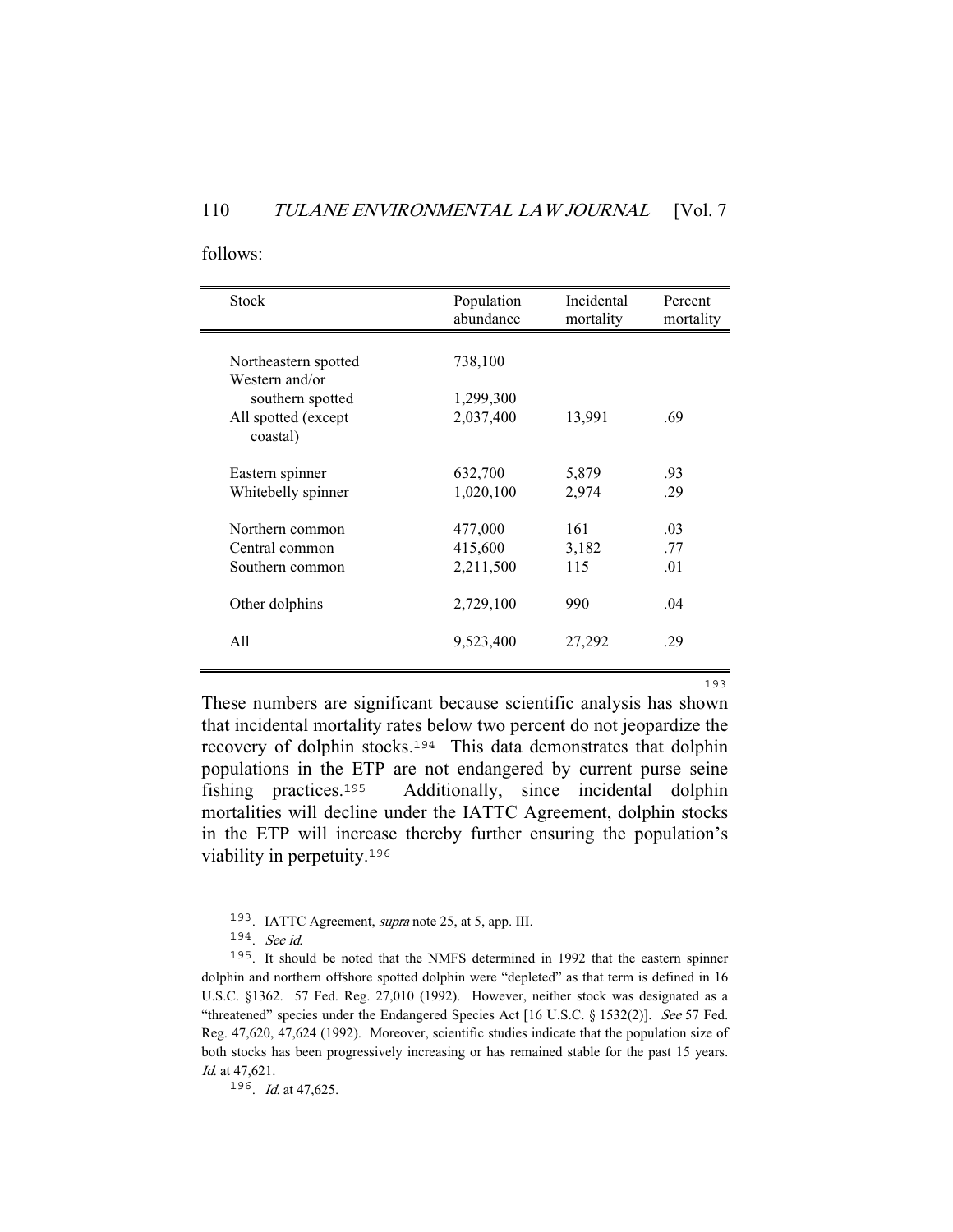Application of the moratorium could, on the other hand, increase dolphin mortality in the short-term.<sup>197</sup> It could also affect the sustainability of tuna stocks worldwide. The U.S. tuna fleet has the best fishing practices and the lowest dolphin mortality rate of any fleet currently operating in the ETP. The IDCA will, however, essentially force the remaining U.S. purse seiners out of business. As U.S. vessels withdraw from the fishery, foreign-flagged vessels with higher dolphin mortality rates will take their place. The result will be the incidental death of more dolphins over the short term until the IATTC Agreement takes full effect in 1999.<sup>198</sup> Therefore, rather than eliminating dolphin mortality, the IDCA will have the opposite effect of frustrating the MMPA's goal of reducing dolphin mortality in the ETP.

 Of equal concern is the increasing number of tuna boats harvesting younger yellowfin tuna to avoid killing dolphins.<sup>199</sup> Because younger tuna rarely associate with dolphins, they may be harvested without intentionally setting nets on dolphins.<sup>200</sup> The problem is that the younger tuna are essential for replenishment of the stocks. If the immature tunas are over-fished, yellowfin tuna stocks in the ETP could be cut in half by the year 2000.<sup>201</sup> Similarly, tuna stocks in the WTP, where the tuna-dolphin bond does not occur, could also be threatened by over-fishing as ETP tuna boats are forced to migrate to the western Pacific to remain in business.<sup>202</sup> The increased U.S. presence in the WTP is directly attributable to dolphin conservation legislation like the MMPA, DPCIA and IDCA, which make it financially unattractive for U.S. vessels to remain in the ETP. Thus, the IDCA could have the opposite effect of increasing dolphin

<sup>&</sup>lt;sup>197</sup>. *Study: No Practical Way to Ensure "Dolphin Safe" Tuna Fishing, J. COM., Mar.* 2, 1992, at A5.

<sup>198</sup>. The same argument has been made with regard to the DPCIA and dolphin-safe policy. See Seth Mydans, Drive to Save Dolphins Jolts American Tuna Fleet, N.Y. TIMES, May 10, 1990, at A1.

<sup>199</sup>. See Brooke, supra note 7, at C4.

<sup>200</sup>. See Mydans, supra note 198, at A1.

<sup>201</sup>. See Brooke, supra note 7, at C4.

<sup>202</sup>. See 138 CONG. REC. E2783 (daily ed. Sept. 24, 1992) (statement of Rep. Anderson). Since 1990, the number of U.S. tuna boats alone has increased in the WTP from 35 to 44. U.S. INT'L TRADE COMM'N, supra note 1, at D-5 Tbl. D-3.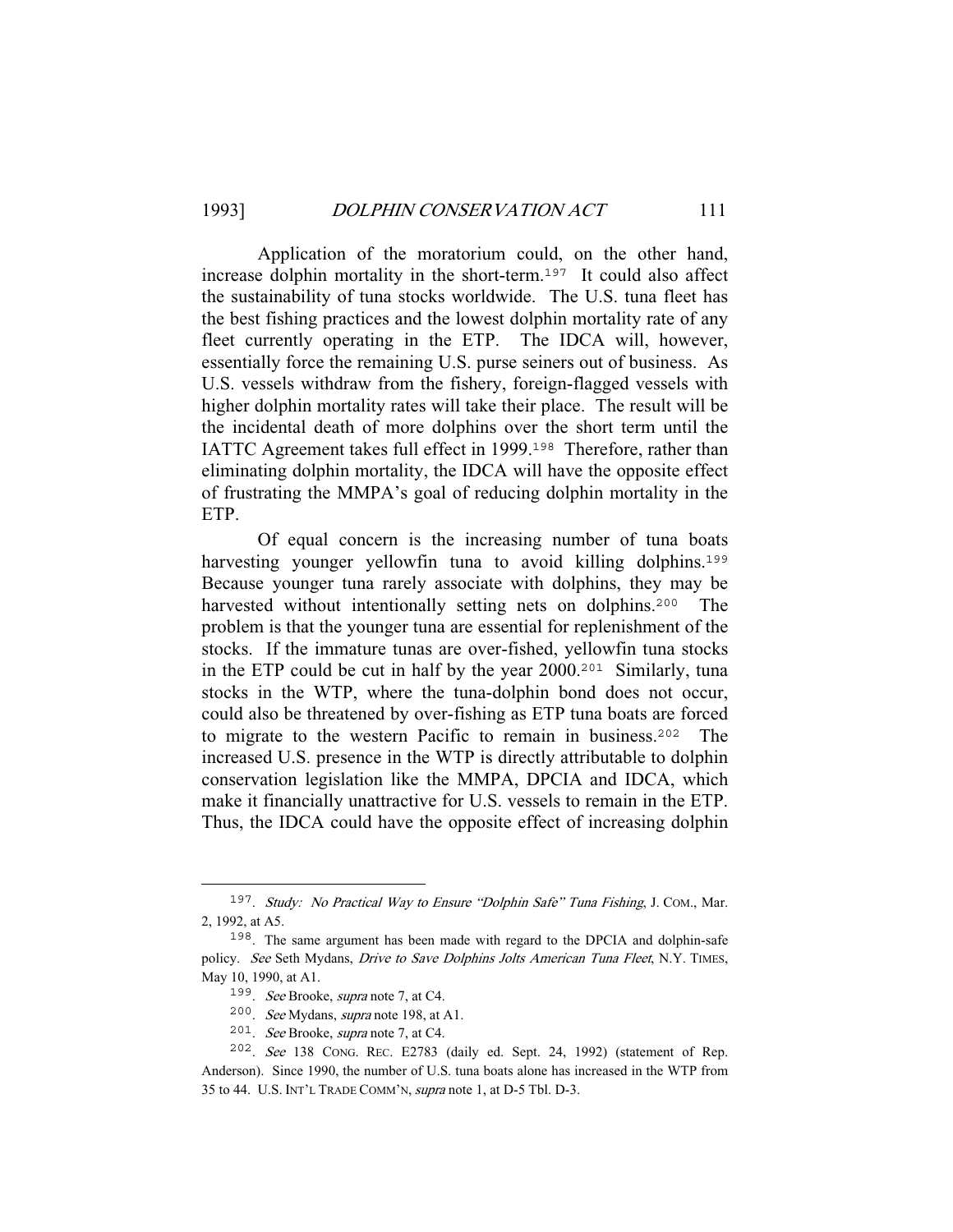mortality, as well as potentially endangering the sustainability of tuna stocks.

 The IDCA will likewise fail to achieve U.S. expectations to resolve the current tuna ban disputes before the GATT. The IDCA can only resolve these disputes by lifting the MMPA embargoes. However, before the import bans can be lifted, the embargoed nations must agree to abide by the moratorium.<sup>203</sup> Yet both nations that have filed GATT complaints against the United States have indicated that they are unable and unwilling to abide by the moratorium.<sup>204</sup> As a result, the MMPA embargoes and the GATT disputes will persist.<sup>205</sup>

 It is clear, therefore, that the IDCA is unnecessary and will fail to achieve its desired results. Moreover, the Act completely ignores the needs and expectations of the foreign tuna fleets to continue fishing in the ETP. Since the 1980s, both the U.S. and foreign tuna fleets have adopted new fishing techniques and equipment, at great expense, to substantially reduce dolphin mortality in the ETP.<sup>206</sup> Dolphin kills have been reduced from over 700,000 in 1960 to 27,000 in 1991.<sup>207</sup> Under the IATTC Agreement, incidental dolphin mortalities will be further reduced to less than 5,000 per year by 1999.<sup>208</sup> These accomplishments were not achieved by unilateral U.S. efforts, but rather by the combined efforts and cooperation of the U.S. and foreign tuna fleets. The United States rewards this outstanding record of achievement and cooperation by putting the purse seine fleets out of business. Such a result is neither just nor reasonable.

<sup>203</sup>. See 16 U.S.C.A. § 1415(a) (West Supp. 1993).

<sup>204</sup>. See Larry B. Stammer, White House Urges End to Ban on Mexican Tuna, L.A. TIMES, MAR. 5, 1992, at A3.

<sup>&</sup>lt;sup>205</sup>. U.S. obligations under the GATT will be addressed further in the  $\S$  403(2)(e) discussion, infra notes 232-235 and accompanying text.

<sup>206</sup>. See DEPT. ST. DISP., supra note 86, at 667-68.

<sup>207</sup>. See U.S. INT'L TRADE COMM'N, supra note 1, at 3-3, Tbl. 3-1.

<sup>208</sup>. See supra note 25 and accompanying text.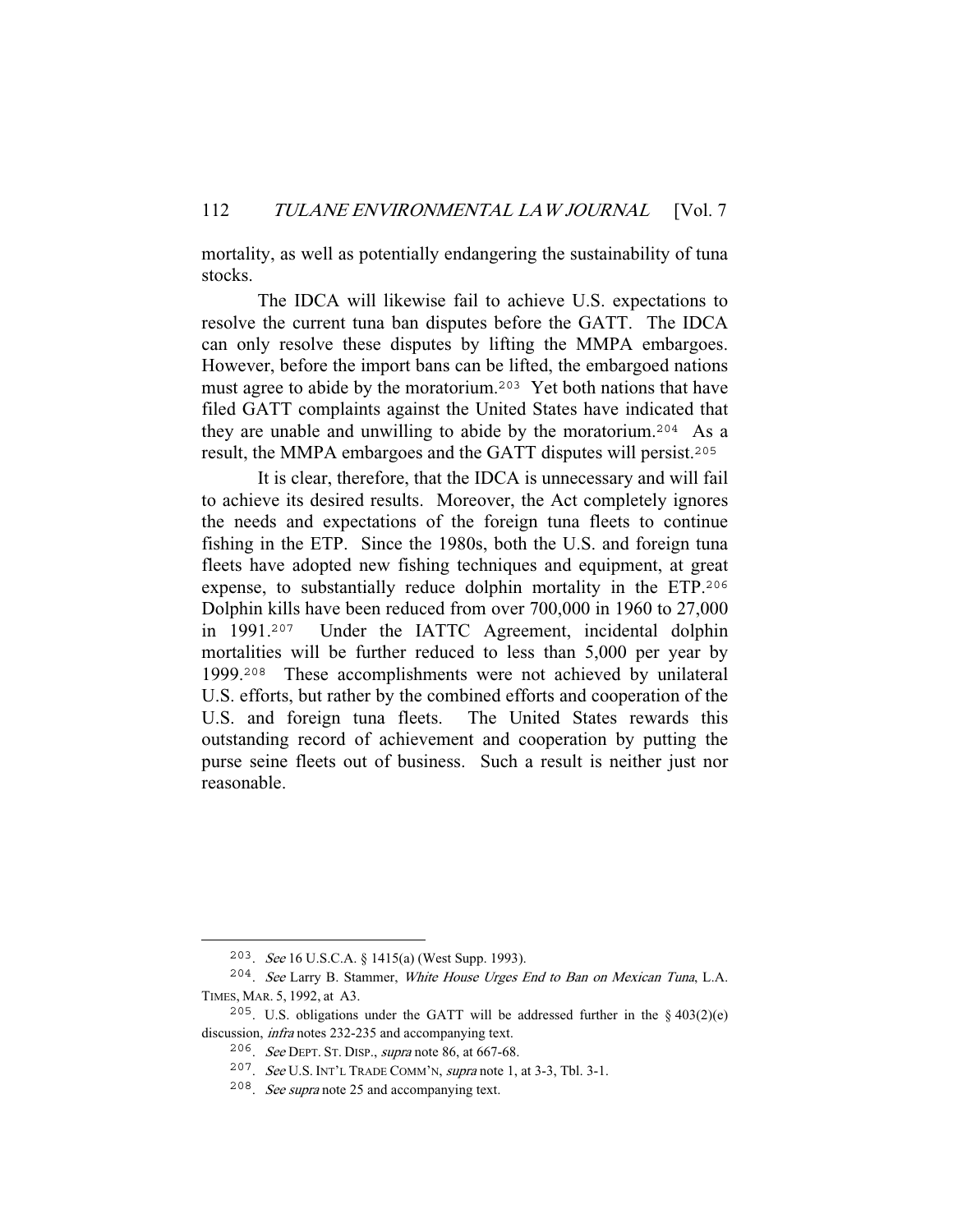# 5. Importance of IDCA to the International Political, Legal, or Economic System

 The next factor to consider is "the importance of the regulation to the international political, legal, or economic system."<sup>209</sup> Imposing the proposed moratorium on the use of purse seine nets could also have a number of adverse economic, legal and political consequences for both the United States and the international community. For example, the moratorium could cause significant social and economic disruption for states like Mexico and Venezuela that rely heavily on the ETP as a food source and for jobs. Continued embargoes under the MMPA could derail U.S. and international efforts to renew the stalled GATT talks. Finally, the unprecedented progress made by the IATTC to reduce dolphin mortality at the multilateral level could be impeded if U.S. unilateralism continues in the ETP. In short, what appears to be an isolated problem to the supporters of the IDCA, is, in fact, an issue that could potentially affect a broad range of international interests far removed from the ETP and far more important than the death of 75,000 dolphins over the next six years.

 Furthermore, continued unilateral dolphin conservation efforts by the United States could have a devastating economic effect on several Latin American countries. The current embargoes under the MMPA have already had an adverse economic impact on several nations, including Mexico and Venezuela.<sup>210</sup> Venezuela has suffered the most due to its historic reliance on the United States to purchase over 50 percent of its ETP yellowfin tuna catch.<sup>211</sup> This harvest has an estimated annual value of about \$14 million.<sup>212</sup> Mexico has also been affected, but not as severely. Because Mexico has a strong European market, it is less dependent on the United States to purchase its ETP tuna harvest.<sup>213</sup> Before the tuna embargo was imposed,

<sup>&</sup>lt;sup>209</sup>. RESTATEMENT (THIRD), *supra* note 147, at  $\S$  403(2)(e).

<sup>210</sup>. See generally 53 Fed. Reg. 8910 (1988). Other nations affected by the MMPA embargoes include: Ecuador, Cayman Islands, Panama, Spain and Vanuatu. See id. at 8911-12. Prior to the embargoes these nations were exporting over 60 percent of their combined ETP tuna harvest to the United States See id. Ecuador alone was exporting over 25 percent of its total ETP yellowfin tuna catch to the United States. See id.

<sup>211</sup>. See id.

<sup>212</sup>. See id.

<sup>213</sup>. See id.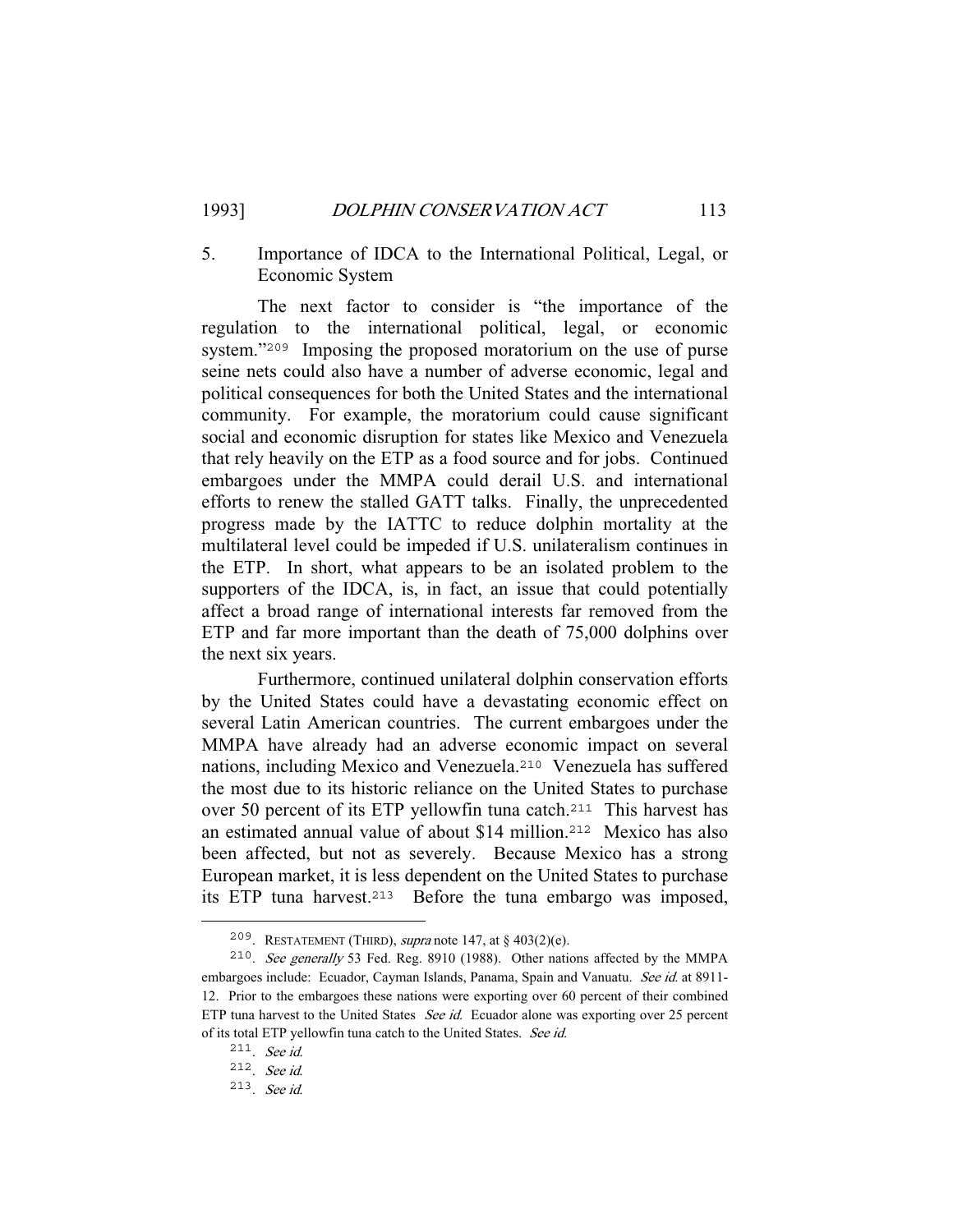Mexico was exporting about \$10 million worth of yellowfin tuna to the United States annually.<sup>214</sup> However, if those nations subject to secondary embargoes decide to comply with the MMPA and ban Mexican tuna, Mexico could lose an additional \$57 million in tuna exports per year.<sup>215</sup>

 In addition to the possibility of continued embargoes under the MMPA, the added import ban provisions of the IDCA could have a devastating effect on the economies of the ETP harvesting nations. As discussed in section V, supra, if a nation fails to comply with its agreement to implement the moratorium, the IDCA provides for the imposition of additional sanctions including a ban on the importation of all tuna products and a ban on 40 percent of all fish products.<sup>216</sup>

 Such a total ban on all fish products is of particular concern to Mexico because fishing is one of Mexico's top industries, employing 269,000 people and constituting one of the country's top five foreign exchange earners.<sup>217</sup> In 1992, Mexico exported an estimated \$520 million in fish products.<sup>218</sup> The majority of these products, with the exception of tuna, were exported to the United States.<sup>219</sup> If an all-fish product embargo was imposed under the IDCA, Mexico could lose over \$360 million annually in foreign exchange.<sup>220</sup>

 The threat of embargo is not, however, the only economic concern Mexico and Venezuela have with the IDCA. There are other economic and social reasons that make compliance with the moratorium impossible for both nations. For instance, historically Mexico and Venezuela have operated the two largest purse seine

<sup>214</sup>. DEPT. ST. DISP., supra note 86, at 670.

<sup>215</sup>. Venezuela would also be affected by such a decision since it is currently exporting about 50 percent of its ETP tuna harvest to Europe.

<sup>216</sup>. 16 U.S.C.A. § 1415(b) (West Supp. 1993).

<sup>&</sup>lt;sup>217</sup>. See Mexico Takes a Lead in Fish Exports: Fishing Helps Exports, Nutrition & Jobs Creation, LATIN AMERICAN COMMODITIES REPORT (Latin American Newsletters, Ltd.) June 2, 1988, at 4.

<sup>218</sup>. See Tod Robberson, In Mexico, A Tempest Over Tuna, WASH. POST, Jan. 8, 1993, at A12.

<sup>219</sup>. LATIN AMERICAN COMMODITIES REPORT (Latin American Newsletters, Ltd.) July 15, 1988, at 15.

<sup>220</sup>. See DEPT. ST. DISP., supra note 86, at 670. Venezuela would lose about \$50 million annually under an all-fish ban. See id.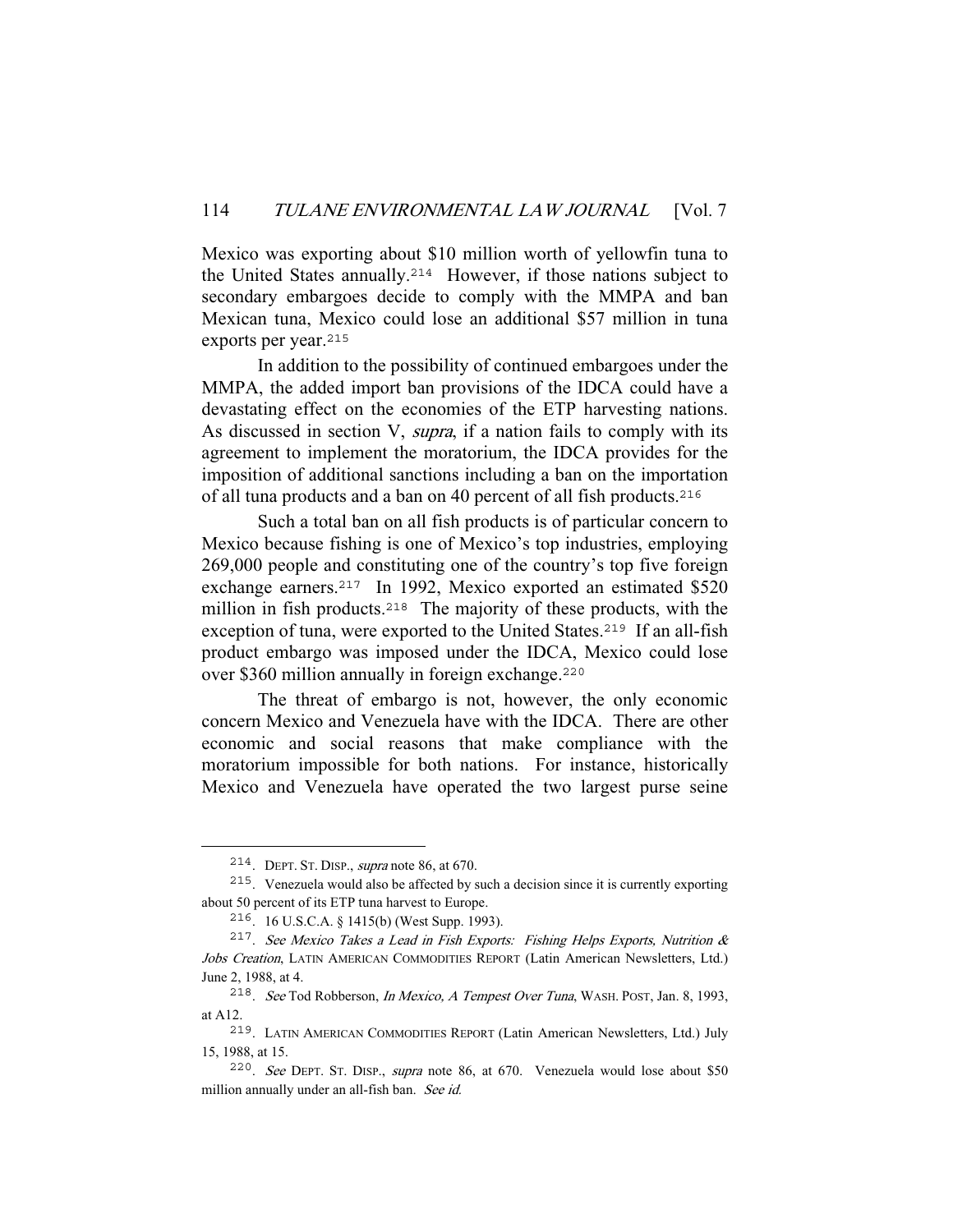fishing fleets in the ETP.<sup>221</sup> Implementation of a moratorium would effectively put these fleets out of business. The result would be heavy job losses and a severe reduction in the availability of much needed fish products for domestic consumption.<sup>222</sup>

 Proponents of the IDCA suggest that Mexico and Venezuela can avoid these job and food source losses by transferring their purse seine fishing operations to the WTP where the tuna-dolphin bond is not a problem.<sup>223</sup> This suggestion presumes, however, that boat captains can afford to make the extensive and costly modifications necessary to fish in the WTP.<sup>224</sup> Such a transfer can require a vessel to refit "with a new mile-long net, a larger hydraulic system and power block assembly, and new sonars to detect the tuna."<sup>225</sup> In addition to these refitting costs, vessels operating in the WTP incur significantly greater expenses for fuel, repairs and transshipment fees.<sup>226</sup> Moreover, even if a vessel can afford to refit, it will not have guaranteed access to most of the abundant WTP tuna fisheries. Because the WTP is already overcrowded, many of the rich tuna fisheries are managed by the member nations of the South Pacific Forum Fisheries Agency pursuant to the South Pacific Tuna Treaty of 1987.<sup>227</sup>

 A second alternative proposed for those vessels that cannot afford to refit is to fish for skipjack tuna and immature yellowfin tuna in the ETP. This alternative, however, is also not a viable solution. First, because these fish are smaller, they are more expensive to process.<sup>228</sup> Abroad, this added expense places Latin American fishermen at a competitive disadvantage in the international tuna

<sup>221</sup>. 54 Fed. Reg. 20,171, Tbl. 1 (1989).

<sup>222</sup>. Arguably, the embargoes under the MMPA are the lesser of the two evils. See Michael Parrish & Juanita Darling, Mexico Backs Away From Pact on Tuna, L.A. TIMES, Nov. 4, 1992, at D2.

<sup>223</sup>. Cf. 138 CONG. REC. H9069 (daily ed. Sept. 22, 1992) (statement of Mr. Goss).

<sup>224</sup>. See U.S. INT'L TRADE COMM'N, supra note 1, at 3-17 n.62. In Mexico, very high interest rates (180% in 1991) have restricted the ability of most fishermen to obtain loans to pay for these modifications. See Mexico—Fishing Equipment/Supplies, National Trade Data Bank, Market Research Reports, July 28, 1993.

<sup>225</sup>. See Mydans, supra note 198, at A1.

<sup>226</sup>. See U.S. INT'L TRADE COMM'N, supra note 1, at 2-5.

<sup>227</sup>. See id. at 4-7. U.S. participation is capped at 50 vessels. Id.

<sup>228</sup>. See id.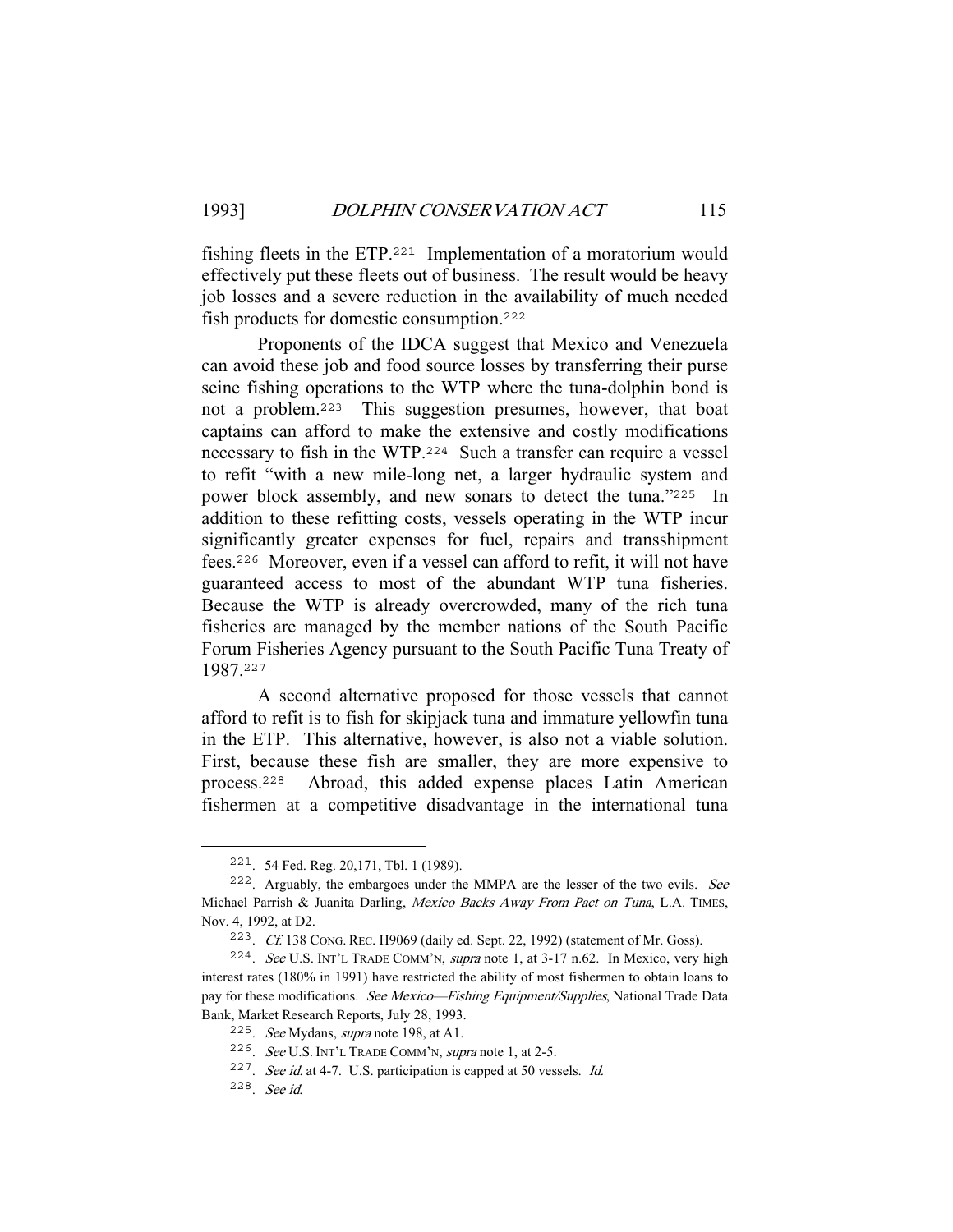market. At home, these costs are ultimately passed on to domestic consumers in the form of higher prices. Second, as previously discussed, harvesting immature tuna could adversely affect the ability of the stocks to replenish themselves.<sup>229</sup> For these reasons, compliance with the IDCA is simply not a viable economic option for states like Mexico and Venezuela operating large purse seine fleets in the ETP.

 Extraterritorial application of U.S. dolphin conservation laws could also weaken the U.S. position at any subsequent GATT negotiations. At a time when the international community appears ready to renew the stalled talks, the United States finds itself in the awkward position of having been found in violation of its GATT obligations. Although Mexico has decided not to submit the dispute panel ruling to the GATT Council for enforcement, Mexico's continued adherence to its position is contingent on a successful resolution of the underlying dispute with the United States.<sup>230</sup> Additionally, the EC and Venezuela have indicated that they are prepared to go forward with their own complaints against the MMPA import bans if either the United States does not cancel the embargoes or Mexico fails to have the GATT panel's ruling adopted.<sup>231</sup> If these complaints go forward, it is almost certain that the GATT panel will rule against the U.S.<sup>232</sup> Such a result could further weaken U.S. efforts at subsequent negotiations to reduce trade barriers under the

<sup>229</sup>. See Brooke, supra note 7 and accompanying text.

<sup>230</sup>. U.S. INT'L TRADE COMM'N, supra note 1, at 3-15. It has also been suggested that Mexico failed to have the GATT panel decision enforced so as not to jeopardize its chances of winning congressional approval of the NAFTA. Stammer, supra note 204, at A3.

<sup>&</sup>lt;sup>231</sup>. See generally DEP'T ST. DISP., supra note 86, at 668-70. Twelve other GATT member states have joined in the move to have the GATT Council adopt the U.S.-Mexico dispute panel ruling. These members include: Argentina, Canada, India, Peru, Japan, Colombia, Senegal, South Korea, New Zealand, Pakistan, Brazil and Hong Kong. See David Ross, Making GATT Dolphin-Safe: Trade and the Environment, 2 DUKE J. COMP. & INT'L L. 345, 354 n.93 (1992). In addition, a number of states submitted third-party statements in support of the Mexican position during the hearings of the U.S.-Mexico dispute including: Senegal, the Philippines, Thailand, Norway, Australia, Venezuela, Canada, the EC, Indonesia, Japan, and South Korea. See id. at n.104.

<sup>&</sup>lt;sup>232</sup>. See DEP'T ST. DISP., supra note 86, at 668-69.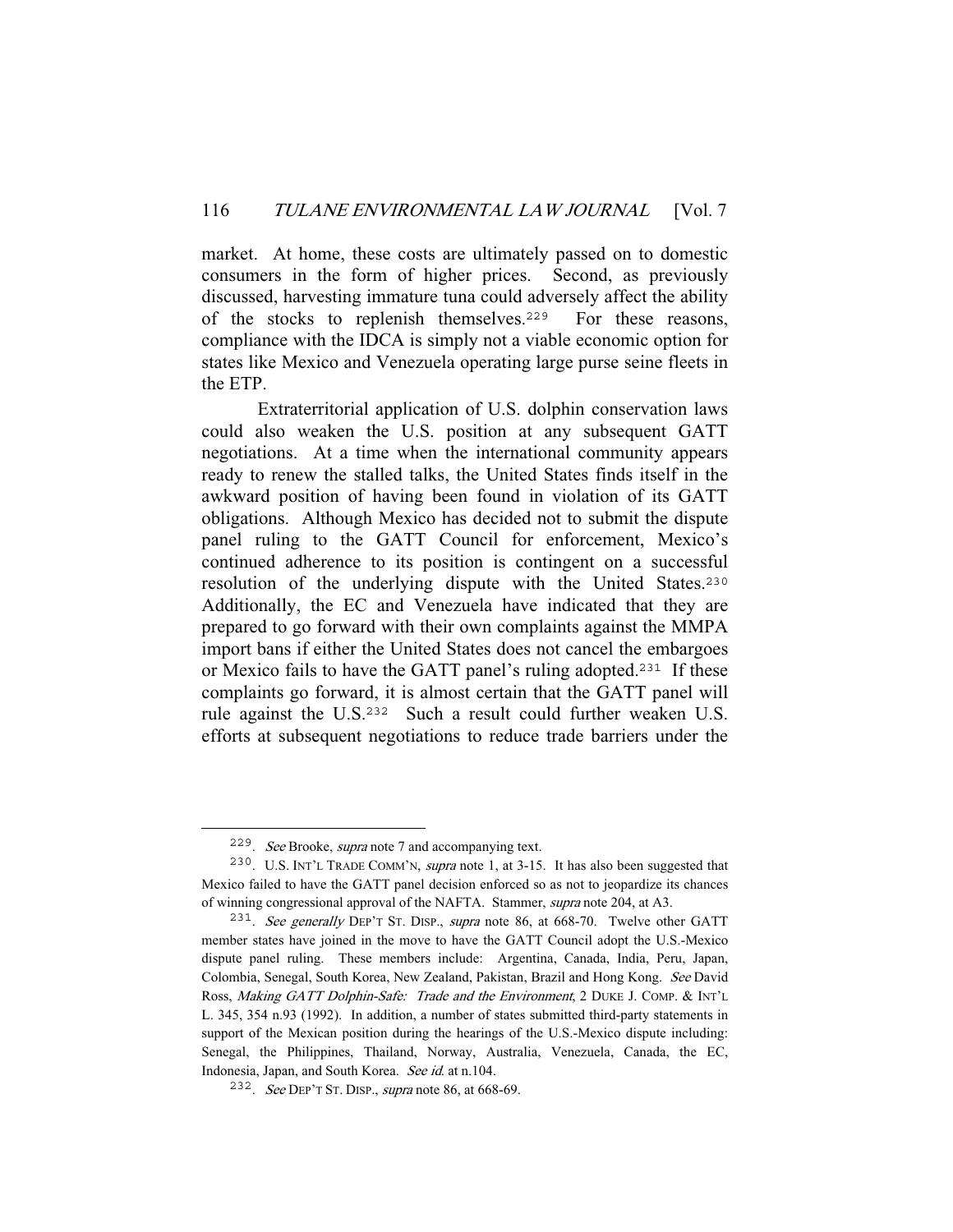GATT.<sup>233</sup> A resolution to this controversy must, therefore, be achieved if the U.S. is to improve its negotiating position.

 The solution proposed by Congress is lifting the current tuna embargoes pursuant to § 1415 of the IDCA. Although it is true that a cancellation of the embargoes would resolve the GATT issue, the import bans can only be lifted under § 1415 if a foreign state agrees to observe the moratorium.<sup>234</sup> However, both Mexico and Venezuela have indicated their opposition to a ban on the use of purse seine nets.<sup>235</sup> Accordingly, the dispute will continue since, under the circumstances the embargoes cannot be lifted.

 Moreover, the IDCA provides that, if no major purse seine fishing nation  $(i.e.,$  Mexico and Venezuela) agrees to the moratorium, U.S. purse seiners can continue to operate in the ETP as long as the total dolphin mortality rates each year are "reduced by statistically significant amounts . . . . "236 Under this provision, U.S. tuna boats will continue purse seining in the ETP until 1999 under a more ambiguous "comparability standard" than the one denounced by the U.S.-Mexico dispute panel.<sup>237</sup> Failure to establish a clear "comparability standard" for the foreign tuna fleets to observe is not, however, the only problem with the IDCA. The Act also ignores the dispute panel's finding that U.S. jurisdiction to restrict products brought into the United States cannot be applied extraterritorially to regulate production processes abroad.<sup>238</sup> The Act likewise ignores the panel's findings that the Article  $XX(b)$  and  $(g)$  exceptions can

<sup>233</sup>. It has also been reported that the tuna-dolphin issue could complicate the acceptance of the NAFTA in both Mexico and the United States. See Stammer, supra note 233. A satisfactory solution to the tuna-dolphin issue is, therefore, important in both a domestic and an international context.

<sup>234</sup>. See 1992 IDCA, supra note 26, at § 302 (codified at 16 U.S.C.A. § 1415 (West Supp. 1993)).

<sup>235</sup>. See Stammer, supra note 204, at A3.

<sup>236</sup>. 16 U.S.C.A. § 1416(a)(4)(B) (West Supp. 1993).

<sup>237</sup>. Under the MMPA, the maximum incidental dolphin mortality rate that a foreign nation must meet during any given period in order to export tuna to the United States is linked to actual U.S. mortality figures for the same period. 16 U.S.C.A. § 1371(a)(2) (West Supp. 1993). The U.S.-Mexico dispute panel found this requirement to be too unpredictable, and hence inconsistent with GATT, Article XX(b) and (g), because the Mexicans would have no way of knowing whether they were in compliance with U.S. standards at any given point in time.

<sup>238</sup>. See Trachtman, supra note 88, at 150.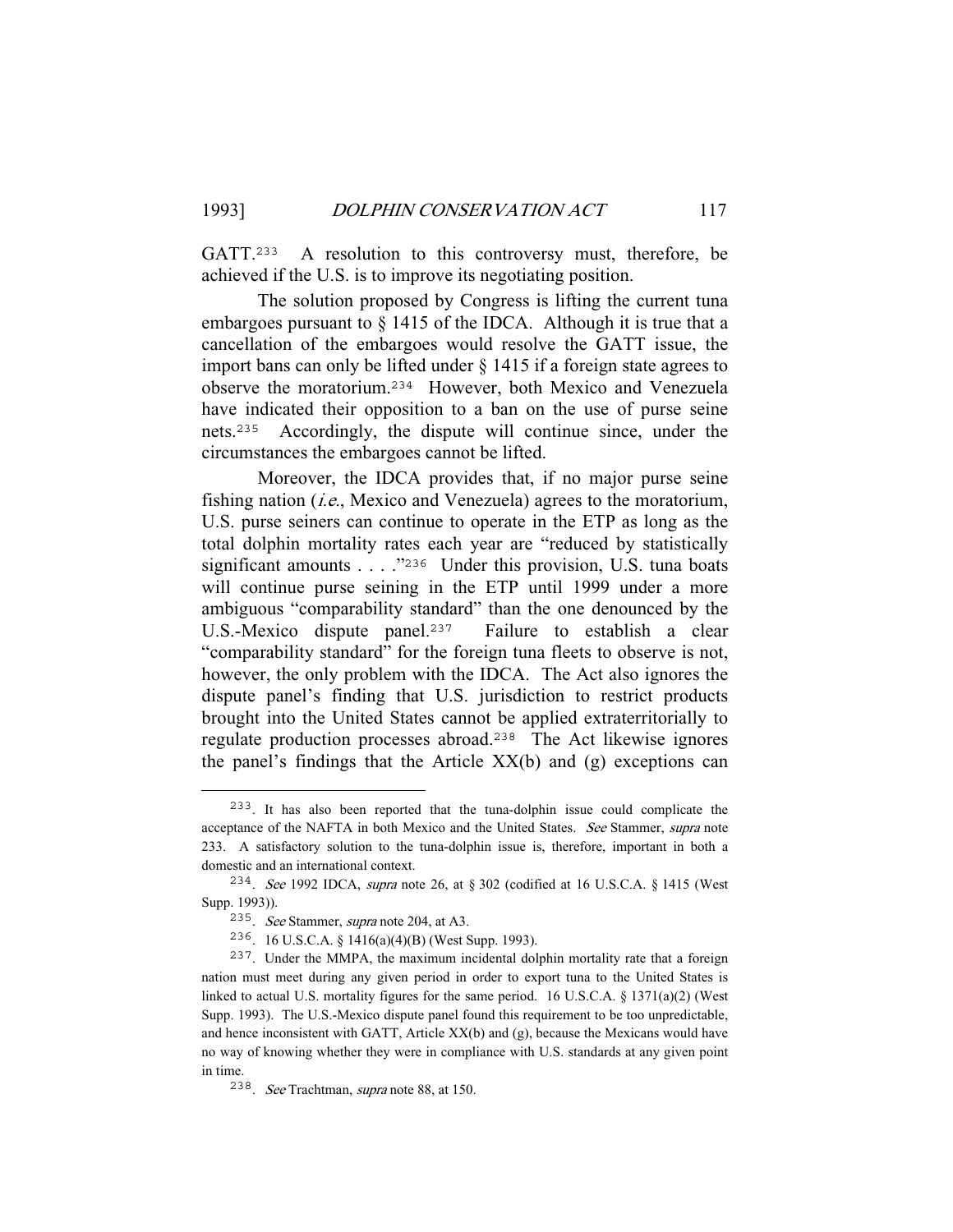only be applied to protect domestic animals and resources within a state's jurisdiction.<sup>239</sup> The IDCA is simply another attempt by the United States to use the environmental exceptions of the GATT to protect dolphins beyond the U.S. EEZ.<sup>240</sup> Such an attempt will not survive a subsequent GATT challenge. The only sure solution to the tuna ban dispute is for the United States to immediately lift the MMPA embargoes and amend the IDCA to bring it into compliance with IATTC Agreement.

 With regard to the international legal system, the United States has traditionally held itself out as a nation that observes the rule of law. One of the basic principles of international law is that nations have a duty to observe their treaty obligations.<sup>241</sup> The IDCA, however, violates this universally accepted tenet of customary international law. As enacted, the IDCA will violate preexisting U.S. treaty commitments under: (1) the 1958 Geneva Convention on Fishing and Conservation of the Living Resources of the High Seas (Fishery Convention); (2) the 1958 Geneva Convention on the High Seas; (3) the GATT; and (4) the IATTC Agreement.<sup>242</sup>

 Under Article 1(1) of the Fishery Convention, all nations enjoy a high seas freedom of fishing subject to three limitations: (1) their treaty obligations; (2) the rights of coastal states provided in Articles 6 and 7; and (3) the provisions of the convention concerning conservation of resources.<sup>243</sup> With regard to coastal state rights and

<sup>239</sup>. See GATT Panel Report, supra note 24, at 1620-21.

<sup>240</sup>. See supra notes 90-99 and accompanying text.

<sup>241</sup>. This principle is set out in the Vienna Convention on the Law of Treaties, May 23, 1969, reprinted in 63 AMER. J. INT'L L. 875 (1969). Article 26 provides: "Every treaty in force is binding upon the parties to it and must be performed by them in good faith." Id. at 884.

<sup>242</sup>. Thirty-eight states are parties to the Fishery Convention, including Mexico, Venezuela and the United States. Sixty-two states are parties to the High Seas Convention, including Mexico, Venezuela and the United States. NWP-9, supra note 46. U.S. violations of the GATT have been previously discussed. See supra notes 86-104 and accompanying text. Parties to the IATTC Agreement include Mexico, Venezuela and the United States. See supra note 25, at 3, app. I.

<sup>&</sup>lt;sup>243</sup>. Fisheries Convention, *supra* note 47, at 286. Article 2 of the High Seas Convention contains a similar high seas freedom of fishing. The only limitation on this freedom is that it must be exercised with "reasonable regard to the interests of other States . . . ." High Seas Convention, *supra* note 47, at 82, 84. Article 2 additionally prohibits any state from exercising sovereignty over any part of the high seas. Id. at 82. Articles 4, 5 and 6 of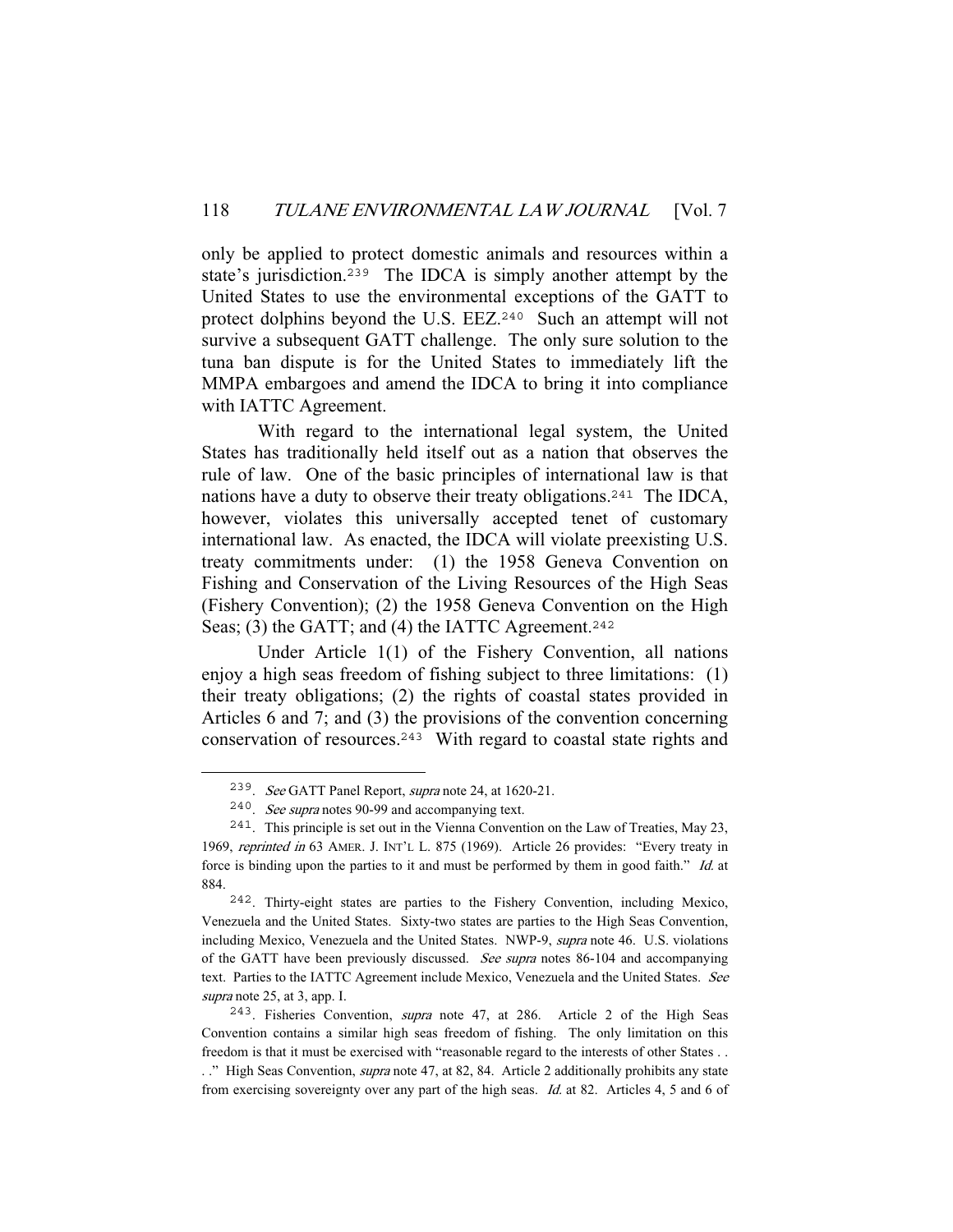the conservation of living resources of the high seas, Article 4(1) of the Fishery Convention imposes a duty to negotiate multilateral conservation agreements on all states "engaged in fishing the same . . . stocks of fish or other living marine resources in any area . . . of the high seas . . . ."<sup>244</sup> Under Article 6(1), however, coastal states are given a preferential status over other countries with regard to "the maintenance of the productivity of the living resources in any area of the high seas adjacent to its territorial sea."<sup>245</sup> Any other state fishing in such an area is required by Article 6(3) to "enter into negotiations with a view to prescribing by agreement the measures necessary for the conservation of the living resources of the high seas in that area."<sup>246</sup> If an agreement has not been reached within six months, the coastal state may enact unilateral conservation measures consistent with Article  $7(1)$  and  $7(2)$ .<sup>247</sup> Additionally, once the coastal state has enacted conservation measures for the area of the high seas adjacent to its territorial sea, Article 6(4) provides that other states are prohibited from enforcing their own conservation measures in that area if those regulations are inconsistent with "those which have been adopted by the coastal State . . . ."<sup>248</sup> Most countries with coastlines bordering the ETP have enacted domestic legislation to regulate and improve the fishing practices of their purse seine fleets.<sup>249</sup> The IDCA

Id. at 290, 292.

the High Seas Convention give the flag state jurisdiction over vessels that fly its flag. See id. at 84, 86. This implies that the flag state has jurisdiction to regulate fishing practices by its vessels on the high seas. The IDCA, to the extent that it attempts to regulate the fishing practices of the foreign tuna fleets, interferes with this high seas freedom and is therefore inconsistent with U.S. treaty obligations.

<sup>&</sup>lt;sup>244</sup>. Fisheries Convention, *supra* note 47, at 288.

 $245$ . *Id.* at 290.

 $246$ . *Id.* 

 $247$ . To be consistent with Article 7(2), the unilateral measures adopted must fulfill the following requirements:

<sup>(</sup>a) That there is a need for urgent application of conservation measures in the light of the existing knowledge of the fishery;

<sup>(</sup>b) That the measures adopted are based on appropriate scientific findings;

<sup>(</sup>c) That such measures do not discriminate in form or in fact against foreign fishermen.

 $248$ . *Id.* at art. 6(4).

<sup>249</sup>. These states include Ecuador, Mexico, Panama, Vanuatu, Venezuela, Costa Rica, France, Guatemala and the Netherlands Antilles. Cf. Holland, supra note 6, at 274.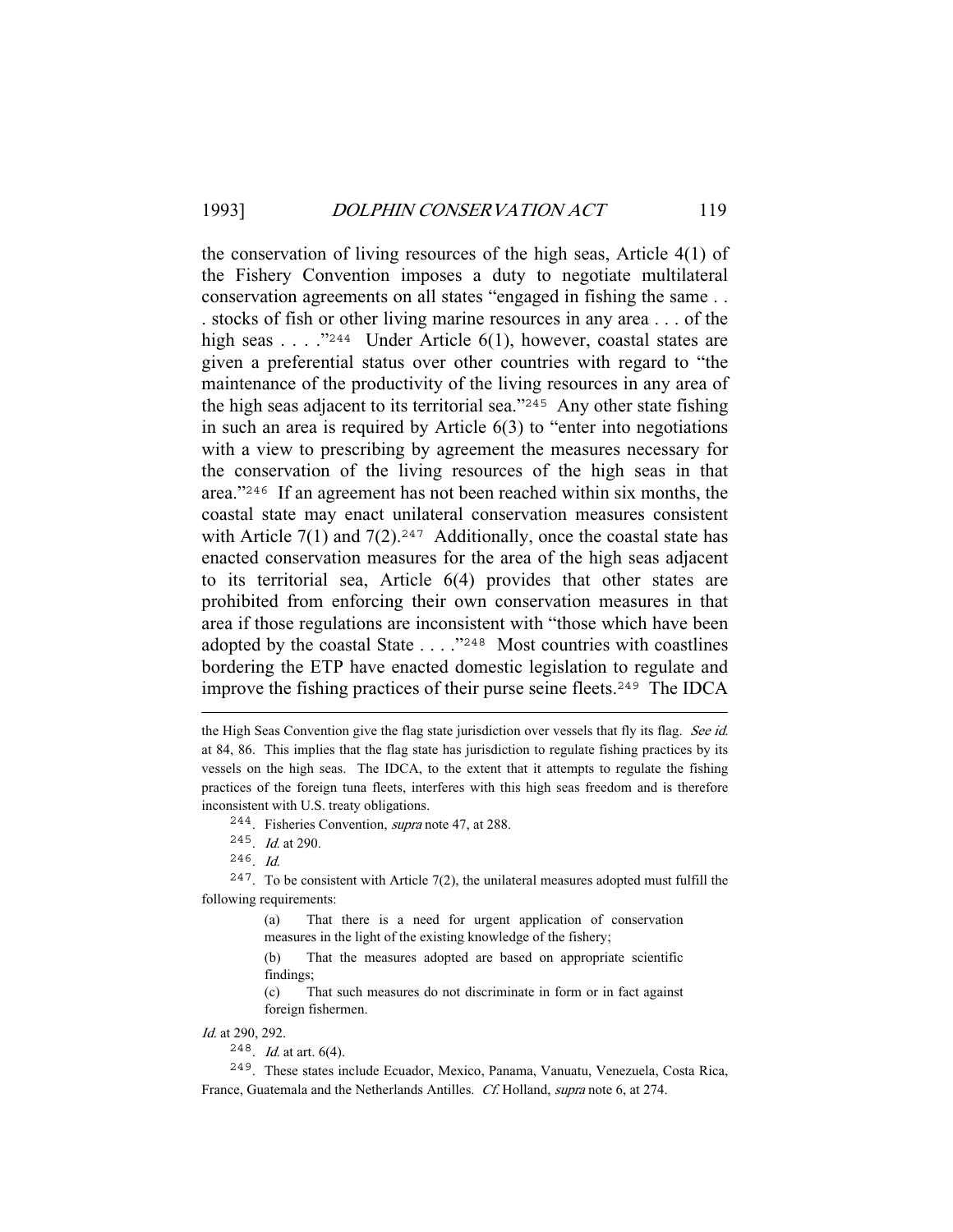moratorium is inconsistent with many of these regulations and is therefore in direct violation of Articles 6 and 7 of the Fishing Convention.

 With regard to U.S. treaty obligations in the tuna fishery, twenty years ago Congress charged the Secretary of the Treasury through the Secretary of State to negotiate a multilateral agreement with the ETP harvesting nations to protect dolphins taken incidentally in the course of purse seine fishing operations.<sup>250</sup> In 1988, Congress required that any such agreement was to provide for:

> (i) cooperative research into alternative methods of locating and catching yellowfin tuna which do not involve the taking of marine mammals, (ii) cooperative research on the status of affected marine mammal population stocks, (iii) reliable monitoring of the number, rate, and species of marine mammals taken by vessels of harvesting nations, (iv) limitations on incidental take levels based upon the best scientific information available, and (v) the use of the best marine mammal safety techniques and equipment that are economically and technologically practicable to reduce the incidental kill and serious injury of marine mammals to insignificant levels approaching a zero mortality and serious injury rate . . . .<sup>251</sup>

This was achieved in June 1992 when the ETP harvesting nations agreed to sign the IATTC Agreement. Without question, this agreement is the most significant accomplishment regarding dolphin conservation that has occurred at the international level in the last fifty years.<sup>252</sup> Four months later, however, this noteworthy achievement was placed in jeopardy with the passage of the IDCA. When it enacted the IDCA, Congress ignored twenty years of negotiations that produced a solid conservation program that all ETP harvesting nations, except the United States, can accept. Moreover, to the extent that the IDCA moratorium interferes with a state's

<sup>&</sup>lt;sup>250</sup>. See 1972 MMPA, supra note 12, at § 108(a)(1) (codified as amended at 16 U.S.C. § 1378(a)(2) (1988)).

<sup>251</sup>. 1988 MMPA amendments, supra note 16, at § 4(b) (codified at 16 U.S.C. § 1378(a)(2)(B) (1988)).

<sup>252</sup>. See DEP'T ST. DISP., supra note 86, at 669-71.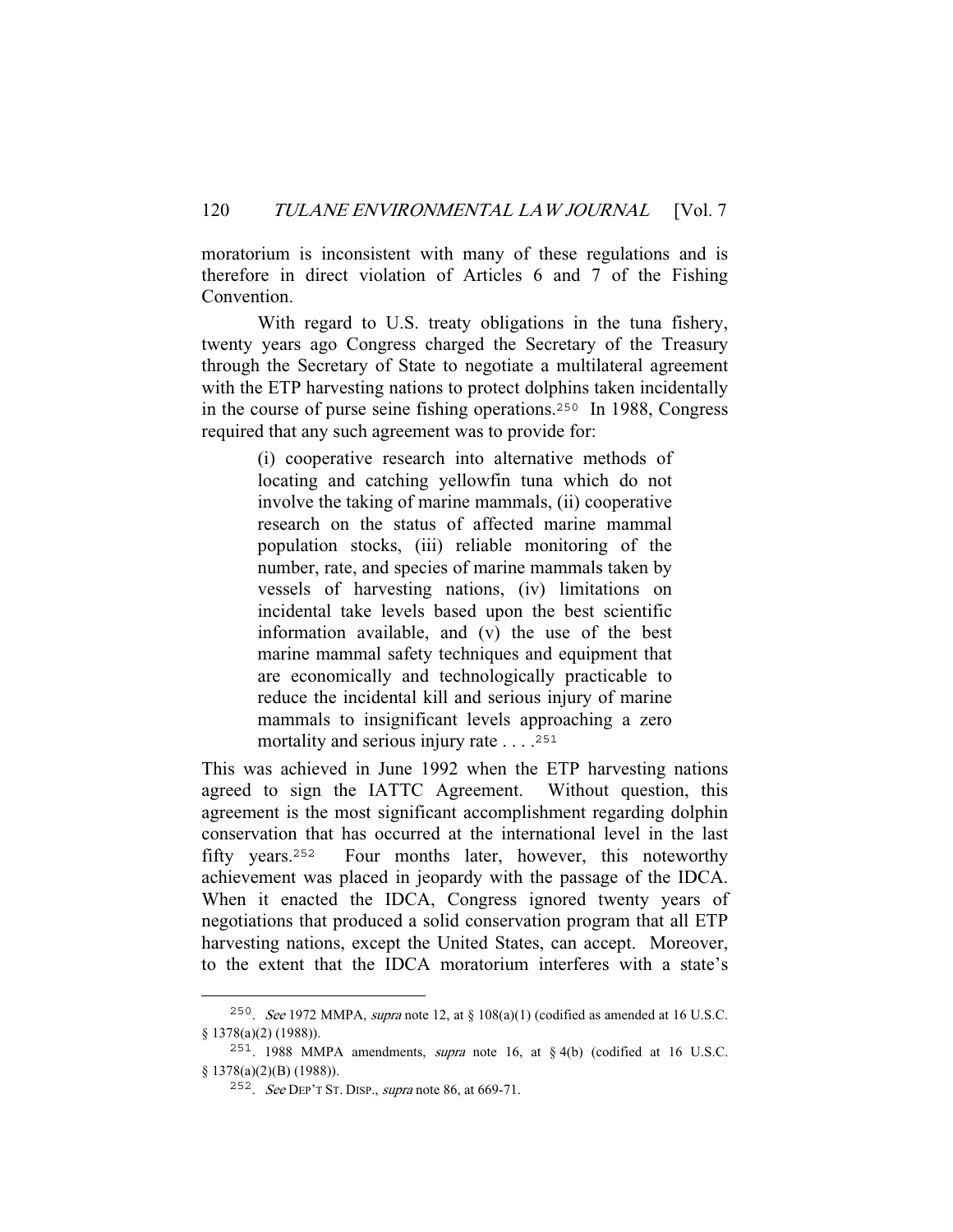fishing rights by prohibiting incidental takes, it is inconsistent with U.S. obligations under the IATTC Agreement. Such action on the part of the United States is clearly unreasonable and provides little incentive for the ETP harvesting nations to engage in further discussions with the United States over the tuna-dolphin issue.

 From the foregoing, it is evident that implementation of the IDCA will have a number of adverse international economic, legal and political consequences. To the extent that these effects can be reduced or eliminated by adherence to the IATTC Agreement, the United States will be acting unreasonably in attempting to enforce its dolphin conservation laws unilaterally in the ETP.

### 6. Consistency with the International System

 The sixth factor to consider is "the extent to which the regulation is consistent with the traditions of the international systems."<sup>253</sup> The extraterritorial application of the IDCA also conflicts with customary norms of international maritime law as reflected in the 1982 LOSC. Although the United States has not signed the LOSC, it has repeatedly recognized that the non-seabed portions of the Convention are reflective of customary international law.<sup>254</sup> Accordingly, President Reagan indicated in 1983 that the United States would act in accordance with the non-seabed portions of the Convention and would "recognize the rights of other states in the waters off their coasts, as reflected in the Convention, so long as

<sup>&</sup>lt;sup>253</sup>. RESTATEMENT (THIRD), *supra* note 147, at  $\S$  403(2)(f).

<sup>254</sup>. The LOSC was not signed "because several major problems in the Convention's deep seabed mining provisions are contrary to the interests and principles of industrialized nations and would not help attain the aspirations of developing countries . . . ." Statement on United States Ocean Policy, *supra* note 48. With regard to the non-seabed portions of the agreement, the United States stated that "the Convention . . . contains provisions with respect to traditional uses of the oceans which generally confirm existing maritime law and practice and fairly balance the interests of all states." Id. The LOSC has been signed by 119 states and has been ratified by more than 50 states. In accordance with Article 307 of the Convention, it will enter into force "12 months after the date of deposit of the sixtieth instrument of ratification or accession." Mexico has ratified the Convention. Panama is a signatory, but has not yet ratified. Venezuela joined the United States in not signing the Convention. NWP-9, supra note 46.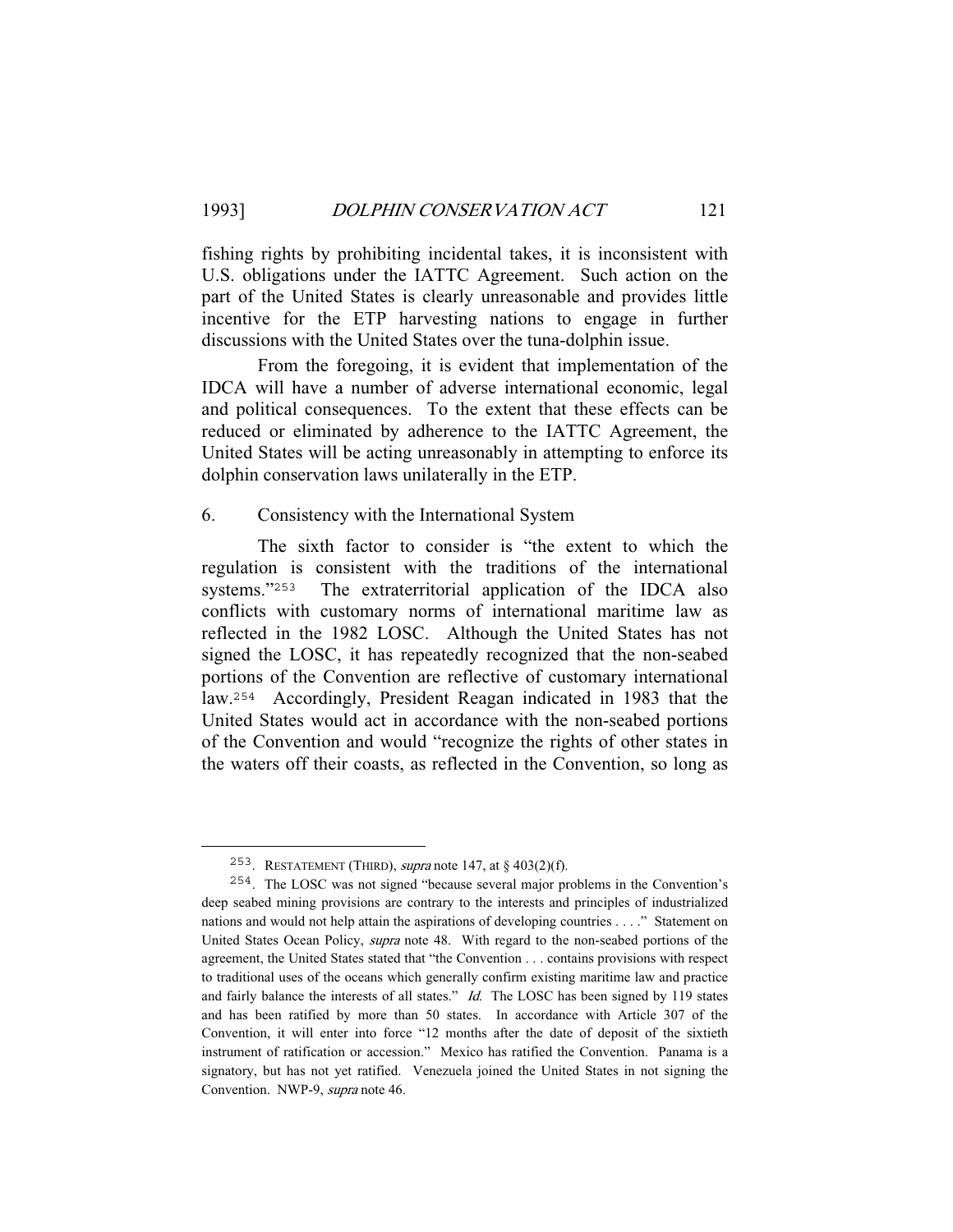the rights and freedoms of the United States . . . under international law" were recognized by such coastal states.<sup>255</sup>

 The IDCA initially conflicts with the customary norm of flagstate sovereignty over ships that fly its flag. With limited exceptions,<sup>256</sup> this principle grants the flag-state exclusive jurisdiction over all administrative, technical and social matters regarding ships that fly its flag.<sup>257</sup> The IDCA, however, interferes with a flag-state's right to regulate the fishing practices of its tuna fleet. It is therefore inconsistent with this customary international law principle.

 The IDCA also conflicts with the universally recognized high seas freedom of fishing.<sup>258</sup> By dictating how a foreign state can fish in the ETP (including parts of the high seas), the IDCA attempts to subject a part of the high seas to U.S. sovereignty. This is clearly in violation of customary international law as reflected in Articles 87 and 89 of the LOSC.<sup>259</sup>

 Additionally, the IDCA conflicts with the customary law duty to cooperate in the management and conservation of marine resources in the high seas.<sup>260</sup> Such cooperation is particularly important when nationals from different states "exploit identical . . . or different living resources in the same area . . . ."<sup>261</sup> Under such circumstances,

<sup>255</sup>. Statement on United States Ocean Policy, supra note 48.

<sup>256</sup>. All states may exercise jurisdiction over ships engaged in piracy and slave trade regardless of the flag they are flying. United Nations Convention on the Law of the Sea, Dec. 10, 1982, arts. 99, 105, 21 I.L.M. 1261 [hereinafter LOSC].

<sup>&</sup>lt;sup>257</sup>. See LOSC, supra note 256, at arts. 91 and 94(1); see also RESTATEMENT (THIRD), supra note 147, at § 501.

<sup>&</sup>lt;sup>258</sup>. Article 87 of the LOSC provides that "[t]he high seas are open to all States . . . . Freedom of the high seas . . . comprises, *inter alia*: . . . freedom of fishing . . . . These freedoms shall be exercised by all States with due regard for the interests of other States in their exercise of the freedom of the high seas . . . ." LOSC, *supra* note 257, at art. 87. The United States clearly takes advantage of this freedom of fishing since more than 94 percent of the tuna harvested by the United States is caught outside the U.S. EEZ. U.S. INT'L TRADE COMM'N, supra note 1.

<sup>259</sup>. See supra note 259. Article 89 provides that "no State may validly purport to subject any part of the high seas to its sovereignty." LOSC, supra note 257, at art. 89.

<sup>260</sup>. Article 117 of the LOSC provides that "all States have the duty . . . to co-operate with other States in taking, such measures for their respective nationals as may be necessary for the conservation of the living resources of the high seas." Id. at art. 117.

<sup>261</sup>. Id. at art. 118.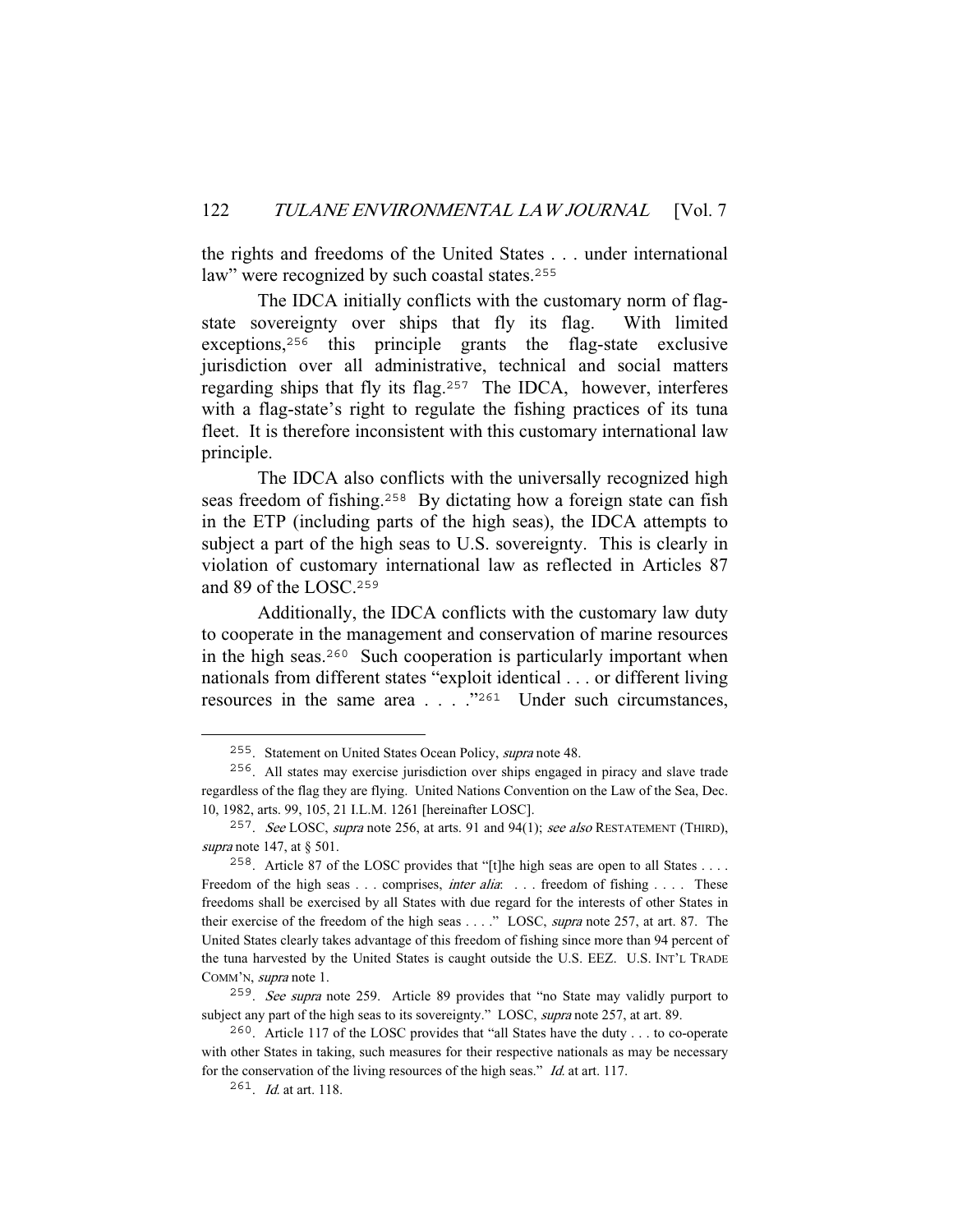Article 118 of the LOSC imposes a duty on states "to establish subregional or regional fisheries organizations . . ." and to negotiate adequate conservation measures for the resources concerned.<sup>262</sup> There is a similar duty to work through appropriate international organizations in order to conserve and manage marine mammals in the high seas.<sup>263</sup> This requirement for multilateral cooperation in the management and conservation of marine resources in the high seas is not a new concept and has been historically recognized by the United States.<sup>264</sup> To the extent that the IDCA is a unilateral attempt by the United States to regulate dolphin conservation on the high seas, it is inconsistent with this customary duty to cooperate.

 Finally, the IDCA conflicts with the well-recognized, albeit recently established, concept of the EEZ reflected in Part V of the LOSC.<sup>265</sup> In the EEZ, a coastal state has *inter alia*:

> (a) sovereign rights for the purpose of . . . exploiting, conserving and managing the natural resources, whether living or non-living, of the waters superjacent to the sea-bed . . .; [and]

> (b) jurisdiction as provided for in the relevant provisions of this Convention with regard to: . . . (iii)

<sup>265</sup>. Today, more than 80 states, including Mexico, Venezuela and the United States, claim a 200-mile EEZ. Another 25 states claim fishery zones, 21 of which extend 200 nautical miles from shore. Thirteen other states, including Panama, Ecuador, El Salvador, Nicaragua and Peru, claim 200-mile territorial seas. Such claims, in combination with the effects of the long negotiating history of, and overwhelming support for  $(i.e., 119)$ signatories), the LOSC, strongly support the position espoused by many commentators that the EEZ concept is reflective of customary international law as evidenced by state practice. NWP-9, supra note 46. The United States has officially taken the position that the EEZ concept "is widely regarded as lawful under customary international law" and that "there is already a considerable record of state practice supporting such a conclusion." Oceans Policy and the Exclusive Economic Zone, Mar. 10, 1983, U.S. DEP'T ST., Bureau of Public Affairs (statement of Ambassador Malone). The EEZ concept has also been endorsed by the American Law Institute in § 511 of the RESTATEMENT (THIRD). See supra at note 147.

 $262$ . *Id.* 

<sup>263</sup>. Id. at arts. 65, 120.

<sup>&</sup>lt;sup>264</sup>. As discussed *supra*, this duty to cooperate has been recognized by the United States in the Truman Fishery Proclamation, the MFCMA, the 1958 Fishery Convention, the MMPA, and the IATTC Agreement. For a concurring Soviet view, see G. Tunkin, The Geneva Conference on the Law of the Sea, 7 INT'L AFFAIRS 47-52 (Moscow) (1958).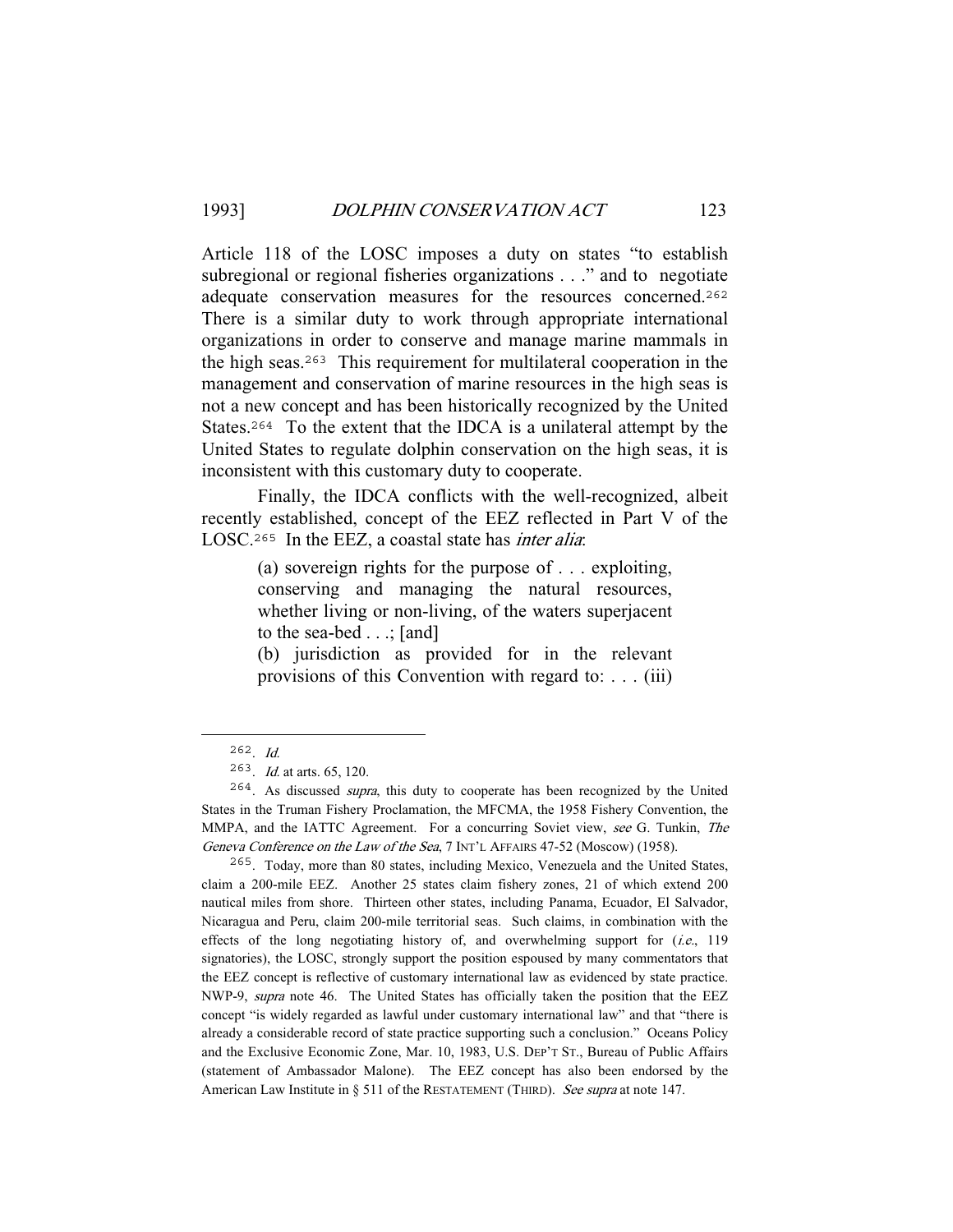the protection and preservation of the marine environment; . . .<sup>266</sup>

The coastal state shall exercise these rights and duties with "due regard to the rights and duties of other States . . . ."<sup>267</sup>

 With regard to fish stocks that "occur within the exclusive economic zones of two or more coastal States," or "within the exclusive economic zone and in an area beyond and adjacent to the zone," Article 63 of the LOSC requires that the states involved negotiate, "either directly or through . . . regional organizations," appropriate conservation measures for these stocks.<sup>268</sup> This duty to negotiate is extended to states that fish for highly migratory species, such as tuna, to ensure the "optimum utilization of such species . . . both within and beyond the exclusive economic zone."<sup>269</sup> Additionally, Article 65 imposes a duty on all states to cooperate through appropriate international organizations to conserve marine mammals.<sup>270</sup>

 By attempting to regulate fishing practices in the EEZ of other states, the IDCA specifically violates the sovereign rights and duties of coastal states to exploit, manage and conserve the marine resources within their respective EEZs. Additionally, the unilateral nature of the IDCA clearly violates the duty to cooperate in the negotiation of conservation measures for the management and protection of highly migratory species (such as tuna and dolphin) under Article 64.

7. Other States' Interests in the ETP

 The next factor to consider is "the extent to which another state may have an interest in regulating the activity."<sup>271</sup> The most compelling justification for foreign state regulation in the ETP, apart from sovereignty concerns and the aforementioned conventional and customary international law principles, is economic development. Tuna is the second most important commercial fish product in the

<sup>266</sup>. LOSC, supra note 257, at art. 56(1).

 $267$ . *Id.* at art. 56(2).

<sup>268</sup>. Id. at art. 63.

<sup>269</sup>. Id. at art. 64.

<sup>270</sup>. Id.

<sup>&</sup>lt;sup>271</sup>. RESTATEMENT (THIRD), *supra* note 147, at § 403(2)(g).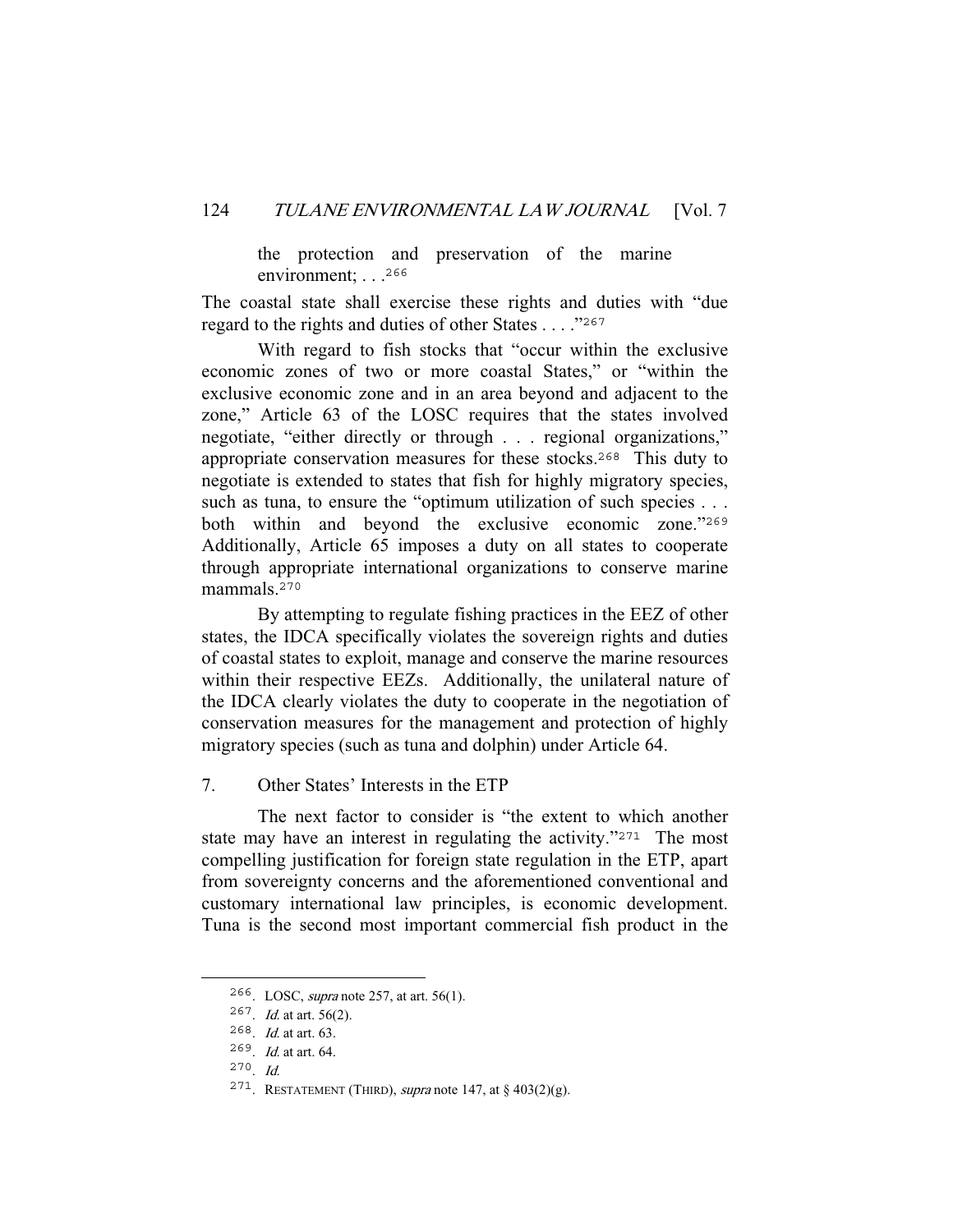world.<sup>272</sup> Since 1960, world tuna consumption has grown at a rate of seven percent per year, and in 1990, world tuna sales were estimated at over \$4.5 billion.<sup>273</sup> One quarter of this catch, primarily yellowfin tuna, was harvested in the ETP.<sup>274</sup> Therefore, the tuna industry presents an attractive opportunity to some of the developing countries of Latin America to improve their economic status. Both Mexico and Venezuela have taken advantage of this opportunity and are currently operating the two largest purse seine fleets in the ETP.<sup>275</sup> As a result, they both have a significant interest in regulating the fishing practices of their respective fleets. Moreover, for Mexico, compliance with the IDCA would mean a prohibition on tuna fishing throughout its entire EEZ, an area in which it is authorized by international law to exercise "sovereign rights for the purpose of . . . exploiting, conserving and managing the natural resources . . ." of the zone.<sup>276</sup> Mexico therefore obviously has a paramount interest in regulating its own fishing activities within the ETP.

 In addition, the IDCA completely ignores the treaty obligations of other states under the IATTC Agreement.<sup>277</sup> These states have a duty under international law to adopt regulations to implement their obligations under the agreement. However, such regulations will undoubtedly conflict with the moratorium requirement of the IDCA. It is therefore unreasonable for the United States to expect foreign state compliance with the IDCA.

8. Likelihood of Conflict

 The final factor to consider is "the likelihood of conflict with regulation by another state."<sup>278</sup> Although Congress apparently believes that the United States has authority under international law to unilaterally apply its dolphin conservation policies extraterritorially, it would appear from the foregoing discussion that many of the ETP

<sup>272</sup>. U.S. INT'L TRADE COMM'N, supra note 1, at 1-1.

<sup>273</sup>. Id.

<sup>274</sup>. Parrish, supra note 222, at D5.

<sup>275</sup>. Mexico has 43 purse seine vessels operating in the ETP; Venezuela has 21 vessels. See Brooke, supra note 7, at C4.

<sup>276</sup>. LOSC, supra note 257, at art. 56(1).

<sup>277</sup>. See 138 CONG. REC. H9068 (daily ed. Sept. 22, 1992) (statement of Sen. Cunningham).

<sup>&</sup>lt;sup>278</sup>. RESTATEMENT (THIRD), *supra* note 147, at  $\S$  403(2)(h).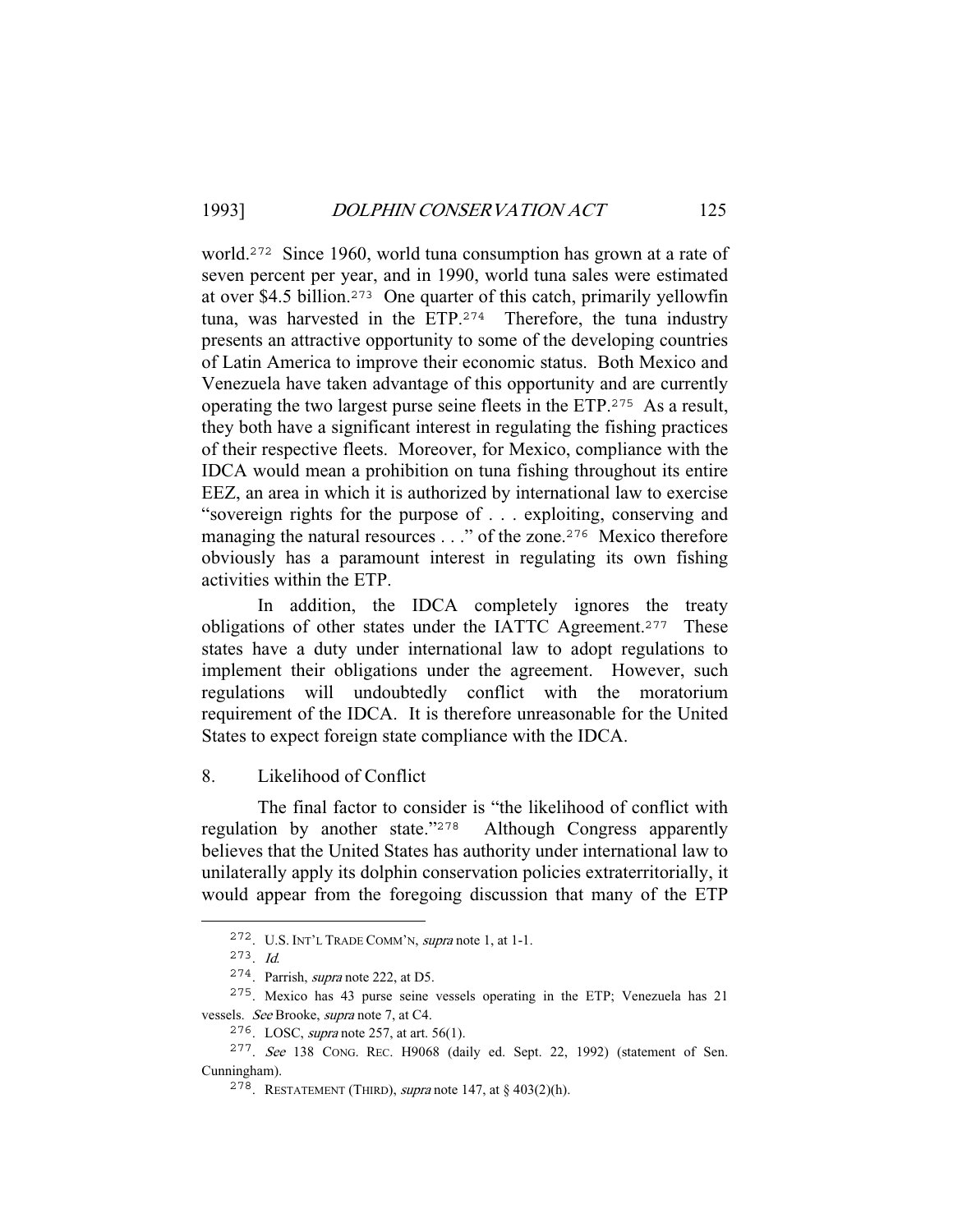harvesting nations disagree. Conflict over the tuna-dolphin issue is therefore inevitable, particularly since most ETP harvesting states have enacted domestic legislation to protect dolphins or regulate their purse seine fleets.<sup>279</sup>

 This potential for conflict with other states' regulations can be illustrated by the current embargo against Columbia. In 1992, the NMFS reviewed Columbia's marine mammal regulatory program.<sup>280</sup> It found that the program was comparable to the U.S. program.<sup>281</sup> Additionally, IATTC observer reports indicated that there were no observed dolphin mortalities associated with the Colombian purse seine fleet during the 1991 fishing season.<sup>282</sup> Despite these findings, an import ban was still imposed against Colombian yellowfin tuna.<sup>283</sup> The justification given for the embargo was that "the level of observer coverage during the period was [only] 40 percent."<sup>284</sup> That figure was below the 75 percent required by NMFS regulations.<sup>285</sup>

 The potential for conflict has become more apparent with the adoption of the IATTC Agreement. A recent incident involving Panama provides an example of how the potential for conflict has increased. In 1990, yellowfin tuna harvested by Panamanian purse seiners was subjected to an embargo under the MMPA.<sup>286</sup> In order to lift the embargo, Panama enacted a law which prohibited the

<sup>279</sup>. Mexico announced its new 10-point dolphin conservation program in September 1991. See Stammer, supra note 233. The Mexican program focuses on improving current fishing practices as opposed to a total ban on purse seine fishing. Venezuela has also enacted tough dolphin conservation regulations that promise to reduce incidental mortality by 75 percent. Kirk, supra note 178. Panama has recently amended its laws to comply with its obligations under the IATTC Agreement. This new law allows for the intentional encirclement of dolphins with purse seine nets. See 58 Fed. Reg. 3013, 3014 (1993). Costa Rica, Columbia, Ecuador, France, Guatemala, and the Netherlands Antilles have also enacted conservation laws to protect dolphins in the purse seine fisheries. *Cf.* Holland, *supra* note 6, at 274 n.68; see generally 55 Fed. Reg. 11,921 (1990); 57 Fed. Reg. 17,857 (1992).

<sup>280</sup>. See 57 Fed. Reg. 17,857 (1992).

<sup>281</sup>. See id.

<sup>282</sup>. See id.

<sup>283</sup>. See id.

<sup>284</sup>. 57 Fed. Reg. 17,857 (1992). Secondary embargoes will also be imposed against intermediary nations that do not provide the required certification that they have banned yellowfin tuna imports from Columbia. Id.

<sup>285</sup>. See 57 Fed. Reg. 668, 668-69 (1992); 57 Fed. Reg. 17,857 (1992).

<sup>286</sup>. See 58 Fed. Reg. 3013, 3014 (1993).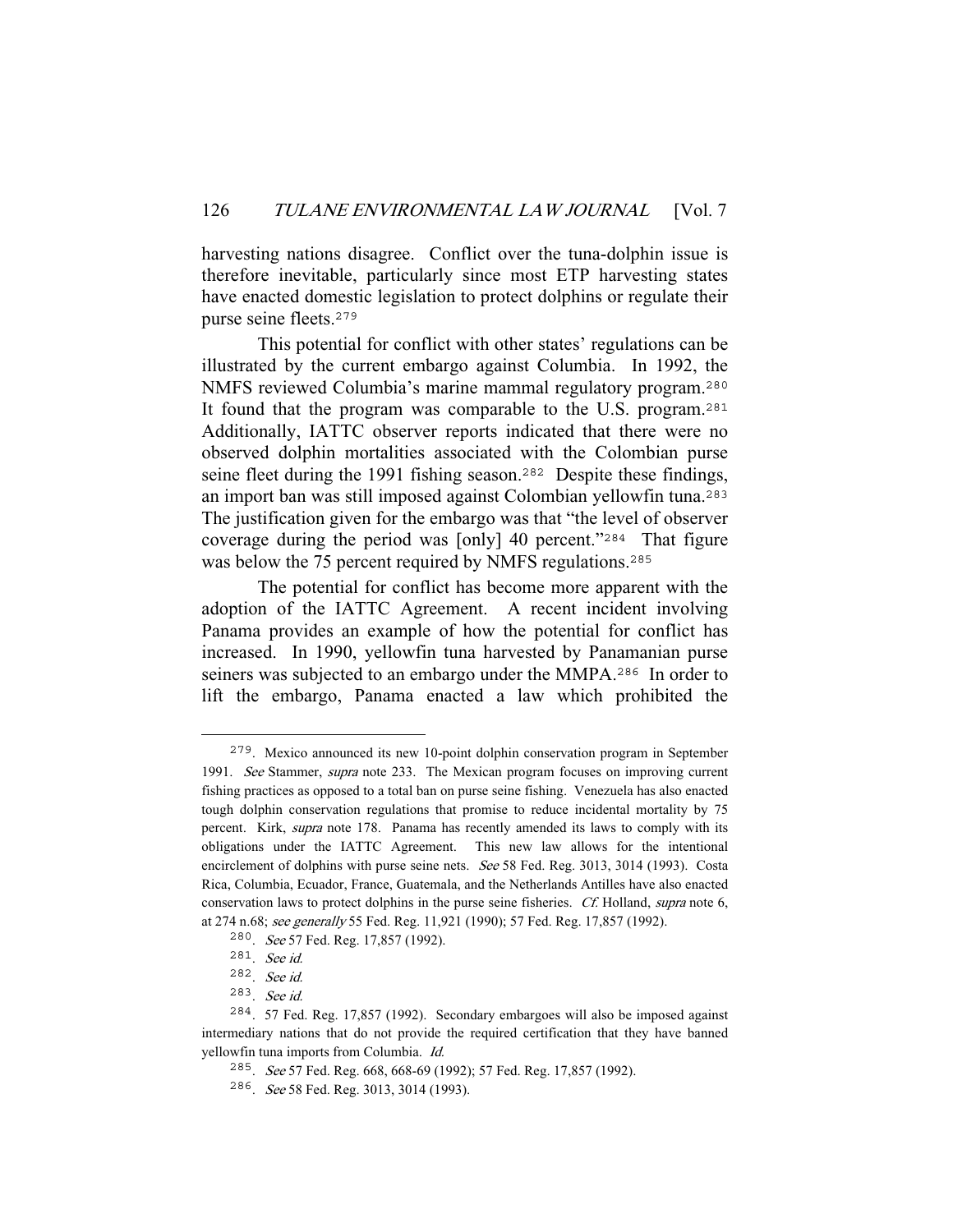intentional encirclement of dolphins with purse seine nets.<sup>287</sup> In January 1992, the embargo was lifted by the United States.<sup>288</sup> However, under the IATTC Agreement, Panama modified Presidential Decree No. 111 on October 20, 1992.<sup>289</sup> The new decree allows "Panamanian purse seine vessels operating under the . . . IATTC dolphin mortality program to intentionally deploy their nets on . . . marine mammals."<sup>290</sup> As a result of this change in the law and reports by observers that Panamanian vessels had used purse seine nets to intentionally encircle dolphins on two successive trips, an embargo was re-imposed against Panamanian yellowfin tuna in January 1993.<sup>291</sup>

 Both of these cases illustrate the reality of conflict between the IDCA and the dolphin conservation laws of other nations. With respect to Columbia, the United States imposed an import ban even though there was no evidence of dolphin mortality associated with the purse seine fleet. In regard to Panama, the United States has penalized a nation for complying with its international obligations. Unquestionably, such results are unreasonable. This is clearly one of those situations in which the United States should limit jurisdictional influence in order to minimize inter-state jurisdictional conflicts.<sup>292</sup>

## 9. Who Has the Greater Interest?

 Even if a U.S. court were to reach the untenable conclusion that the IDCA is a reasonable application of extraterritorial jurisdiction under  $\S$  403(2), the *Restatement* still requires the application of a balancing test to determine which state has the

<sup>287</sup>. 58 Fed. Reg. 3013, 3014 (1993).

<sup>288</sup>. See 57 Fed. Reg. 883 (1992).

<sup>289</sup>. See 58 Fed. Reg. 3013, 3014 (1993).

 $290$ . *Id.* 

<sup>291</sup>. Id. Secondary embargoes will also be imposed against intermediary nations that do not provide the required certification indicating that they have banned the import of yellowfin tuna from Panama. Id.

<sup>&</sup>lt;sup>292</sup>. The *Restatement* provides that "[w]here regulation of transnational activity is based on its effects in the territory of the regulating state, the principle of reasonableness calls for limiting the exercise of jurisdiction so as to minimize conflict with the jurisdiction of other states, particularly with the state where the act takes place." RESTATEMENT (THIRD), supra note 147, at § 403, n.3.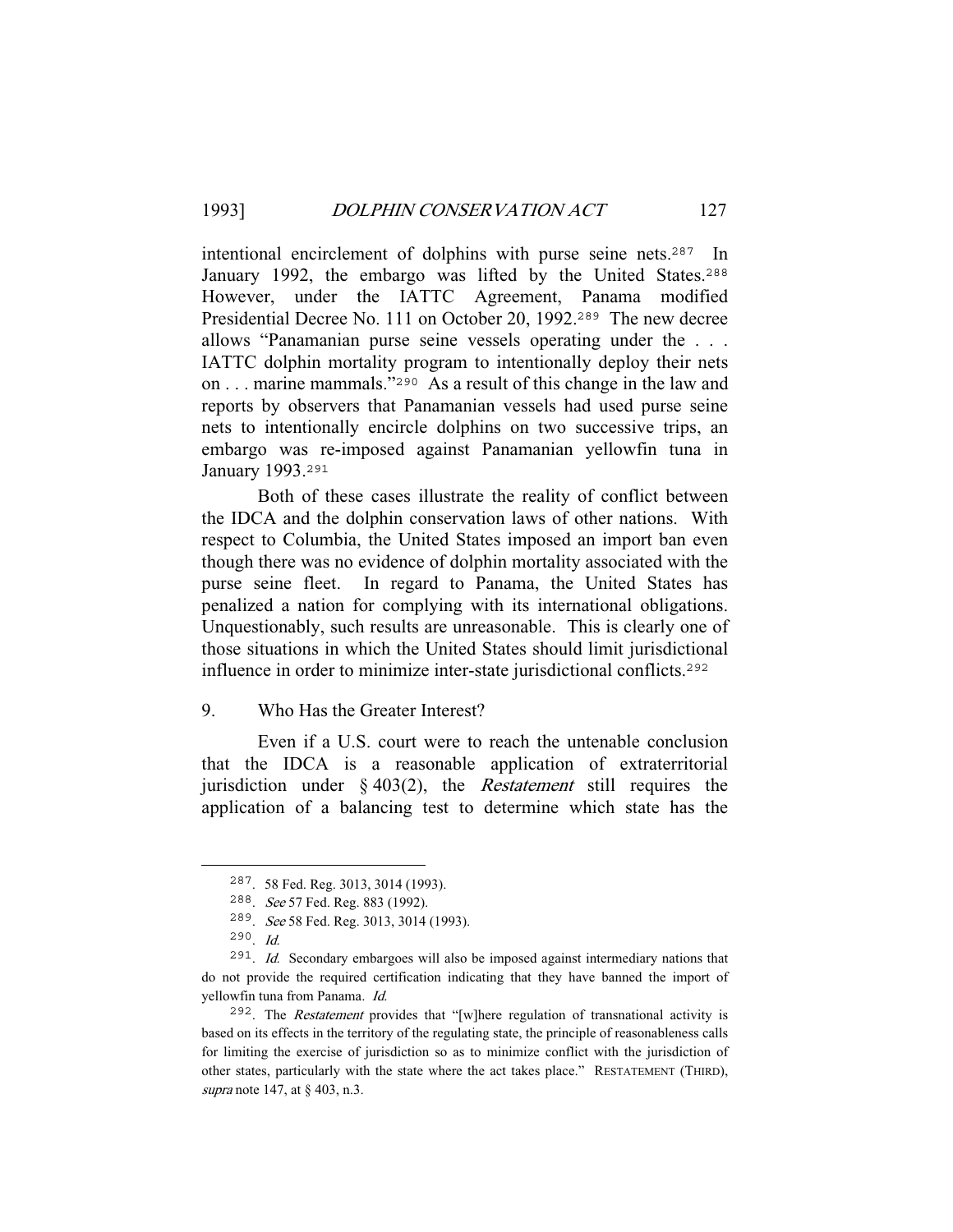greatest interest in regulating fishing activities in the ETP.<sup>293</sup> On the one hand, the United States has an interest in saving 75,000 dolphins over the next six years and achieving a dolphin-safe tuna market in the United States. On the other hand, ETP harvesting states have an interest in improving their economic and social status (through the continued use of purse seine nets to harvest tuna) and complying with their treaty obligations under the IATTC Agreement. Upon weighing these interests, it is obvious that the commercial, legal and political needs of the ETP harvesting nations are clearly paramount. Accordingly, the United States should defer to the greater interests of the ETP harvesting states in this instance.

#### VII. SUMMARY: A PROPOSED SOLUTION

 The IDCA has been justified on the ground that "the past strategy of trying to reduce dolphin mortality while continuing to fish for tuna in association with dolphin is no longer sufficient."<sup>294</sup> In light of the overwhelming scientific evidence to the contrary and the economic and social needs of the ETP harvesting nations to continue purse seine fishing,<sup>295</sup> such a position is untenable. The moratorium, in particular, is not based on scientific fact and is, hence, an unreasonable burden to place on nations that rely heavily on the ETP tuna fishery to enhance their economic and social development.<sup>296</sup> Moreover, the unilateral nature of the IDCA violates virtually every conventional and customary norm of maritime law with respect to fishery management and conservation, as well as U.S. treaty obligations under the GATT. The IDCA, therefore, does not provide

Id.

<sup>293</sup>. Section 403(3) of the RESTATEMENT (THIRD) provides: When it would not be unreasonable for each of two states to exercise jurisdiction over a person or activity, but the prescriptions by the two states are in conflict, each state has an obligation to evaluate its own as well as the other state's interest in exercising jurisdiction, in light of all the relevant factors, Subsection (2); a state should defer to the other state if that state's interest is clearly greater . . . .

<sup>294</sup>. 138 CONG. REC. 17,841 (daily ed. Oct. 8, 1992) (statement of Sen. Kerry).

<sup>295</sup>. See supra notes 180-185 and accompanying text.

<sup>296</sup>. The proponents of the IDCA acknowledge that "the overall viability of dolphin populations are not endangered [sic]" by the use of purse seine nets and that safeguards "currently in place guarantee that this will continue to be the case." 138 CONG. REC. S10,136 (daily ed. July 22, 1992) (statement of Sen. Kerry).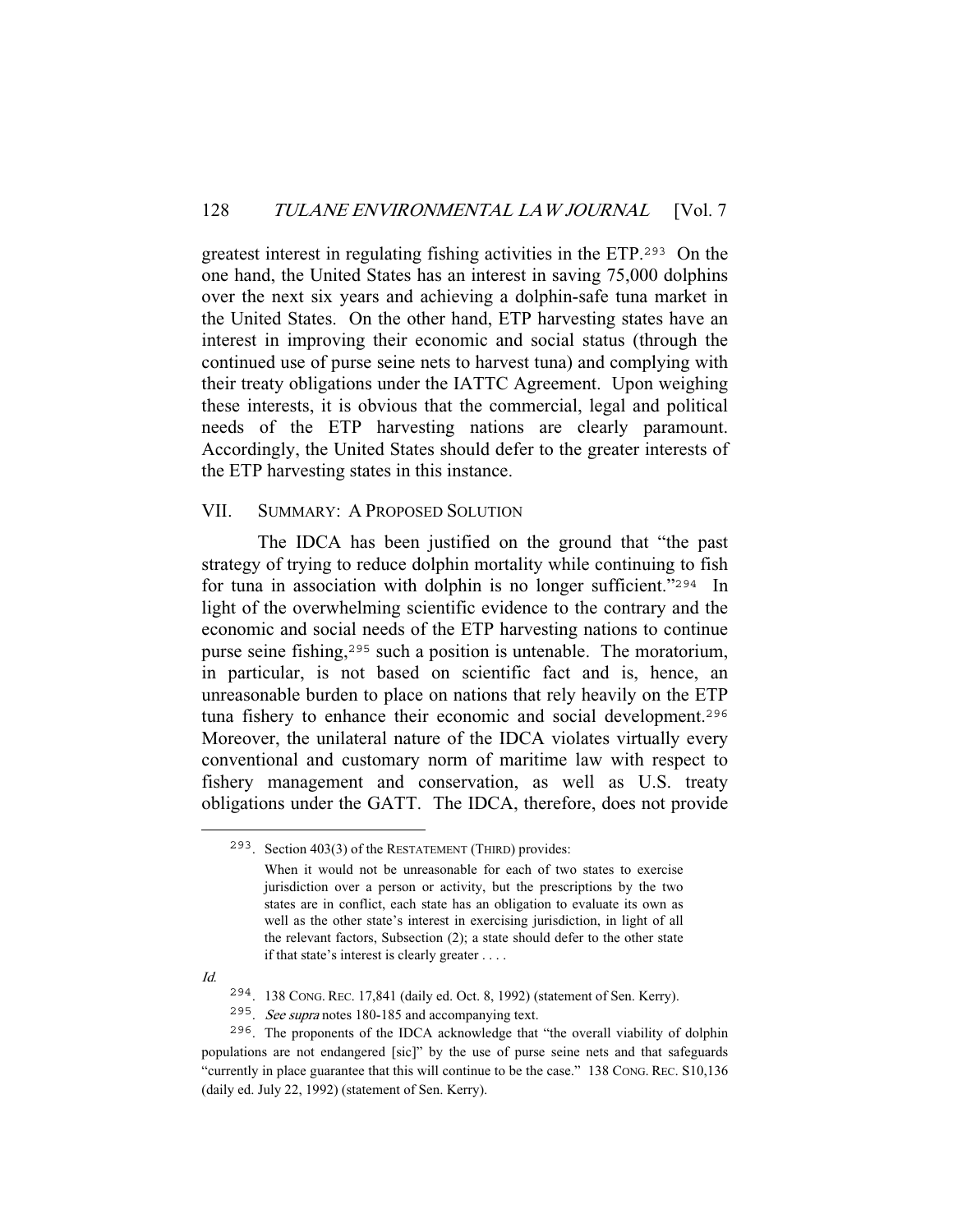an appropriate nor reasonable solution to the tuna-dolphin problem in the ETP. A proper balance between the U.S. interest in protecting dolphins and the ETP harvesting nations' interest in maintaining a viable tuna industry by fishing in the ETP can only be achieved through implementation of the IATTC Agreement and the DPCIA dolphin-safe regime.

 Implementation of the IATTC Agreement will immediately eliminate any potential conflicts with the other nine nations that have joined the agreement. Sovereignty concerns will be accommodated and claims of U.S. unilateralism will be precluded. In addition, implementation of the IATTC Agreement will bring the United States back into compliance with its obligations under the GATT. More importantly, compliance with the IATTC Agreement comports with the basic tenet of fishery management of highly migratory species that is, multilateral cooperation throughout the range of the stock. Without such cooperation, any effort to manage and conserve highly migratory species will fail.<sup>297</sup>

 Implementation of the DPCIA regime allows the American consumer to decide if the U.S. tuna market should be dolphin-safe.<sup>298</sup> It is a proven regime that has already resulted in a U.S. tuna market that is virtually dolphin-safe.<sup>299</sup> The DPCIA has additionally encouraged research into alternative means of harvesting tuna that do not involve the intentional killing of dolphins.<sup>300</sup> In the end, it will be the buying power of the American consumer, and not unilateral measures by Congress, that will have the greatest impact on the foreign purse seine fleets.<sup>301</sup> In the meantime, the IATTC Agreement

<sup>297</sup>. This theme was also emphasized by a National Academy of Sciences study. The report found "that the best way for the United States to address the tuna/dolphin issue was to work cooperatively with the other fishing nations of the region to reduce the incidental take of dolphins." Gerry Randy, Congress Mulls Fishing Ban, SAN DIEGO DAILY TRANSCRIPT, July 22, 1992, at A1.

<sup>298</sup>. The DPCIA labeling provisions were reviewed by the U.S.-Mexico dispute panel and were found to be consistent with the GATT. See supra note 100 and accompanying text.

<sup>299</sup>. Even Greenpeace has indicated that the processors' dolphin-safe policy is "without a doubt one of the biggest steps that could be taken in order to preserve dolphins in the Eastern Tropical Pacific in  $\dots$  the last 20 to 30 years." See 2 Tuna Canners Shun Fishing That Snares Dolphins, CHI. TRIB., Apr. 11, 1990, at C1.

<sup>300</sup>. See U.S. INT'L TRADE COMM'N, supra note 1, at Ch.5.

<sup>301</sup>. See 138 CONG. REC. S10,136 (daily ed. July 22, 1992) (statement of Sen. Kerry).